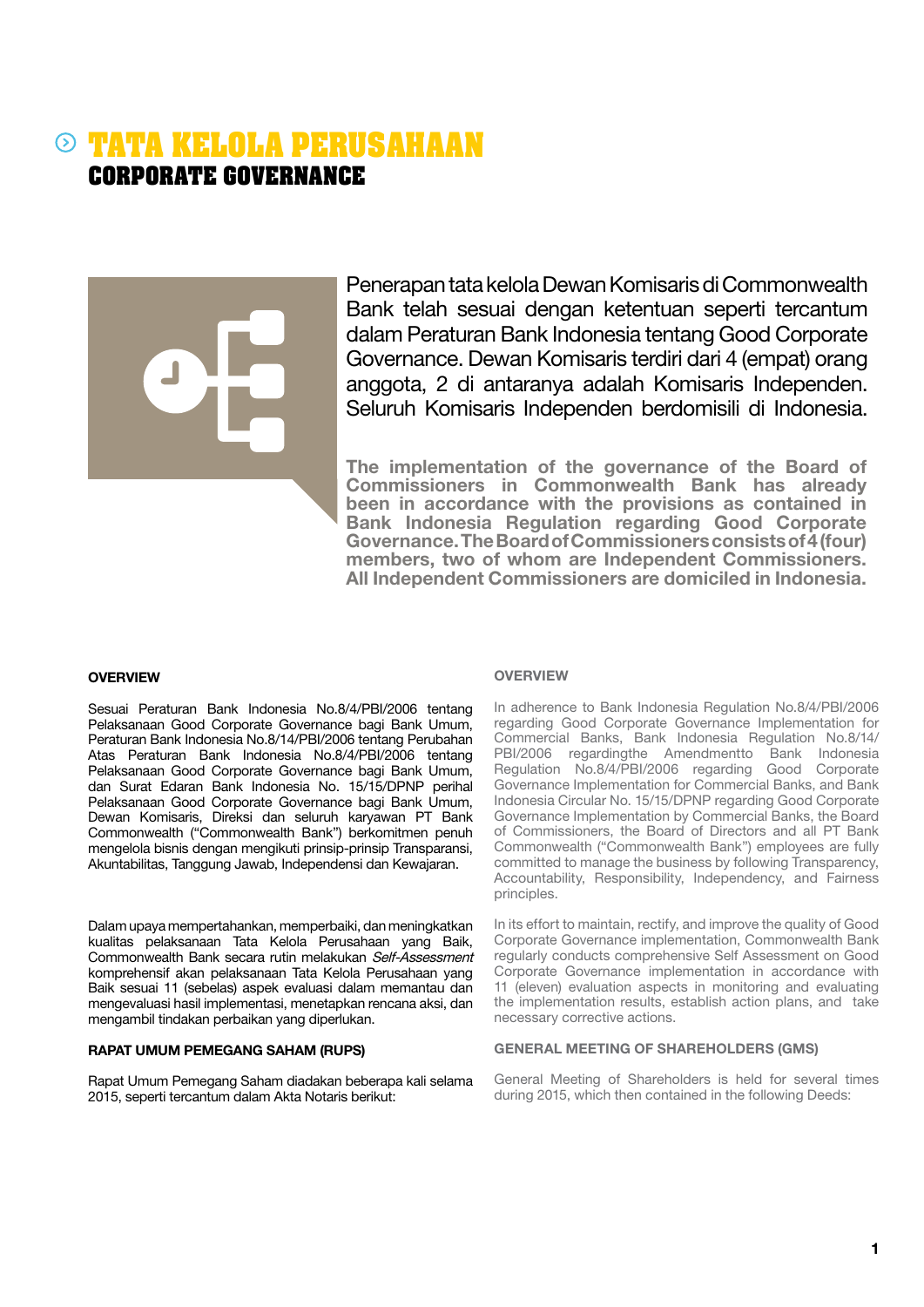Komposisi anggota Dewan Komisaris per Desember 2015 adalah sebagai berikut:

| No. | <b>Komisaris</b><br>Commissioners |                   |
|-----|-----------------------------------|-------------------|
|     | Geoffrey David Coates             | Presiden k        |
| 2   | Guy Martin Harding                | <b>Wakil Pres</b> |
| З   | Suwartini                         | Komisaris         |
|     | Khairil Anwar                     | Komisaris         |

#### Penunjukkan Appointment

**Komisaris | President Commissioner** 

**iden Komisaris | Vice President Commissioner** 

Independen | Independent Commissioner

Independen | Independent Commissioner

#### Tugas dan Tanggung Jawab Dewan Komisaris Commonwealth Bank

- a. Dewan Komisaris memantau dan memastikan penerapan prinsip-prinsip Good Corporate Governance dalam semua aspek bisnis Commonwealth Bank dan di semua level organisasi.
- b. Dewan Komisaris secara aktif memantau kinerja Direksi melaksanakan segala tugas dan tanggung jawab, memberikan rekomendasi dan saran, juga memantau dan mengevaluasi pelaksanaan kebijakan strategis Commonwealth Bank.
- c. Dewan Komisaris memastikan Direksi membahas temuan audit dan rekomendasi Auditor Internal Commonwealth Bank, Auditor Eksternal, serta hasil audit dan tinjauan Otoritas Jasa Keuangan (OJK) dan/atau otoritas pengawas lainnya.
- d. Dewan Komisaris tidak terlibat dalam proses perumusan keputusan operasional, dengan pengecualian persetujuan kredit kepada pihak terkait sebagaimana diatur dalam ketentuan Bank Indonesia tentang Batas Maksimum Pemberian Kredit Bank Umum atau peraturan dan perundangan yang berlaku lainnya.
- e. Sesuai Peraturan Bank Indonesia, Dewan Komisaris wajib membentuk Komite Audit, Komite Pemantau Risiko dan Komite Remunerasi dan Nominasi. Pengangkatan anggota Komite didasarkan pada keputusan yang dibuat dalam rapat Dewan Komisaris. Saat ini, ada 3 (tiga) Komite yang telah dibentuk, yaitu Komite Audit, Komite Pemantau Risiko dan Komite Remunerasi dan Nominasi, dan penunjukan masingmasing anggota komite dilakukan sesuai dengan hukum dan peraturan yang berlaku.
- a. The Board of Commissionersmonitor and ensure the implementation of good corporate governance principles in all aspects of Commonwealth Bank'sbusiness and at all levels of organization.
- b. The Board of Commissioners actively monitor the performance of the Board of Directors in carrying out all their duties and responsibilities, provide recommendations and suggestions, as well as monitor and evaluate the implementation of strategic policies of Commonwealth Bank.
- c. The Board of Commissioners ensure that the Board of Directors review audit findings and recommendations of Commonwealth Bank's Internal Auditor, the External Auditor, and the results of audit and review of the Financial Services Authority (OJK) and/or other supervisory authorities.
- d. The Board of Commissionersare not involved in the process of formulating operational decisions, with the exception of credit approval to related parties as provisioned by Bank Indonesia Regulation regarding Commercial Banks' Legal Lending Limit or other applicable laws and regulations.
- e. In accordance with Bank Indonesia Regulation, the Board of Commissioners should establish Audit Committee, Risk Oversight Committee, and Remuneration and Nomination Committee. The appointments of members of the Committees are based on resolutions made in the meetings of the Board of Commissioners. Currently, the 3 (three) Committees have been established, namely the Audit Committee, Risk Oversight Committee, and Remuneration and Nomination Committee, and the appointment of each member of the committees has been done in accordance with the applicable laws and regulations.

Lebih lanjut, demi meningkatkan efektivitas tugas dan tanggung jawab sehari-hari Dewan Komisaris, Bank telah memiliki Pedoman Dewan Komisaris. Pedoman ini mengatur kegiatan Dewan Komisaris secara terstruktur, sistematis dan konsisten serta telah dikinikan per Agustus 2015

#### Rapat Dewan Komisaris

Selama periode 2015, Dewan Komisaris telah menyelenggarakan 6 (enam) kali rapat dan hampir seluruh anggota hadir secara fisik dengan rincian berikut:

The composition of the Board of Commissioners per December 2015 is as follows:

#### Duties and Responsibilities of the Board of Commissioners of Commonwealth Bank

Furthermore, in order to enhance the effectiveness of daily duties and responsibilities of the Board of Commissioners, the Bank has set up Guidelines for the Board of Commissioners. These guidelines provision the activities of the Board of Commissioners in a structured, systematic, and consistent manner and have been updated per August 2015.

#### MEETING OF THE Board of Commisioners'

During 2015 period, the Board of Commissioners had conducted 6 (six) times and the members attended either physically with detail as follows:

| No. | <b>Nomor</b><br><b>Keputusan</b><br>Deed Number | <b>Tanggal</b><br><b>Keputusan</b><br>Deed Date | <b>Ringkasan Keputusan</b><br><b>Deed Summary</b>                                                                                                                                                                                                                                                                                                                                                                                                                                                                                                                                                   |
|-----|-------------------------------------------------|-------------------------------------------------|-----------------------------------------------------------------------------------------------------------------------------------------------------------------------------------------------------------------------------------------------------------------------------------------------------------------------------------------------------------------------------------------------------------------------------------------------------------------------------------------------------------------------------------------------------------------------------------------------------|
| 1.  | 111                                             | 30 April 2015                                   | Penunjukkan kembali Bpk. Paul Setiawan Hasjim sebagai Direktur.<br>Reappointment of Mr. Paul Setiawan Hasjim as Director.                                                                                                                                                                                                                                                                                                                                                                                                                                                                           |
| 2.  |                                                 | 1 June 2015                                     | Berakhirnya masa jabatan Ibu Mia Patria Bernardhi sebagai Direktur.<br>End of duty Mrs. Mia Patria Bernardhi as Director.                                                                                                                                                                                                                                                                                                                                                                                                                                                                           |
| 3.  | 16                                              | 23 July 2015                                    | · Persetujuan laporan tahunan Bank dan ratifikasi laporan keuangan Bank<br>untuk tahun buku yang berakhir 31 Desember 2014;<br>• Approval of the annual report of the Bank and the ratification of the<br>Bank's financial statements for the fiscal year ended 31 December 2014;<br>• Menunjuk auditor independen untuk mengaudit laporan keuangan tahun buku<br>yang berakhir 31 Desember 2015.<br>. To appoint an independent auditor to audit the financial statements of the<br>financial year ended 31 Desember 2015<br>• Memberi wewenang kepada Direksi atas penggunaan laba bersih setelah |
|     |                                                 |                                                 | pajak untuk tahun buku yang berakhir 31 Desember 2014.<br>• Give authority to the Board of Directors for the use of net profit after tax for<br>the financial year ended 31 December 2014.                                                                                                                                                                                                                                                                                                                                                                                                          |
| 4.  | 16                                              | 24 November<br>2015                             | Penunjukkan kembali Ibu Suwartini sebagai Komisaris Independen.<br>Reappointment of Mrs. Suwartini as Independent Commissioner.                                                                                                                                                                                                                                                                                                                                                                                                                                                                     |

#### DEWAN KOMISARIS DAN KOMITE-KOMITE

Komposisi, Independensi dan Kepemilikan Saham oleh Komisaris per Desember2015

Penerapan tata kelola Dewan Komisaris di Commonwealth Bank telah sesuai dengan ketentuan seperti tercantum dalam Peraturan Bank Indonesia tentang Good Corporate Governance. Dewan Komisaris terdiri dari 4 (empat) orang anggota, 2 di antaranya adalah Komisaris Independen. Seluruh Komisaris Independen berdomisili di Indonesia.

Komisaris Independen menjaga independensi dalam melaksanakan tugas dan tanggung jawabnya sesuai dengan Peraturan Bank Indonesia tentang Pelaksanaan Good Corporate Governance bagi Bank.

Tidak terdapat anggota Dewan Komisaris yang memiliki 5% (lima persen) saham atau lebih dari modal disetor pada Commonwealth Bank, lembaga bank, lembaga keuangan nonbank, dan perusahaan lainnya di dalam atau di luar Indonesia.

#### THE BOARD OF COMMISSIONERS AND COMMITTEES

Composition, Independency, and Shareholdings of The Board of Commissioner per December2015

The implementation of the governance of the Board of Commissioners in Commonwealth Bank has already been in accordance with the provisions as contained in Bank Indonesia Regulation regarding Good Corporate Governance. The Board of Commissioners consists of 4 (four) members, two of whom are Independent Commissioners. All Independent Commissioners are domiciled in Indonesia.

The Independent Commissioners maintain independence in carrying out their duties and responsibilities in accordance with Bank Indonesia Regulation regarding the Implementation of Good Corporate Governanceby Banks.

There is no member of the Board of Commissioners who has 5% (five percent) or more of the paid up capital of Commonwealth Bank, bank institutions, non-bank financial institutions, and other companies inside or outside Indonesia.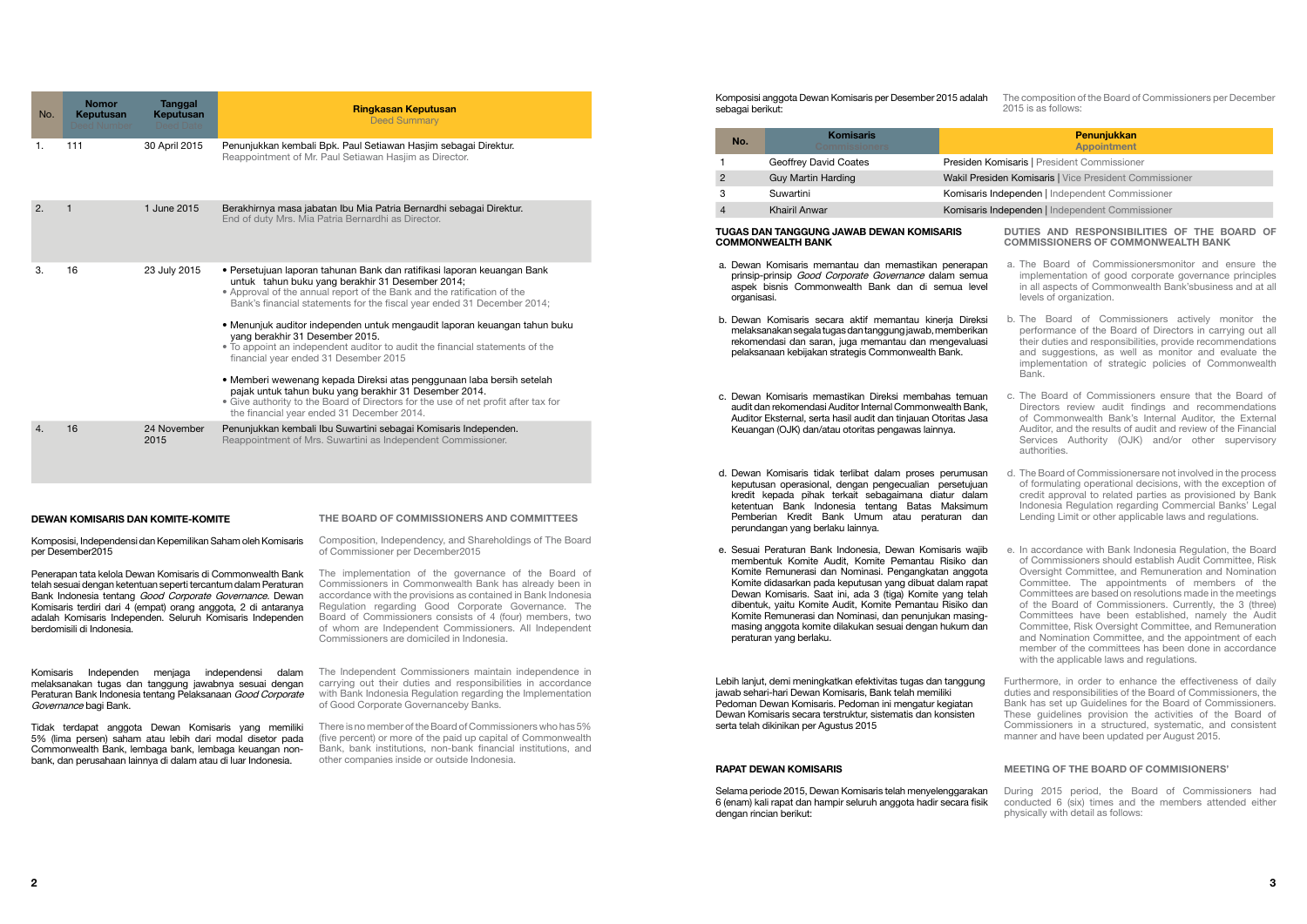1. Melalui Komite Pemantau Risiko, persetujuan setiap kebijakan terkait manajemen risiko, antara lain Kebijakan Tata Kelola Perusahaan, Kebijakan Kredit, Kebijakan Likuiditas dan Pendanaan, dll.

Komisaris Independen tidak memiliki hubungan keuangan dan/ atau ikatan keluarga hingga generasi ke-dua dengan anggota Dewan Komisaris dan / atau Direksi lain atau hubungan lainnya. Dengan demikian, Komisaris Independen dapat bertindak secara independen dalam melaksanakan tugas dan tanggung jawab mereka. Anggota Dewan Komisaris lainnya tidak memiliki hubungan keuangan (yaitu, hubungan kerja) dengan Pemegang Saham Pengendali. Kondisi tersebut telah sesuai dengan persyaratan yang ditetapkan dalam Peraturan Bank Indonesia tentang Pelaksanaan Good Corporate Governance bagi Bank Umum.

#### KOMITE-KOMITE

#### KOMITE AUDIT

Komite Audit dibentuk guna mendukung pelaksanaan tugas dan tanggung jawab Dewan Komisaris secara efektif. Dalam melaksanakan tugasnya, Komite Audit didukung oleh Piagam Komite Audit yang memberikan kejelasan wewenang dan tanggung jawabnya.

#### Komposisi dan Keanggotaan

#### HUBUNGAN KEUANGAN DAN / ATAU IKATAN KELUARGA HINGGA GENERASI KE-DUA DENGAN ANGGOTA DEWAN KOMISARIS DAN / ATAU ANGGOTA DIREKSI ATAU HUBUNGAN LAINNYA FINANCIAL AND/OR FAMILY RELATIONSHIPS UP TO THE SECOND GENERATION OF THE BOARD OF COMMISSIONERS AND/OR MEMBERS OF THE BOARD OF DIRECTORS OR OTHER RELATIONSHIPS

Komposisi, keanggotaan dan keahlian Komite Audit telah sesuai persyaratan dari peraturan yang berlaku. Komite Audit terdiri dari seorang Komisaris Independen yang menjabat sebagai Ketua Komite Audit dan 4 anggota yang seorang di antaranya adalah Komisaris Independen, seorang Komisaris dan dua anggota yang mewakili Pihak Independen yang memiliki keahlian di bidang keuangan/akuntansi dan hukum/ perbankan.

Keanggotaan Komite Audit per Desember 2015 adalah sebagai berikut:

| <b>No</b>      | <b>Jabatan</b><br>Position.                                                                                                                                                       | <b>Nama</b><br><b>Name</b> |
|----------------|-----------------------------------------------------------------------------------------------------------------------------------------------------------------------------------|----------------------------|
| 1.             | Ketua (Komisasris Independen)<br>Chairman (Independent Commissioner)                                                                                                              | Khairil Anwar              |
| 2.             | Anggota (Komisaris Independen)<br>Member (Independent Commisioner)                                                                                                                | Suwartini                  |
| 3.             | Anggota (Wakil Presiden Komisaris<br>Member (Vice President Commisioner)                                                                                                          | <b>Guy Martin Harding</b>  |
| $\overline{4}$ | Anggota (Pihak Independen), yang memiliki keahlian pada bidang Keuangan<br>dan Akuntansi<br>Member (Independent Party) having expertise in Finance and Accounting                 | Teuku Radja Sjahnan        |
| 5              | Anggota (Pihak Independen), yang memiliki keahlian pada bidang Perbankan<br>dan Manajemen Risiko<br>Member (Independent Party) having expertise in Banking and<br>Risk Management | Jono Effendy               |

Komite-komite berikut ini telah memenuhi tugas dan tanggung jawab mereka: The following committees have fulfilled their duties and responsibilities:

- 1. Through the Risk Oversight Committee, approve risk management policies, among others, Corporate Governance Policy, Credit Policy, Liquidity and Funding Policies, etc.
- Independent Commissioners have no financial and/or family relationship up to second generation with members of the Board of Commissioners and/or the Board of Directors or other relationships. Thus, the Independent Commissioners can act independently in carrying out their duties and responsibilities. Other members of the Board of Commissioners have no financial relationship (only, work relationship) with the Controlling Shareholders. These conditions are in accordance with the requirements stated in Bank Indonesia Regulation regarding the Implementation of Good Corporate Governance by Commercial Banks.

#### **COMMITTEES**

- 1. Providing advices, suggestions, and recommendations to the Board of Directors, and together with the Board of Directors approve the Commonwealth Bank's Business Plan for 2015 and the revision of the Business Plan in June 2015;
- 2. Evaluating the financial performance of Commonwealth Bank throughout 2015, including the 4 pillars of growth related to the Bank's strategic priorities of each pillar, namely Wealth Management, Small and Medium Enterprises (SME), Emerging Affluent, and Wholesale Banking;
- Monitoring, assessing, and evaluating the approved actions on the findings of internal and external audits according to the prevailing regulations, and discussing internal and external audit plans;
- 4. Discussing the Bank's Soundness Rating Report, Risk Profile Quarterly Report, and the issuance of new regulations which may have implications to Commonwealth Bank. In addition, the Board of Commissioners continue monitoring implementation results of COMPASS project which is completed in May 2015.

#### AUDIT COMMITTEE

The Audit Committee is set up to support the performance of duties and responsibilities of the Board of Commissioners effectively. In performing its duties, the Audit Committee is supported by the Audit Committee Charter which provides clarity of its authorities and responsibilities.

#### Composition and Membership

- Composition, membership, and expertise of Audit Committee have been in accordance with the requirements of the regulations. The Audit Committee consists of an independent
- commissioner who serves as the Chairman of the Audit Committee and four members consisting of an Independent
- Commissioner, a Commissioner, and two members representing Independent Parties having the expertise in finance/accounting and legal/banking.

The Audit Committee Members as per December 2015 are as follows:

| <b>No</b>      | Penunjukkan<br><b>Anggota</b><br><b>Appointment</b><br>Member |                                                         | <b>Periode</b><br><b>Period</b> |            |            |        |     |            |  |  |
|----------------|---------------------------------------------------------------|---------------------------------------------------------|---------------------------------|------------|------------|--------|-----|------------|--|--|
|                |                                                               |                                                         | Feb                             | April      | June       | August | Oct | <b>Dec</b> |  |  |
|                | Geoffrey David<br>Coates                                      | Presiden Komisaris<br><b>President Commissioner</b>     |                                 | $\sqrt{ }$ | $\sqrt{ }$ |        |     |            |  |  |
| $\overline{2}$ | <b>Guy Martin</b><br>Harding                                  | Wakil Presiden Komisaris<br>Vice President Commissioner |                                 | $\sqrt{ }$ | $\sqrt{ }$ |        |     |            |  |  |
| 3              | Suwartini                                                     | Komisaris Independen<br>Independent Commissioner        |                                 |            |            |        |     |            |  |  |
| $\overline{4}$ | <b>Khairil Anwar</b>                                          | Komisaris Independen<br>Independent Commissioner        |                                 |            |            |        |     |            |  |  |

Dalam rapat tersebut, Direksi, Pejabat Eksekutif dan Audit Intern turut diundang, bila diperlukan, guna mendapatkan informasi terkait bisnis dan kegiatan operasional Commonwealth Bank. Selama 2015, Dewan Komisaris bertanggung jawab atas beberapa aspek penting, termasuk:

- 1. Memberikan nasihat, saran dan rekomendasi kepada Direksi, dan bersama-sama dengan Direksi menyetujui Rencana Bisnis Commonwealth Bank untuk 20145 dan revisi Rencana Bisnis tersebut pada Juni 2015.
- 2. Mengevaluasi kinerja keuangan Commonwealth Bank sepanjang 2015, termasuk 4 pilar pertumbuhan terkait strategi prioritas Bank untuk masing-masing pilar, yaitu Wealth Management, Usaha Kecil dan Menengah (UKM), Emerging Affluent dan Wholesale Banking.
- 3. Memantau, mengkaji dan mengevaluasi tindakan yang disetujui dari hasil temuan audit internal, eksternal dan sesuai peraturan serta membahas rencana audit intern dan ekstern;
- 4. Pembahasan Laporan Tingkat Kesehatan Bank, Laporan Triwulanan Profil Risiko serta penerbitan peraturan baru yang mungkin berdampak bagi Commonwealth Bank. Selain itu, Dewan Komisaris terus memantau hasil implementasi dari Proyek COMPASS yang telah selesai dilaksanakan pada bulan Mei 2015

Dewan Komisaris juga memberikan rekomendasi dan persetujuan sebagai berikut:

- 1. Memberi rekomendasi kepada RUPS perihal penunjukan Kantor Akuntan Publik (KAP) Tanudiredja, Wibisana, Rintis & Rekan untuk melakukan audit independen tahun fiskal 2015 melalui Komite Audit.
- 2. Melalui Komite Remunerasi & Nominasi, mengusulkan perpanjangan masa jabatan Direktur Operasional & teknologi Informasi, berakhirnya masa jabatan Direktur Sumber Daya Manusia serta perpanjangan masa jabatan Komisaris Independen.

During the meetings, the Board of Directors, Executive Officers, and Internal Audit are also invited, if necessary, to obtain information related to the business and operations of Commonwealth Bank. During 2015, the Board of Commissioners are responsible for several important aspects, including:

The Board of Commissioners also provide recommendations and approvals as follows:

- 1. Recommending to the General Meeting of Shareholders regarding the appointment of the Public Accounting Firm (PAF) Tanudiredja, Wibisana, Rintis & Partners to conduct independent audit for2015 financial year through Audit Committee.
- 2. Through the Remuneration & Nomination Committee, propose extension of the term of office of the Director of Operations and Information Technology, termination of the term of office of the Director of Human Resources, and extension of the term of office of Independent Commissioners.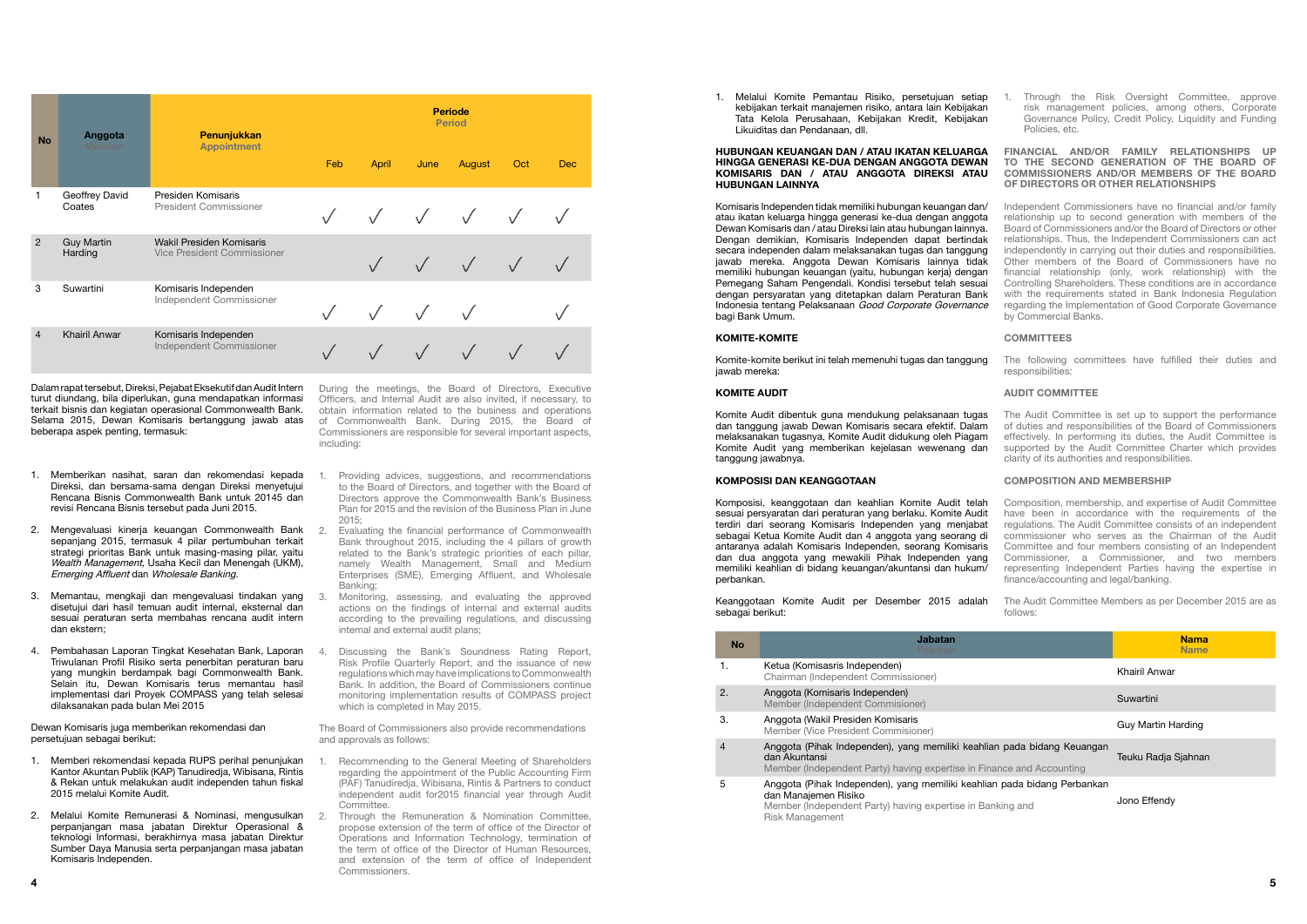temuan signifikan Audit Intern, termasuk temuan berulang yang terjadi di kantor cabang dan, tindak lanjut rencana korektif dari temuan audit intern. Selain itu, dilakukan pembahasan kecukupan anggota tim Audit Intern secara jumlah, kompetensi dan keahlian, dan program pengembangan anggota tim Audit Intern.

#### Rapat dengan Auditor Eksternal

Rapat dengan Auditor Ekstern membahas laporan keuangan Commonwealth Bank untuk tanggal yang berakhir pada 31 Desember 2014. Auditor Ekstern telah memberikan pendapat wajar tanpa pengecualian atas laporan keuangan Commonwealth Bank. Selain itu, rapat membahas kepatuhan Commonwealth Bank terhadap standar akuntansi yang berlaku dan temuan Auditor Ekstern terkait pengendalian intern, rencana audit, ruang lingkup audit, dan penerapan PSAK 50/55 oleh Commonwealth Bank. Berdasarkan pembahasan, Komite Audit memberi rekomendasi kepada Dewan Komisaris untuk menyetujui laporan keuangan 2014 dan atas penunjukan KAP Tanudiredja, Wibisana, Rintis & Rekan sebagai Auditor Ekstern Bank.

#### Rapat dengan Direksi

#### **Jabatan** Position

Ketua (Komisasris Independen) Chairman (Independent Commissioner)

Anggota (Komisaris Independen) Member (Independent Commisioner)

Anggota (Wakil Presiden Komisaris Member (Vice President Commisioner)

Rapat dengan Direksi membahas Laporan Keuangan rancangan per Desember 2014, 31 Maret 2015, 30 Juni 2015, dan 30 September 2015, serta membahas tindak lanjut temuan Audit Internal dan untuk Otoritas Jasa Keuangan terkait dengan Aktivitas Fungsional Kredit, Aktivitas Fungsional Teknologi Informasi,dan Penerapan Anti Pencucian Uang dan Pencegahan Pendanaan Terorisme

Anggota (Pihak Independen), yang memiliki keahlian pada bidang Keuangangan Keuangangangan Keuangangangan Keuangangangangan Keuangangangan Keuangangangan Keuangangangan Keuangangangan Keuangangangan Keuangangangan Keuangang dan Akunting

Member (Independent Party) having expertise in Finance and

Anggota (Pihak Independen), yang memiliki keahlian pada bid Member (Independent Party) Having expertise in Banking and Risk Management

#### KOMITE PEMANTAU RISIKO

Komite Pemantau Risiko dibentuk guna mendukung pelaksanaan tugas dan tanggung jawab Dewan Komisaris secara efektif. Dalam melaksanakan tugasnya, Komite Pemantau Risiko didukung Piagam Komite Pemantau Risiko yang memberikan kejelasan tanggung jawabnya.

#### Komposisi dan Keanggotaan

Penyusunan komposisi Komite Pemantau Risiko telah sesuai dengan ketentuan yang berlaku. Komite Pemantau Risiko terdiri dari seorang komisaris independen sebagai ketua dan 4 (empat) anggota lainnya, yang terdiri dari satu komisaris, satu komisaris independen dan dua pihak independen yang memiliki keahlian di bidang Perbankan dan Manajemen Risiko.

Para anggota Komite Pemantau Risiko per Desember 2015 adalah sebagai berikut:

|                                    | <b>Nama</b><br><b>Name</b> |
|------------------------------------|----------------------------|
|                                    | Suwartini                  |
|                                    | Khairil Anwar              |
|                                    | Guy Martin Harding         |
| dang Keuangan<br><b>Accounting</b> | Teuku Radja Sjahnan        |
| lang Perbankan<br>d                | Jono Effendy               |

Audit findings including repeated findings that occurred at the branch offices, and follow-ups of the corrective action plans on the internal audit findings. In addition, discussions are also done on the adequacy of members of the Internal Audit in terms ofnumber, competency, and expertise, as well as the Internal Audit team member development programs.

#### Meetings with External Auditor

Meetings with External Auditor discuss Commonwealth Bank's financial statements for the year ended on 31 December 2014. The External Auditor has issued unqualified opinion to the Commonwealth Bank's Financial Statements. In addition, the meetings also discuss Commonwealth Bank's adherence to the applicable accounting standards, the External Auditor's findings related to internal controls, the audit plan, the audit scope, and the application of FASS 50/55 by Commonwealth Bank. Based on these discussions, the Audit Committee recommends to the Board of Commissioners to approve the 2014 financial statements and recommends the appointment of PAF Tanudiredja, Wibisana, Rintis & Rekan as the External Auditor of the Bank and its subsidiaries for the subsequent year.

#### MEETINGS WITH THE BOARD OF DIRECTORS

Meetings with the Board of Directors discuss the draft of Financial Statements per December 2014, 31 March 2015, 30 June 2015, and 30 September 2015, as well as the follow-ups of Internal Audit and the Financial Services Authority's findings related to Credit Functional Activities, Information Technology Functional Activities, and the implementation of Anti Money Laundering and Combating the Financing of Terrorism

In these meetings, discussions are done with Internal Audit, External Auditor, and the Board ofDirectors:

#### RISK OVERSIGHT COMMITTEE MEETING

The Risk Oversight Committee is established to support effective implementation of the duties and responsibilities of the Board of Commissioners. In performing its duties, the Risk Oversight Committee is supported with Risk Oversight Committee Charter that defines its responsibilities clearly.

#### Composition and Membership

The composition of the Risk Oversight Committee has been in compliance with the prevailing regulations. The Risk Oversight Committee consists of an independent commissioner as the Chairman and 4 (four) members consisting of a commissioner, an independent commissioner and two independent parties who have the expertise in Banking and Risk Management.

The members of the Risk Oversight Committee as per December 2015 are as follows:

#### Peran dan Tanggung Jawab

Komite Audit secara independen mengkaji laporan keuangan Commonwealth Bank dan pengungkapan informasi keuangan, berdasarkan informasi yang diberikan oleh Direksi dan Auditor Ekstern, serta meninjau kebijakan akuntansi untuk memastikan kepatuhan terhadap hukum, peraturan, dan standar akuntansi yang berlaku. Komite Audit mempertimbangkan dan membahas dengan Direksi dan Auditor Ekstern mengenai isu-isu dan penilaian pelaporan keuangan yang signifikan terkait penyusunan laporan keuangan. Selain itu, Komite Audit juga bertugas meninjau kepastian atas efektivitas sistem pengendalian intern; mengawasi dan mengevaluasi independensi, efektivitas, lingkup pekerjaan, rencana audit tahunan auditor intern dan ekstern; dan mengawasi dan mengevaluasi rencana aksi yang dibuat oleh Direksi terkait isu audit yang diangkat oleh audit intern, audit ekstern, dan regulator. Komite Audit secara berkala melaporkan kegiatannya, termasuk pemberian nasihat terkait hal-hal yang menjadi perhatian Dewan Komisaris, dan memberi rekomendasi dalam pencalonan Auditor Ekstern kepada Dewan Komisaris untuk persetujuan lebih lanjut dalam Rapat Umum Pemegang Saham.

#### **RAPAT**

Sepanjang 2015, Komite Audit menyelenggarakan rapat resmi Komite Audit sebagai berikut:

| <b>No</b>      | Anggota                      | Penunjukkan                                             | <b>Period</b> |              |      |               |     |            |
|----------------|------------------------------|---------------------------------------------------------|---------------|--------------|------|---------------|-----|------------|
|                | <b>Member</b>                | <b>Appointment</b>                                      | Feb           | <b>April</b> | June | <b>August</b> | Oct | <b>Dec</b> |
| 1              | <b>Khairil Anwar</b>         | Komisaris Independen<br>Independent Commissioner        |               | $\sqrt{}$    |      |               |     |            |
| 2              | <b>Guy Martin</b><br>Harding | Wakil Presiden Komisaris<br>Vice President Commissioner |               | $\sqrt{ }$   |      |               |     |            |
| 3              | Suwartini                    | Komisaris Independen<br>Independent Commissioner        |               | $\sqrt{ }$   |      |               |     |            |
| $\overline{4}$ | Teuku Radja<br>Sjahnan       | Pihak Independen<br>Independent Party                   |               | $\sqrt{ }$   |      |               |     |            |
| 5              | Jono Effendy                 | Pihak Independen<br>Independent Party                   |               |              |      |               |     |            |

Dalam rapat-rapat ini, diskusi dilakukan dengan Audit Intern, Auditor Ekstern, dan Direksi:

#### Rapat dengan Audit Intern

Rapat dengan Audit Intern membahas rencana audit dan realisasinya, pendekatan audit berbasis risiko, lingkup audit, laporan audit yang diterbitkan selama periode pelaporan,

#### Roles and Responsibilities

Audit Committee independently reviews Commonwealth Bank's financial statements and the disclosure of financial information, based on information provided by the Board of Directors and External Auditor, as well as accounting policies to ensure compliance with applicable laws, regulations, and accounting standards. The Committee considers and discusses with the Board of Directors and the External Auditors issues and assessments of significant financial reporting related to the preparation of financial statements. In addition, the Audit Committee is also assigned to review the assurance on the effectiveness of internal control systems; monitor and evaluate the independence, effectiveness, scope of work, annual audit plansof internal and external auditors; and monitor and evaluate the action plans prepared by the Board of Directors related to audit issues raised by internal audit, external audit, and the regulators. The Audit Committee regularly reports its activities, including the provision of advices on matters related to the attention of the Board of Commissioners, and provides recommendations on the nomination of the External Auditor to the Board of Commissioners for further approval by the General Meeting of Shareholders.

#### **MEETINGS**

Throughout 2015, the Audit Committee holds formal Audit Committee meetings as follows

#### Meetings with Internal Audit

Meetings with Internal Audit discuss the audit plan and its realization, risk-based audit approach, audit scope, audit reports issued during the reporting period, significant Internal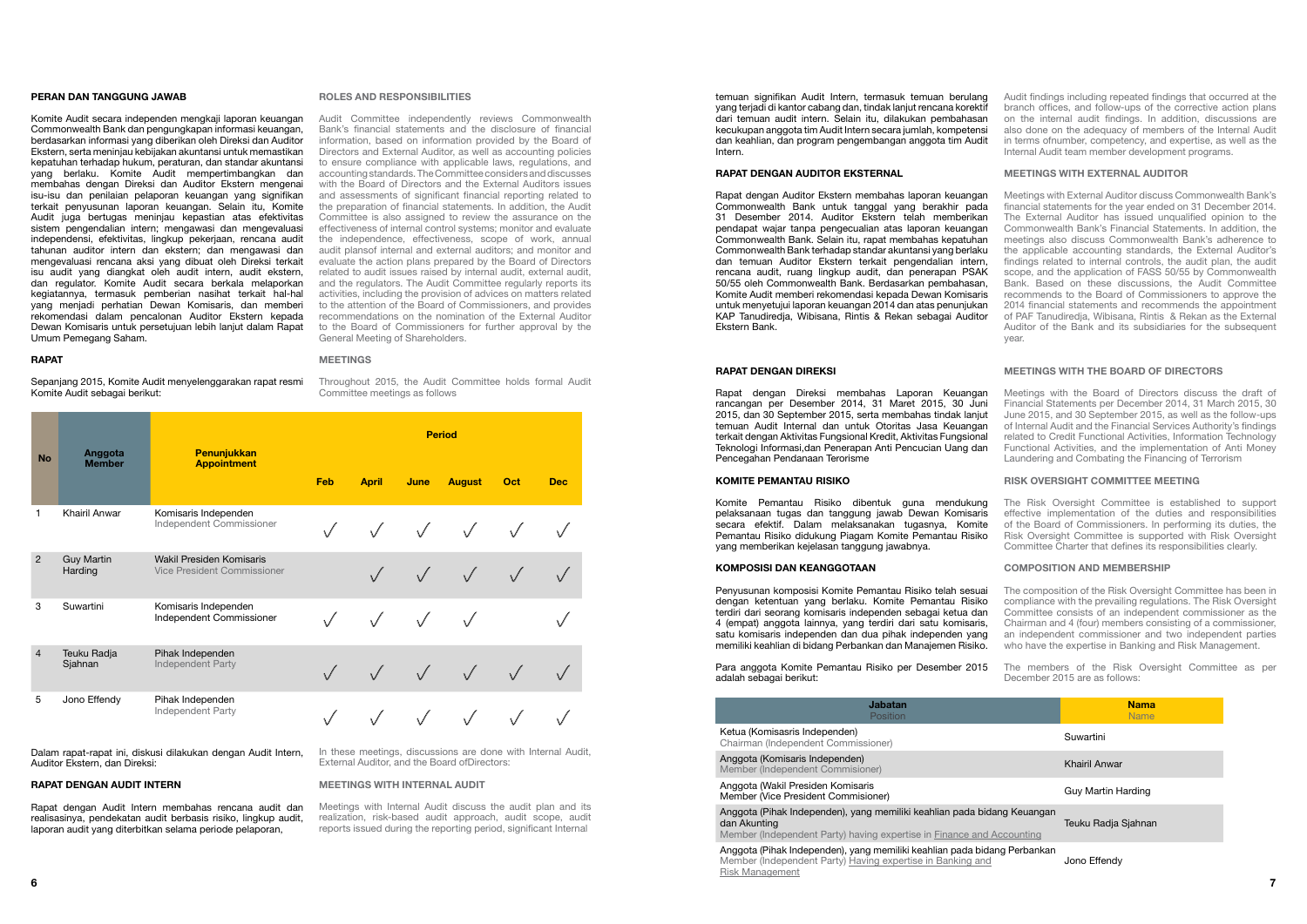#### KOMITE REMUNERASI DAN NOMINASI

Seperti halnya Komite lain di bawah Dewan Komisaris, Komite Remunerasi dan Nominasi juga dibentuk untuk membantu pelaksanaan tugas Dewan Komisaris agar lebih efektif. Komposisi Komite Remunerasi dan Nominasi telah sesuai dengan peraturan yang berlaku. Susunan Komite Remunerasi dan Nominasi terdiri dari seorang Komisaris Independen sebagai Ketua dan dua anggota yang terdiri dari seorang Komisaris dan seorang perwakilan pejabat eksekutif dari Departemen Sumber Daya Manusia. Anggota Komite Remunerasi dan Nominasi per Desember 2015 adalah sebagai berikut:

#### Ketua dan anggota (Komisaris Independen) Chairman and member (Independent Commissioner)

#### Anggota (Presiden Komisaris) Member (President Commissioner)

Anggota (Pejabat Eksekutif SDM) Member (HR Executive Officer)

| No. | Komite Remunerasi dan Nominasi<br><b>Remuneration and Nomination Committee</b> |
|-----|--------------------------------------------------------------------------------|
|     | Suwartini                                                                      |
| 2   | <b>Geoffrey David Coates</b>                                                   |
| з   | Bagus Harimawan                                                                |

#### Penunjukkan Appointment

- 1. Kinerja keuangan dan reserve fulfillment sesuai peraturan yang berlaku.
- 2. Pencapaian dan kontribusi kerja karyawan.
- 3. Keadilan sesuai peer group.
- 4. Pertimbangan target dan strategi jangka panjang Commonwealth Bank.

Tugas dan tanggung jawab Komite Remunerasi dan Nominasi adalah sebagai berikut:

Komite melakukan evaluasi kebijakan remunerasi Commonwealth Bank, termasuk peninjauan gaji tahunan dan manajemen bonus kinerja, dan memberi rekomendasi kepada Dewan Komisaris terkait program dan kebijakan remunerasi Commonwealth Bank dengan mempertimbangkan beberapa faktor, sebagai berikut:

- The Committee evaluates Commonwealth Bank's remuneration policy, including annual salary review and performance bonus management. and provides recommendations to the Board of Commissioners concerning the Commonwealth Bank's remuneration program and policy, taking into account several factors, as follows:
- 1. Financial performance and reserve fulfillment in accordance with the prevailing regulations.
- 2. Employee's work achievement and contribution.
- 3. Fairness in accordance with the peer group.
- 4. Considerations on Commonwealth Bank's long-term targets and strategies.

#### Komite juga bertanggung jawab dalam:

- Preparing and submitting recommendations on the mechanism for selecting and/or replacing members of the Board of Commissioners and the Board of Directors to the Board of Commissioners to be submitted to the General Meeting of Shareholders.
- 2. Preparing and submiting recommendations on prospective members of the Board of Commissioners and/or the Board of Directors to the Board of Commissioners to be submitted to the General Meeting of Shareholders.
- Reviewing the recommendations of the President Director and composing further recommendations to the Shareholders for final decisions (as necessary) related to the President Director's review on the Board of Directors' and Top Management's Performance.

#### REMUNERATION AND NOMINATION COMMITTEE

As like other Committees under the Board of Commissioners, the Remuneration and Nomination Committee is also established to support more effective performance of the Board of Commissioners' duties. The composition of the Remuneration and Nomination Committee has been in compliance with the prevailing regulations. The composition of Remuneration and Nomination Committee comprises of an Independent Commissioner as the Chairman and two members consisting of a Commissioner and an Executive Officer representing Human Resources Department. The members of the Remuneration and Nomination Committee as per December 2015 areas follows:

Melalui rapat-rapat ini, Komite membahas berbagai hal, antara Through these meetings, the Committee discuss various lain:

Duties and Responsibilities of Remuneration and Nomination Committee are as follows:

- 1. Menyiapkan dan menyampaikan rekomendasi untuk mekanisme pemilihan dan/atau penggantian anggota Dewan Komisaris dan Direksi kepada Dewan Komisaris untuk disampaikan pada Rapat Umum Pemegang Saham.
- 2. Menyiapkan dan menyerahkan rekomendasi calon anggota Dewan Komisaris dan/atau Direksi kepada Dewan Komisaris untuk disampaikan pada Rapat Umum Pemegang Saham.
- 3. Meninjau rekomendasi dari Presiden Direktur dan akan menyusun rekomendasi lebih lanjut kepada Pemegang Saham untuk pengambilan keputusan akhir (jika diperlukan) terkait tinjauan Presiden Direktur atas Kinerja Direksi dan Top Management.
- 4. Menyiapkan dan menyerahkan rekomendasi pihak independen yang akan menjadi anggota Komite Audit dan/ atau Komite Pemantau Risiko kepada Dewan Komisaris. Preparing and submiting recommendations on independent parties nominated as members of Audit Committee and/or Risk Oversight Committee to the Board of Commissioners.

#### The Committee is also responsible for:

- Discussions on Commonwealth Bank's Quarterly Risk Profile Report for the period of December 2014 until September 2015 and Soundness Rating Report for the period of December 2014 and June 2015 as well as Risk Summary internal report covering the eight risks.
- 2. Discussions on Internal Capital Adequacy Assessment Process (ICAAP) as well as stress testing program and design for Credit Risk, Market Risk, and Operational Risk.
- Discussions and recommendations on several policies such as Risk Tolerance Statement, Risk Management Policy, Credit Policy, Liquidity and Funding Policy, etc.
- 4. Productivity projects development and new strategic initiatives such as Synchronize.

#### Peran dan Tanggung Jawab

Komite Pemantau Risiko bertanggung jawab memantau delapan area risiko yang harus Commonwealth Bank kelola, yaitu Risiko Kredit, Pasar, Likuiditas, Operasional, Hukum, Reputasi, Kepatuhan dan Strategis, dan memastikan bahwa penerapan manajemen risiko telah sesuai dengan kebijakan manajemen risiko. Komite juga memantau dan menilai kinerja Executive Risk Committees dan unit kerja Manajemen Risiko dalam melaksanakan tugas mereka, juga memantau perkembangan kasus hukum yang melibatkan Bank dan menilai risiko terkait, seperti risiko hukum, reputasi dan kepatuhan. Komite Pemantau Risiko secara berkala melaporkan kegiatannya, termasuk pemberian nasihat tentang hal-hal yang menjadi perhatian Dewan Komisaris.

| <b>No</b>      | Penunjukkan<br>Anggota              |                                                         | <b>Periode</b><br><b>Period</b> |           |               |     |            |  |  |
|----------------|-------------------------------------|---------------------------------------------------------|---------------------------------|-----------|---------------|-----|------------|--|--|
|                | <b>Member</b><br><b>Appointment</b> | Feb                                                     | <b>April</b>                    | June      | <b>August</b> | Oct | <b>Dec</b> |  |  |
| 1              | <b>Khairil Anwar</b>                | Komisaris Independen<br>Independent Commissioner        |                                 |           |               |     |            |  |  |
| $\overline{2}$ | <b>Guy Martin</b><br>Harding        | Wakil Presiden Komisaris<br>Vice President Commissioner |                                 |           | $\sqrt{ }$    |     |            |  |  |
| 3              | Suwartini                           | Komisaris Independen<br>Independent Commissioner        |                                 |           |               |     |            |  |  |
| $\overline{4}$ | Teuku Radja<br>Sjahnan              | Pihak Independen<br>Independent Party                   |                                 | $\sqrt{}$ |               |     |            |  |  |
| 5              | Jono Effendy                        | Pihak Independen<br>Independent Party                   |                                 |           |               |     |            |  |  |

- 1. Pembahasan Laporan Triwulanan Profil Risiko Commonwealth Bank periode Desember 2014 hingga September 2015 dan Laporan Tingkat Kesehatan Bank periode Desember 2014 dan Juni 2015, serta laporan internal Ringkasan Risiko yang mencakup delapan risiko.
- Pembahasan Internal Capital Adequacy Assessment Process (ICAAP) dan program dan desain stress testing untuk Risiko Kredit, Pasar dan Operasional
- 3. Membahas dan memberi rekomendasi atas beberapa kebijakan, seperti Pernyataan Toleransi Risiko, Kebijakan Manajemen Risiko, Kebijakan Kredit, Kebijakan Likuiditas dan Pendanaan, dan sebagainya.
- 4. Perkembangan Proyek Produktifitas dan inisiatif strategis baru, seperti Synchronize.

#### Roles and Responsibilities

The Risk Oversight Committee is responsible to monitor the eight risk areas that Commonwealth Bank must manage namely Credit, Market, Liquidity, Operational, Legal, Reputation, Compliance, and Strategic Risks, and ensure that the implementation of risk management is in accordance with risk management policies. The committee also monitors and assesses the performance of duties of the Executive Risk Committee and Risk Management work unit, the development of litigation cases involving the Bank, and asses the risks involved, such as legal risk, reputation risk, and compliance risk. The Risk Oversight Committee regularly reports its activities including provision of advices onmatters of concern to the Board of Commissioners.

matters, among others are as follows: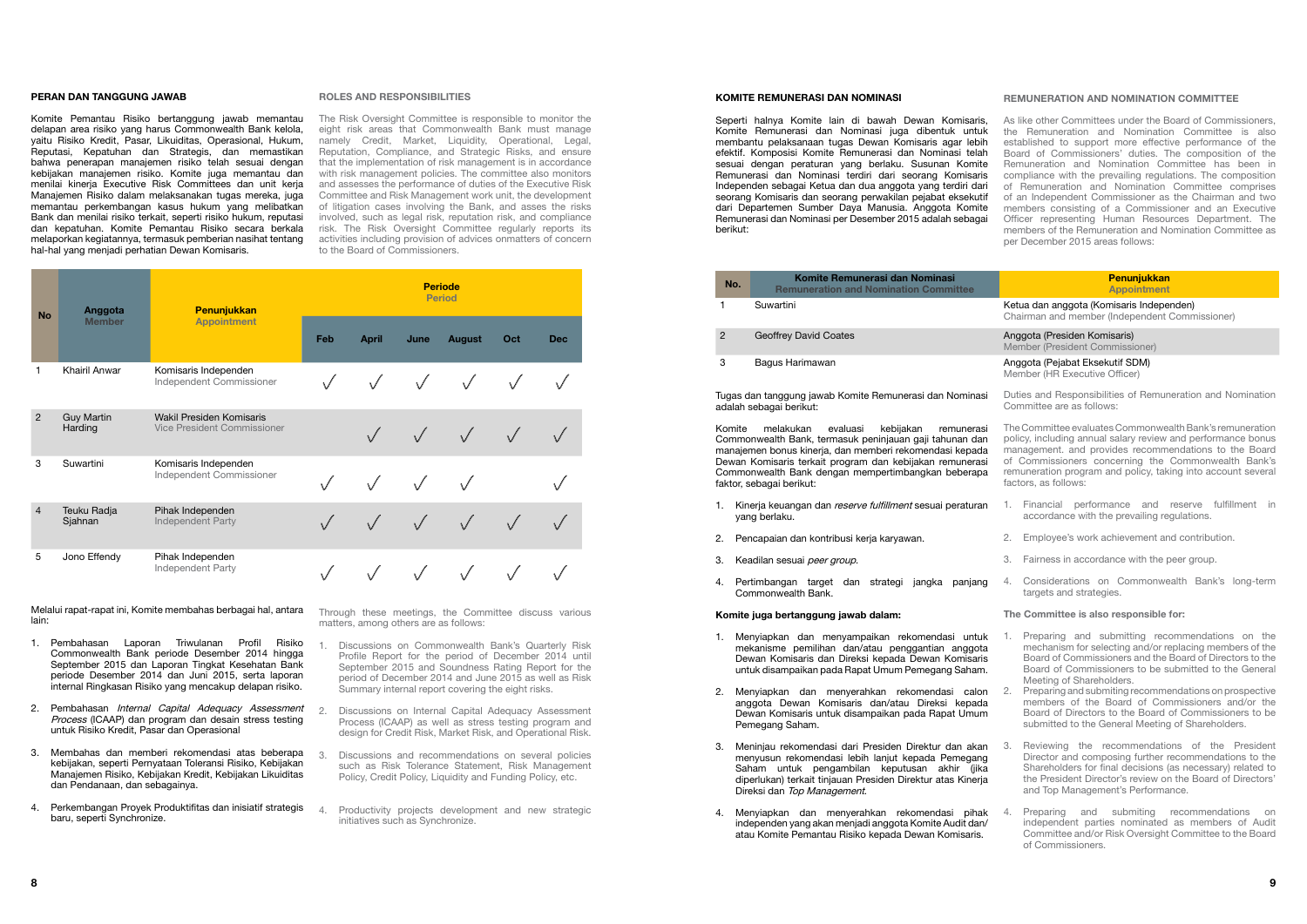#### Keahlian Anggota Independen Komite

Penunjukkan **Annointment** 

asional dan Teknologi Informasi erations and Information Technology

ijemen Risiko sk Management

mpliance

#### DIREKSI

Komposisi, Independensi dan Kepemilikan Saham Direksi per Desember 2015

Bpk. Teuku Radja Sjahnan memiliki keahlian dan pengalaman di bidang keuangan dan akuntansi. Beliau juga berpengalaman sebagai anggota Komite Audit di beberapa lembaga bank, seperti PT Bank BNI Tbk, PT Bank Barclays Indonesia, dan PT Bank BNI Syariah. Beliau juga menjadi konsultan bagi parlemen dalam bidang hasil audit Badan Pemeriksa Keuangan (BPK). Mr. Teuku Radja Sjahnan has the expertise and experience in finance and accounting. He also has the experiences as member of Audit Committee with several banks such as PT Bank BNI Tbk, PT Bank Barclays Indonesia, and PT Bank BNI Syariah. In addition, he also serves as consultant for parliamentary for audit results of Financial Audit Board (FAB).

Keanggotaan Direksi Commonwealth Bank telah sesuai dengan Peraturan Bank Indonesia terkait Good Corporate Governance. Misalnya, tidak ada penunjukkan beberapa posisi sekaligus, serta pemberian surat kuasa kepada pihak lain yang dapat menyebabkan pengalihan tugas dan fungsi Direksi. Seluruh anggota Direksi berdomisili di Indonesia.

Seluruh anggota Direksi tidak memiliki hubungan keuangan atau keluarga dengan anggota Dewan Komisaris, anggota Direksi lainnya dan/atau Pemegang Saham Pengendali Commonwealth Bank, dengan demikian tidak mempengaruhi pengambilan keputusan oleh masing-masing Direktur.

Tak satu pun dari anggota Direksi memiliki 5% (lima persen) atau lebih modal disetor Commonwealth Bank, lembaga bank lain, lembaga keuangan non-bank, dan perusahaan lainnya di dalam atau di luar Indonesia.

Bpk. Jono Effendy memiliki keahlian di bidang perbankan dan manajemen risiko. Beliau juga memiliki pengalaman sebagai anggota Komite Audit dan Komite Pemantau Risiko selama beberapa tahun di berbagai perusahaan, seperti PT Bank Barclays Indonesia serta Komite Audit BII Finance. Selain itu, beliau juga pernah menduduki jabatan sebagai Head of Research Banking Landscape, Group Head Consultant Management Unit dan Coordinator of IBRA Chairman Special Staff di Badan Penyehatan Perbankan Indonesia (BPPN). Selain menjabat sebagai pihak independen komite Audit dan komite pemantau risiko di Commonwealth Bank, beliau juga menjabat sebagai anggota Komite Audit dan Komite Pemantau Risiko di PT Bank BNP Paribas Indonesia dan juga menjabat sebagai anggota komite audit dan komite pemantau risiko di PT Commonwealth Life, juga menjabat sebagai Managing Director di PT Kiran Resources Indonesia, serta menjabat sebagai Komisaris Independen di PT Commonwealth Life. Dan saat ini, beliau juga menjabat sebagai angota Risk Oversight Committee di BFI Finance. Mr. Jono Effendy has the expertise in banking and risk management. He also has the experience as member of Audit and Risk Oversight Committee for several years in PT Bank Barclays Indonesia as well as Audit Committee in BII Finance. In addition to that, he previously served as Head of Research Banking Landscape, Group Head Consultant Management Unit dan Coordinator of IBRA Chairman Special Staff in Indonesian Bank Restructuring Agency (IBRA). Other than serving as independent member of Audit and Risk Oversight Committee with PT Commonwealth Bank, he also serves as member of Audit and Risk Oversight Committee of PT Bank BNP Paribas Indonesia, member of Audit and Risk Oversight Committee of PT Commonwealth Life, as Managing Director of PT Kiran Resources Indonesia, and as Independent Commissioner of PT Commonwealth Life. And currently, he also serves as member of Risk Oversight Committee in BFI Finance.

Jumlah Direksi per Desember 2015 adalah 4 (empat) anggota, sebagai berikut:

| No. | Nama<br>Name           |                                                |
|-----|------------------------|------------------------------------------------|
|     | Antonio Da Silva Costa | Presiden Direktur<br><b>President Director</b> |
| 2   | Paul Setiawan Hasjim   | Direktur Operasiona<br>Director of Operation   |
| 3   | Adhiputra Tanoyo       | Direktur Manajemer<br>Director of Risk Ma      |
| 4   | Angeline Nangoi        | Direktur Kepatuhan<br>Director of Complia      |

#### THE COMMITTEE'S INDEPENDENT MEMBERS EXPERTISE

#### BOARD OF DIRECTORS

- Composition, Independency, and Stock Ownership of the Board of Directors as per December 2015
- The membership of Commonwealth Bank's Board of Directors is in accordance with Bank Indonesia Regulation regarding Good Corporate Governance. For examples, no concurrent positions, and non existence of power of attorney to other parties that may cause the transfer of duties and functions of the Board of Directors. All Directors are domiciled in Indonesia.
- All members of the Board of Directors have no financial or family relationships with members of the Board of Commissioners, other members of the Board of Directors and/ or Commonwealth Bank's Controlling Shareholders, and thus does not affect the decision making of each Director.
- None of the members of the Board of Directors has 5% (five percent) or more of the paid-up capital of Commonwealth Bank, other bank institutions, non-bank financial institutions, and other companies inside or outside Indonesia.

Number of members of the Board of Directors as per December 2015 is 4 (four) members, as follows:

| <b>No</b>      | Anggota<br><b>Member</b>        | <b>Penunjukkan</b><br><b>Appointment</b> | <b>Periode</b><br><b>Period</b> |              |            |               |               |               |
|----------------|---------------------------------|------------------------------------------|---------------------------------|--------------|------------|---------------|---------------|---------------|
|                |                                 |                                          | Feb                             | <b>April</b> | June       | <b>August</b> | Oct           | <b>Dec</b>    |
|                | Suwartini                       | Chairman<br>(Independent Commissioner)   | V                               | $\sqrt{ }$   | $\sqrt{ }$ | $\sqrt{ }$    |               | $\Delta$      |
| $\overline{2}$ | <b>Geoffrey David</b><br>Coates | Member<br>(President Commissioner)       | $\sqrt{ }$                      | $\sqrt{ }$   | $\sqrt{ }$ | $\sqrt{ }$    | $\mathcal{N}$ | $\mathcal{N}$ |
| 3              | Bagus<br>Harimawan              | Member<br>(HR Executive Officer)         | $\mathbf{v}$                    | V            | V          | N             | $\mathcal{N}$ | $\Delta$      |

Melalui rapat-rapat ini, Komite Remunerasi dan Nominasi mengadakan diskusi dan peninjauan serta memberikan rekomendasi atas hal-hal sebagai berikut:

Sepanjang 2015, Komite telah menyelenggarakan beberapa rapat sebagai berikut: During 2015, the Committee holds the meetings as follows:

- 1. Memberikan rekomendasi terkait penunjukkan kembali Sdr. Jono Effendy sebagai Anggota Independen untuk Komite Audit dan Komite Pemantau Risiko.
- 2. Memberikan rekomendasi lebih lanjut perihal penunjukkan kembali Sdr. Teuku Radja Sjahnan sebagai Anggota Independen untuk Komite Audit dan Komite Pemantau Risiko.
- 3. Memberi rekomendasi kepada Dewan Komisaris terkait penunjukan kembali Bpk. Paul Setiawan Hasjim sebagai Direktur Commonwealth Bank untuk periode sebagaimana diatur dalam Anggaran Dasar Bank, yang diatur dalam RUPS.
- 4. Sehubungan dengan telah selesainya masa jabatan Ibu Mia Patria Bernardhi sebagai Direktur Commonwealth Bank, Komite memberikan rekomendasi kepada Dewan Komisaris untuk menunjuk Sdri. Angeline Nangoi sebagai Direktur Sumber Daya Manusia sementara.
- 5. Memberikan rekomendasi kepada Dewan Komisaris untuk penunjukkan Sdr. Bagus Harimawan sebagai Chief of Human Resources.
- 6. Memberikan rekomendasi untuk perpanjangan Sdri. Suwartini sebagai Komisaris Independen.
- 7. Memberikan saran dan rekomendasi lebih lanjut terkait permintaan Sdr. Antonio Da Silva Costa untuk pensiun dari jabatan Presiden Direktur serta merekomendasikan penunjukan Sdri. Lauren Sulistiawati selaku Presiden Direktur berdasarkan keputusan Otoritas Jasa Keuangan terkait Uji Kelayakan dan Kepatutan juga keputusan dari RUPS.
- 8. Menerbitkan Kebijakan Komite Remunerasi dan Nominasi.
- 9. Melakukan ulasan terkait presentasi annual salary untuk 9. Reviewing the 2016 annual salary presentation. tahun 2016.

Through these meetings, the Remuneration and Nomination Committee discusses, reviews, and provides recommendations as follows:

- 1. Providing recommendations related to the re-appointment, Mr Jono Effendy as an Independent Member of the Audit Committee and the Risk Oversight Committee.
- 2. Providing further recommendations regarding the reappointment, Mr Teuku Radja Sjahnan as an Independent Member of the Audit Committee and the Risk Oversight Committee.
- 3. Providing recommendations to the Board of Commissioners related to the re-appointment of Mr. Paul Setiawan Hasjim as Director of Commonwealth Bank for the period as stipulated by the Bank's Articles of Association, which is set out by the GMS.
- In connection with the completion of the term of office of Mrs Mia Patria Bernardhi as Director of Commonwealth Bank, the Committee provides recommendations to the Board of Commissioners to appoint Ms Angeline Nangoi as interim Human Resources Director.
- 5. Providing recommendations to the Board of Commissioners for the appointment of Mr Bagus Harimawan as Chief of Human Resources.
- 6. Providing recommendations for extension of Ms Suwartini as Independent Commissioner.
- Providing further advices and recommendations related to the request of Mr Antonio Da Silva Costa to retire from his position as President Director and recommend the appointment of Ms. Lauren Sulistiawati as President Director based on the Financial Services Authority's decision related to Fit and Proper Test and the resolution of the AGMS.
- 8. Issuing Remuneration and Nomination Committee Policies.
	-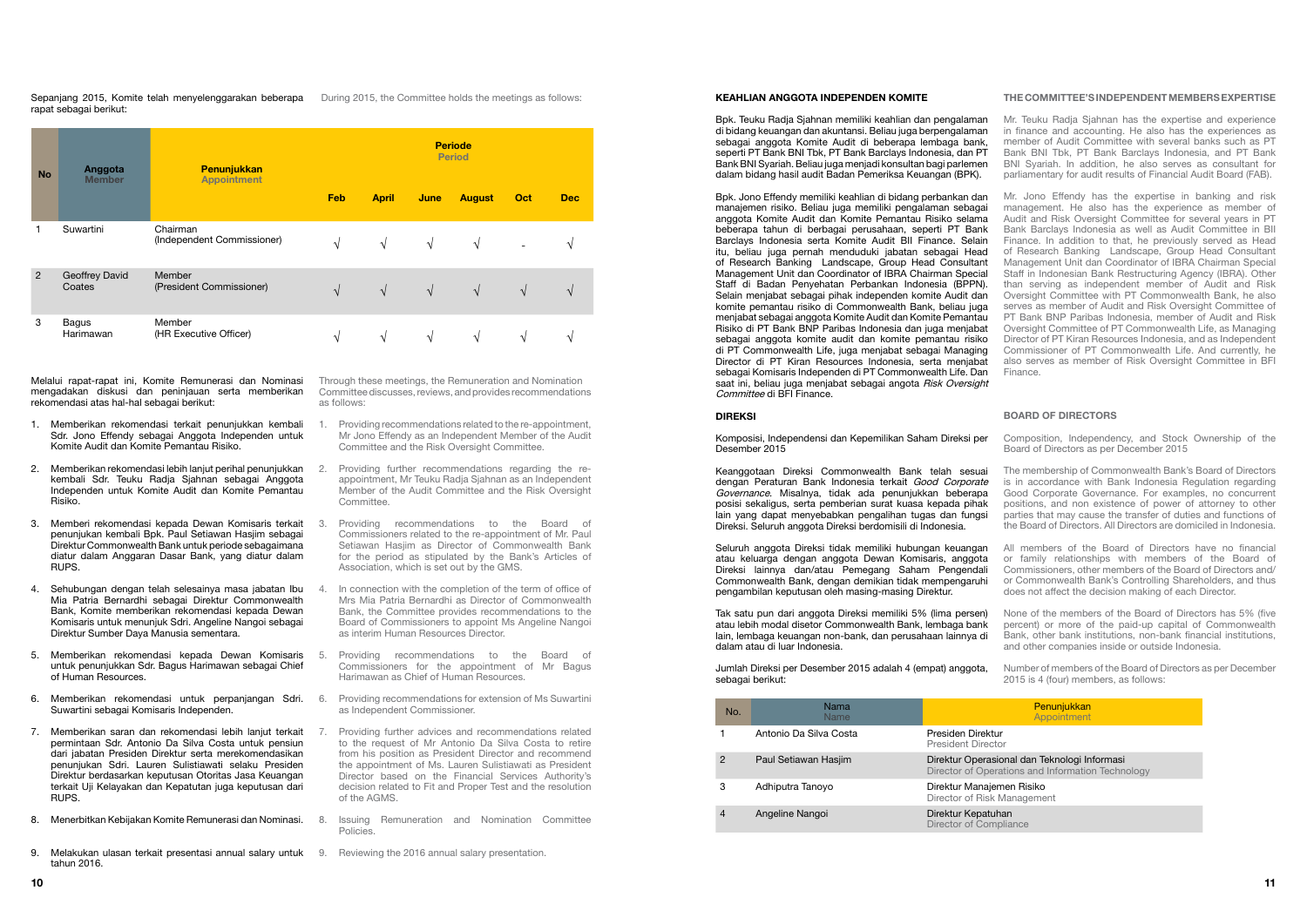#### Sepanjang 2015, agenda rapat Direksi di antaranya membahas:

- Peraturan Baru dan dampak peraturan tersebut bagi Commonwealth Bank
- Revisi Rencana Bisnis Bank 2015-2017 serta Rencana Bisnis 2016-2018
- Laporan Keuangan Audited tahun 2014
- Laporan Keuangan Publikasi 2015
- Peningkatan kualitas GCG dan perbaikan kualitas pemantauan risiko tertentu atas Risiko Kredit, Operasional .<br>dan Kepatuhan
- Kinerja Bisnis dan Keuangan pada 2015
- Relokasi cabang dan peningkatan proses
- Keluhan pelanggan terutama yang berpotensi meningkat menjadi kasus hukum
- Aktivitas untuk meningkatkan produktivitas dan efisiensi, antara lain terkait sistem core banking baru
- Tindak lanjut audit intern, ekstern, dan temuan auditor Otoritas Jasa Keuangan
- Hal-hal yang berkaitan dengan operasional, teknologi informasi, dan sumber daya manusia
- Laporan kunjungan ekspatriat

#### KOMITE-KOMITE

Dalam pelaksanaan tugasnya, Direksi didukung oleh beberapa komite, sebagai berikut:

- Executive Risk Committee
- Asset and Liability Committee
- Komite Kredit
- Komite Pengarah Teknologi Informasi
- Komite Integritas
- Komite Produk
- Komite Risiko Operasional
- People Committee

#### EXECUTIVE RISK COMMITTEE (ERC)

- In performing their duties, the Board of Directors are supported by several committees as follows:
- Executive Risk Committee
- Asset and Liability Committee
- Credit Committee
- **IT Steering Committee**
- Integrity Committee
- Product Committee
- Operational Risk Committee
- People Committee

Pembentukan ERC bertujuan untuk membantu Direksi dan Manajemen dalam memantau dan mengelola Risiko Kredit, Pasar, Hukum, Likuiditas, Reputasi, Strategis, Operasional dan Kepatuhan, guna memastikan kesesuaian dengan kebijakan internal dan persyaratan Otoritas Jasa Keuangan

During 2015, the Board of Directors meeting agendas, among others cover the discussions as follows:

- New Regulations and the impacts of the regulations to Commonwealth Bank.
- Revisions ofThe Bank's Business Plan 2015-2017 as wellas Business Plan 2016-2018.
- 2014 Audited Financial Statements
- 2015 Published Financial Reports.
- Improvement of GCG quality and monitoring quality of specific risks on Credit Risk, Operational Risk, and Compliance Risk.
- 2015 Business and Financial Performances.
- Branch relocations and process improvements.
- Customer complaints especially those potentially raised into legal cases.
- Activities to improve productivity and efficiency among others related to new core banking system.
- ollow ups of internal audit, external audit, and the Financial Services Authority's findings.
- Those matters related to operational, information technology, and human resources.
- Expatriates visit report.

#### COMMITTEES

#### EXECUTIVE RISK COMMITTEE (ERC)

The purpose of the ERC's formation is to assist the Board of Directors and Management in monitoring and managing Credit Risk, Market Risk, Legal Risk, Liquidity Risk, Reputation Risk, Strategic Risk, Operational Risk, and Compliance Risk, as well as ensuring their consistency with internal policies and the Financial Services Authority requirements.

The Board of Directors are fully responsible for the operational management of Commonwealth Bank and managing the business in accordance with the authorities and responsibilities set out by the Articles of Association

The Board of Directors consistently respond the findings and recommendations of Internal Audit, external auditor,

#### Catatan :

The Board of Directors develop and ensure the implementation of Risk Management at all levels of Commonwealth Bank's organization structure and that the Risk Management functions have operated independently.

The Board of Directors report the performance oftheir duties and responsibilities to the General Meeting of

- 1. Ibu Mia Patria Bernardhi telah mengundurkan diri dari jabatannya sebagai Direktur efektif per 09 Juni 2015 dan telah memperoleh persetujuan RUPS sebagaimana diatur dalam Akta No.71tanggal 01 Juni 2015.
- 2. Sdr Antonio Da Silva Costa efektif mengundurkan diri dari jabatannya sebagai Presiden Direktur per 14 Februari 2016 dan telah memperoleh persetujuan RUPS sebagaimana diatur dalam Akta No.2 tanggal 4 Februari 2016.

In order to improve the effectiveness of daily performance of the Board of Directors' duties and responsibilities, in March 2012 the Bank set out the Board of Directors Guidelines. The updated guidelines lastly in October 2015 direct the activities of the Board of Directors in structured, systematic, and

#### Tugas dan Tanggung Jawab Direksi

- Direksi bertanggung jawab penuh terhadap operasional manajemen Commonwealth Bank dan mengelola bisnis sesuai wewenang dan tanggung jawab dalam Anggaran Dasar serta peraturan dan perundangan yang berlaku.
- Direksi bertanggung jawab untuk menerapkan prinsipprinsip *Good Corporate Governance* dalam semua aspek bisnis Commonwealth Bank dan di seluruh level organisasi Commonwealth Bank.
- Direksi secara konsisten membahas temuan dan rekomendasi yang dilaporkan oleh Audit Intern, auditor ekstern, dan ulasan OJK dan/atau otoritas lain.
- Direksi mengembangkan dan memastikan pelaksanaan Manajemen Risiko di semua tingkat struktur organisasi Commonwealth Bank dan memastikan bahwa fungsi Manajemen Risiko telah beroperasi secara independen.
- Direksi melaporkan kinerja dalam menjalankan tugas dan tanggung jawabnya kepada Rapat Umum Pemegang Saham.

Guna meningkatkan efektivitas tugas dan tanggung jawab Direksi sehari-hari, sejak Maret 2012 Bank menetapkan Pedoman Direksi. Pedoman Direksi yang telah diperbaharui terakhir pada bulan Oktober 2015 mengarahkan kegiatan Direksi secara terstruktur, sistematis dan konsisten

#### Rapat Direksi

Per 31 Desember 2015, Direksi menyelenggarakan total 36 kali rapat, dengan detail sebagai berikut:

| No.            | <b>Nama</b><br><b>Name</b> | Jumlah Kehadiran Rapat Direksi<br><b>Attendance of BOD Meeting</b> |
|----------------|----------------------------|--------------------------------------------------------------------|
|                | Antonio da Silva Costa     | 22                                                                 |
| $\overline{2}$ | Mia Patria Bernardhi       | 8                                                                  |
| 3              | Paul Setiawan Hasjim       | 20                                                                 |
| 4              | Adhiputra Tanoyo           | 23                                                                 |
| 5              | Angeline Nangoi            | 21                                                                 |
|                |                            |                                                                    |

Catatan :

#### Note:

1. Ms Mia Patria Bernardhi has resigned from her position as Director effective as per 9June 2015 and is approved by the AGMS as set out in the Deed No.71 dated 1 June

2015.

**DIRECTORS** 

2. Mr Antonio Da Silva Costa effectively resigned from his position as President Director per 14 February 2016 and is approved by the AGMS as set out in Deed No. 2 dated

4 February 2016.

Shareholders

Duties and Responsibilities of The Board of

and the prevailing laws and regulations.

• The Board of Directors are responsible to implement Good Corporate Governance principles in all Commonwealth Bank's business aspects and all organization levels.

- Ibu Mia Patria Bernardhi telah mengundurkan diri dari jabatannya sebagai Direktur efektif per 9 Juni 2015 dan telah memperoleh persetujuan RUPS sebagaimana diatur dalam Akta No.71 tanggal 1 Juni 2015.
- Ms Mia Patria Bernardhi has resigned from her position as Director effective as per 9 June 2015 and is approved by the AGMS as set out in the Deed No.71 dated 1 June 2015.

and the reviews of OJK and/or other authorities.

consistent manners.

Board of Directors Meetings

As per31 December 2015, the Board of Directors have held the total of 36 meetings, with details as follows:

#### Note: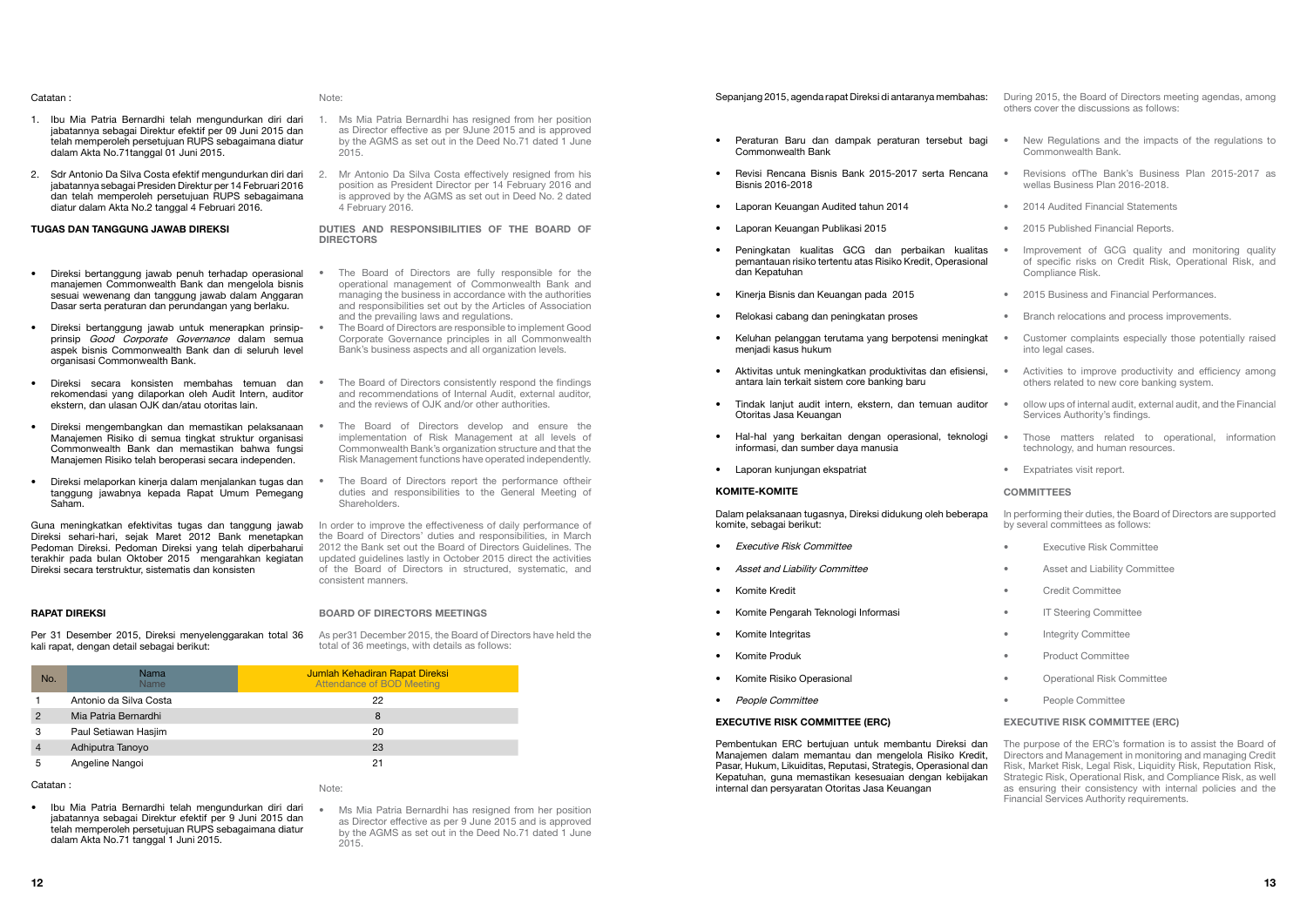#### ASSET AND LIABILITY COMMITTEE (ALCO)

Tujuan pembentukan ALCO adalah untuk memantau risiko pasar, manajemen banking book, strategi pendanaan dan pinjaman, serta kebijakan dan metodologi manajemen modal yang digunakan oleh Commonwealth Bank. Selain itu, pembentukannya untuk memastikan konsistensi antara risiko dan tujuan modal dengan risiko pasar dan prinsip-prinsip manajemen modal dan kebijakan Commonwealth Bank.

#### Komposisi

Ketua: Chief of Global Market

#### Anggota:

- Presiden Direktur
- Chief Financial Officer
- Direktur Operasional & TI
- Direktur Perbankan Ritel dan Bisnis
- Direktur Manajemen Risiko
- Dua orang perwakilan Kepala Unit Bisnis di bawah Perbankan Ritel dan Bisnis

ALCO memiliki standing attendee, yaitu Kepala Tresuri dan Kepala Risiko Pasar serta attendee lainnya dari unit bisnis yang diperlukan. Direktur Kepatuhan (atau pengganti yang ditunjuk) akan diundang ke rapat ALCO sebagai pengamat.

#### Tugas dan Tanggung Jawab

- Menyetujui perubahan komposisi Aktiva dan Pasiva dan perubahan aturan dan/atau pengaturan Fund Transfer Pricing dan suku bunga
- Memberikan saran dalam rangka pengawasan Capital Adequacy Ratio (CAR) dan permintaan untuk penambahan modal
- Sebagai sarana dalam penetapan atau perubahan asumsi name Crisis Run-Off serta kebijakan likuiditas dan pendanaan
- Melakukan pengawasan dalam penetapan atau perubahan untuk batas risiko pasar dan kebijakan risiko pasar
- Memberikan saran dalam perubahan metodologi pengukuran risiko.

#### KOMITE KREDIT (KK)

Tujuan dibentuknya Komite Kredit adalah untuk memastikan pengambilan dan pengawasan keputusan kredit yang prudent yang sesuai risk appetite Commonwealth Bank. Komite ini bersifat operasional yang membantu Direksi dalam mengevaluasi dan/atau mengambil keputusan Aplikasi Kredit berdasarkan jumlah dan jenis kredit yang disetujui Direksi.

#### ASSET AND LIABILITY COMMITTEE (ALCO)

The purpose of ALCO's formation is to monitor the market risk, banking book management, funding and lending strategy, and capital management policies and methodologies used within Commonwealth Bank. Other than that, the formation is intended to ensure consistency between the risk and capital objectives, and the market risk, the capital management principles and policies of the Commonwealth Bank.

Composition

Chairman: Chief of Global Market

Members:

- President Director
- Chief Financial Officer
- Director of Operations & IT
- Director of Retail and Business Banking
- Director of Risk Management
- Two representatives from Business Unit Heads under Retail and Business Banking (RBB)
- ALCO has standing attendees, namely, Head of Treasury and Head of Market Risk and other attendees from business units as necessary. Compliance Director (or nominated alternative) will be invited to ALCO meeting as observer.

#### Duties and Responsibilities

- Approving changes in the composition of Assets and Liabilities, the rules and/or, the arrangements of Fund Transfer Pricing and interest rates.
- Providing advices in the context of supervision of Capital Adequacy Ratio (CAR) and demand for capital additions.
- As a means in the determination or change of the Crisis Run-Off assumed name as well as liquidity and funding policies.
- Supervising the establishment of or changes to market risk limits and market risk policies.
- Providing advices in risk measurement methodology changes.

#### CREDIT COMMITTEE (CC)

The purpose of Credit Committee's formation is to ensureprudent credit decision making and monitoring that are in line with Commonwealth Bank's risk appetite. This is an operational committee that assists the Board of Directors in Credit Application decision evaluating and/or making for the amounts and types of credit under the approval of the Board of Directors.

#### Komposisi

Ketua: Direktur Manajemen Risiko

#### Anggota:

Direksi atau pemegang jabatan senior setara di Commonwealth Bank,:

- Presiden Direktur
- Chief Financial Officer
- Audit (anggota non-voting)
- Kepatuhan dan Hukum
- Sumber Daya Manusia
- Operasional dan Teknologi
- Global Market

#### Tugas dan Tanggung Jawab

- 1. Menjamin pelaksanaan kerangka kerja manajemen risiko Bank secara efektif melalui:
- Mengkaji dan mendukung kerangka kerja manajemen risiko Bank, yang termasuk namun tidak terbatas pada kerangka Internal Capital Adequacy Assessment Process, Pernyataan Risk Appetite, dokumen Risiko Material, dan Key Risk Indicators (KRI) Bank.
- Memantau efektivitas fungsi masing-masing komite risiko, yang mencakup namun tidak terbatas pada aktivitas meninjau dan mendukung penerapan piagam masingmasing, secara berkala meninjau KRI masing-masing komite, meninjau dan mendukung dokumen kebijakan dan prosedur, meninjau rencana tindak yang diusulkan komite-komite tersebut dan memastikan pelaksanaannya sesuai standar yang telah disepakati.
- 2. Memberikan arahan tingkat tinggi dan panduan untuk setiap area risiko dengan:
- Mengkaji dan mendukung laporan profil risiko masingmasing area risiko.
- Mengkaji dan mendukung dokumen kebijakan dan prosedur.
- Mengkaji setiap pelanggaran di ambang batas KRI dan temuan audit.
- Menjadi titik eskalasi bagi komite atas semua hal yang terkait manajemen risiko, yang meliputi namun tidak terbatas pada insiden risiko yang signifikan dan penyimpangan ad-hoc dalam kebijakan dan prosedur
- 3. Memberikan dukungan atas dokumen yang perlu diajukan kepada Komite Pemantau Risiko, yang mungkin mencakup dokumen kebijakan dan prosedur dan penyimpangan dari kebijakan dan prosedur yang ada.

#### Composition

Chairman: Director of Risk Management

Members:

The Board of Directors or equivalent senior position holders within Commonwealth Bank:

- President Director
- Chief of Finance
- Audit (non-voting member)
- Compliance and Legal
- Human Resources
- Operations and Technology
- Global Market

- 1. Ensuring the effective implementation of the Bank's risk management frameworks through:
- Reviewing and supporting the Bank's risk management frameworks, which include but are not limited to the Internal Capita Adequacy Assessment Process framework, the Risk Appetite Statement, the Material Risk document, and the Bank's Key Risk Indicators (KRI).
- Monitoring the effectiveness of each risk committee's functions, which include but are not limited to reviewing and supporting the implementation of their respective charters, periodically reviewing each committee's KRI, reviewing and supporting policy and procedure documents, reviewing action plans proposed by committees and ensuring their implementation according to agreed standards.
- Providing high-level directions and guidances for each risk area by:
- Reviewing and supporting each risk area's risk profile report.
- Reviewing and supporting policy and procedure documents.
- Reviewing any breaches in KRI thresholds and audit findings.
- Becoming a point of escalation for committees on all matters related to risk management, which include but not limited to significant risk incidents and ad-hoc deviations on policy and procedures
- 3. Providing supports for documents that need to be submitted to the Risk Oversight Committee, which could include policy and procedure documents and deviations from the existing policies and procedures.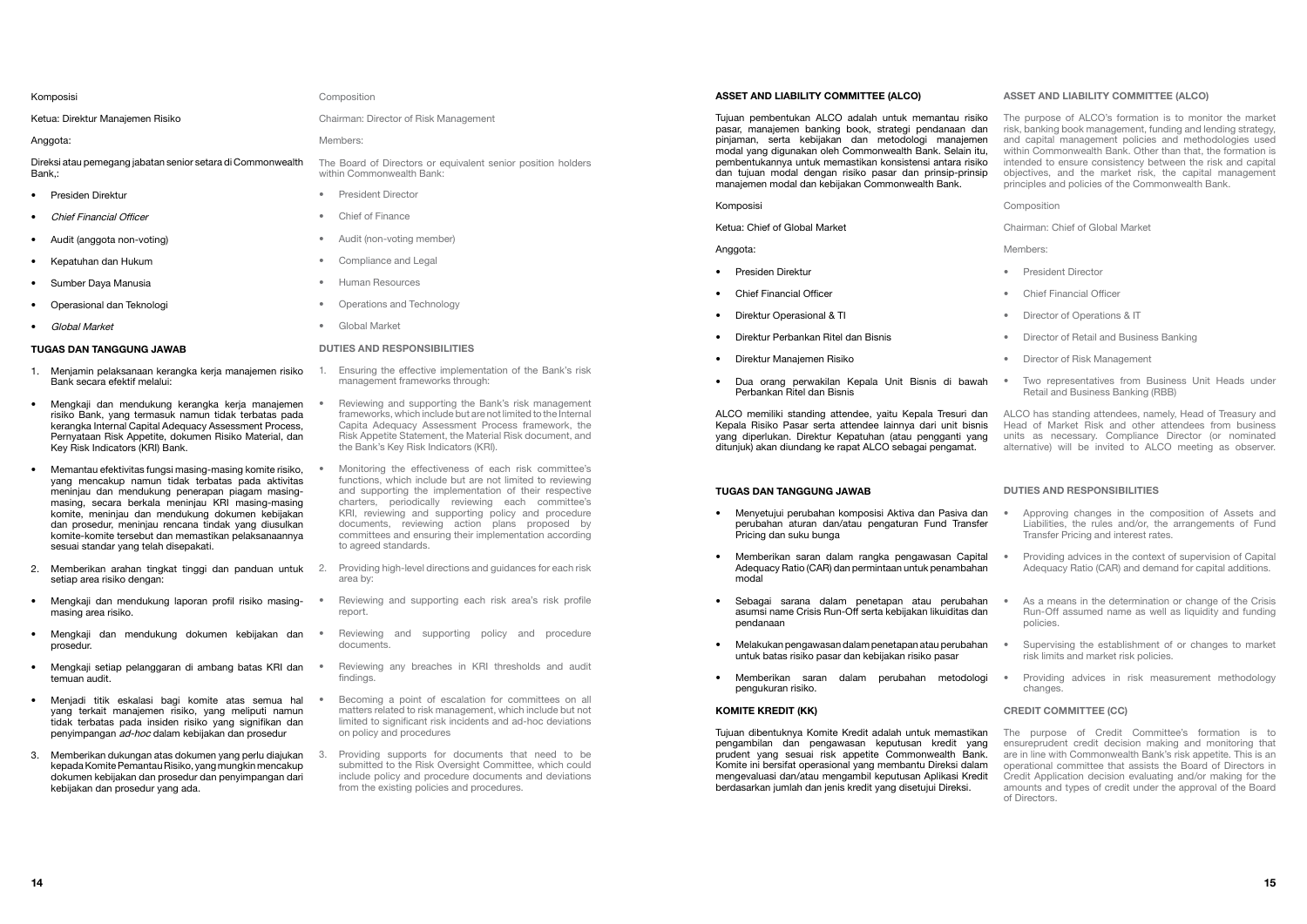#### KOMITE PENGARAH TEKNOLOGI INFORMASI (KPTI)

Tujuan KPTI adalah untuk membantu Dewan Komisaris dan Direksi dalam memantau kegiatan terkait TI melalui penyelarasan Rencana Strategis Teknologi Informasi dengan strategi bisnis Commonwealth Bank, pengoptimalan manajemen sumber daya, IT value delivery, pengukuran kinerja dan penerapan manajemen risiko yang efektif.

- Presiden Direktur
- Chief of Human Resources
- Direktur Kepatuhan
- Direktur Manajemen Risiko
- Chief Financial Officer (CFO)
- Chief Audit Executive (CAE)
- Chief of Global Markets
- Head of Wealth Management and Business Strategy
- Head of Retail Banking & Services
- Head of Wholesale Banking
- Head of SME Banking
- Head of Digital Channels Business
- Head of Information Technology

#### Komposisi

Ketua: Direktur Operasional dan Teknologi Informasi

#### Anggota:

Seketaris: Head of IT Governance & Risk Management

Undangan Reguler: IT Leadership Team

#### Tugas dan Tanggung Jawab

- Rencana Strategis Teknologi Informasi sejalan dengan rencana strategi bisnis Bank serta pemantauan keseluruhan kinerja Teknologi Informasi dan upaya untuk meningkatkannya.
- Roadmap untuk mencapai rencana TI untuk mendukung rencana dan strategi bisnis Bank. Road map terdiri dari kondisi saat ini, keadaan masa depan dan tindakan yang harus dilakukan untuk mencapai keadaan masa depan.
- Kesesuaian dan prioritas proyek Teknologi Informasi dan Rencana Strategis Teknologi Informasi.
- Kemajuan dan status dari portfolio proyek yang melibatkan Teknologi Informasi termasuk kesesuaian jadwal, finansial, ruang lingkup, sumber daya masalah dan risiko, dan rekomendasi untuk mengatasi masalah atau risiko tersebut.
- Kinerja dari system TI dan SLA layanan, setiap insiden kunci, dan kemajuan dari perbaikan yang berkelanjutan.

#### INFORMATION TECHNOLOGY STEERING COMMITTEE (ITSC)

The purpose of ITSC's formation is to assist the Board of Commissioners and the Board of Directors in monitoring IT related activities through the alignment of Information Technology Strategic Plan with Commonwealth Bank Ibusiness strategy, optimization of resources management, IT value delivery, performance measurement and effective risk management implementation.

#### Composition

Chairman: Director of Operations and Information Technology

Members:

- President Director
- Chief of Human Resources
- Director of Compliance
- Director of Risk Management
- Chief Financial Officer (CFO)
- Chief Audit Executive (CAE)
- Chief of Global Markets
- Head of Wealth Management and Business Strategy
- Head of Retail Banking and Services
- Head of Wholesale Banking
- Head of SME Banking
- Head of Digital Channels Business
- Head of Information Technology

Secretary: Head of IT Governance & Risk Management

Regular Invitee: IT Leadership Team

#### Duties and Responsibilities

- Information Technology Strategic Plan is in line withthe Bank's business strategy plan as well as the monitoring of the overall performance of information technology and the efforts to improve it.
- Roadmap to realize IT plan to support the Bank's business strategyandplan. The roadmap consists of current conditions, future circumstances, and actions that should be taken to achieve the future conditions.
- Suitability and priority of Information Technology projects and Information Technology Strategic Plan.
- The progress and status of projects portfolio involving information technology including the matchingof schedules, financials, scopes, resources,problems and risks, and recommendations to address the problems or risks.
- Performance of IT systems and SLA services, each key incident, and the progress of continuous improvements.

Komposisi

Anggota dengan hak voting:

- Presiden Direktur (Ketua)
- Kepala Wholesale Banking
- Kepala SME Banking
- Anggota tanpa hak voting
- Direktur Manajemen Risiko
- Kepala Risiko Kredit atau Delegasinya (Laporan Langsung)

#### Turut bergabung

#### Direktur Kepatuhan (Observer)

- Kehadiran dari tim Risiko Kredit oleh anggota tanpa hak voting menjadi hal perlu guna memberikan pandangan dan rekomendasi seimbang atas tiap proposal yang diserahkan dalam rapat KK,
- KK dapat mengundang Eksekutif lainnya menghadiri sebagian atau seluruh rapat.
- Jika Presiden Direktur tidak dapat memimpin komite, Kepala Wholesale Banking atau Ad Interim Head of Wholesale Banking akan menjadi ketua rapat. Dalam kapasitasnya ini, Kepala Wholesale Banking atau Ad Interim Head of Wholesale Banking tidak dapat mendelegasikan wewenangnya lebih lanjut.

#### Tugas dan Tanggung Jawab

- Menyetujui atau menolak aplikasi kredit sesuai dengan batas-batas yang telah ditentukan oleh Direksi.
- KK harus membentuk sub-komite untuk mendelegasikan wewenang dalam pengambilan keputusan kredit.
- Berkoordinasi dengan Assets and Liabilities Committee (ALCO) dalam pendanaan kredit.
- Mematuhi tingkat kecukupan ketentuan penghapusbukuan dan aturan klaim penghapusbukuan, kredit kepada pihak terkait. Pernyataan atas hal ini harus berasal dari Direksi.
- Menyusun Standar Operasional Prosedur untuk rincian tugas dan tanggung jawabnya.
- Meninjau dan mendukung semua kebijakan kredit terkait termasuk penyimpangan kebijakan
- Sekurang-kurangnya KK bertugas:
- Menjalankan fungsinya dalam memberi persetujuan/ penolakan kredit berdasarkan profesionalisme, kejujuran, objektivitas, dan akurasi.
- Menolak permintaan dan atau pengaruh dari pihak-pihak terkait kepada pemohon kredit dalam proses pencairan kredit.

#### Composition

#### Members with voting rights:

- President Director (Chairman)
- Head of Wholesale Banking
- Head of SME Banking

#### Members without voting rights

- Director of Risk Management
- Head of Credit Risk or his/her Delegate (Direct Report)

#### **IN ATTENDANCE**

#### Director of Compliance (Observer)

- Attendance by Credit Risk team as non-voting members is necessary to provide a balanced views and recommendations on each proposal submitted to CC meeting,
- The CC may invite other executives to attend for part or whole of the meeting.
- In the event where President Director is unable to chair the committee, Head of Wholesale Banking or Ad Interim Head of Wholesale Banking will chair the meeting. In this capacity, Head of Wholesale Bankingor Ad Interim Head of Wholesale Banking cannot delegate his authority further.

- Approving or disapproving credit applications in accordance with limits pre-determined by the Board of Directors.
- CC must sets up subcommittees to delegate its authorities in credit decision making.
- Coordinating with Assets and Liabilities Committee (ALCO) in credit funding.
- Compliance with adequate level of provision for writeoff and write-off claim regulations, and credit to related parties. The acknowledgement for these matters must be obtained from the Board of Directors.
- Preparing detailed Standard Operating Proceduresfor its duties and responsibilities.
- Reviewing and supporting all related credit policies including any deviation to policies.
- At least CC is obliged to:
- Perform its functions in credit approval/disapproval based on professionalism, honesty, objectivity, and accuracy.
- Refuse any request and or influence of credit applicants'related parties in credit disbursement process.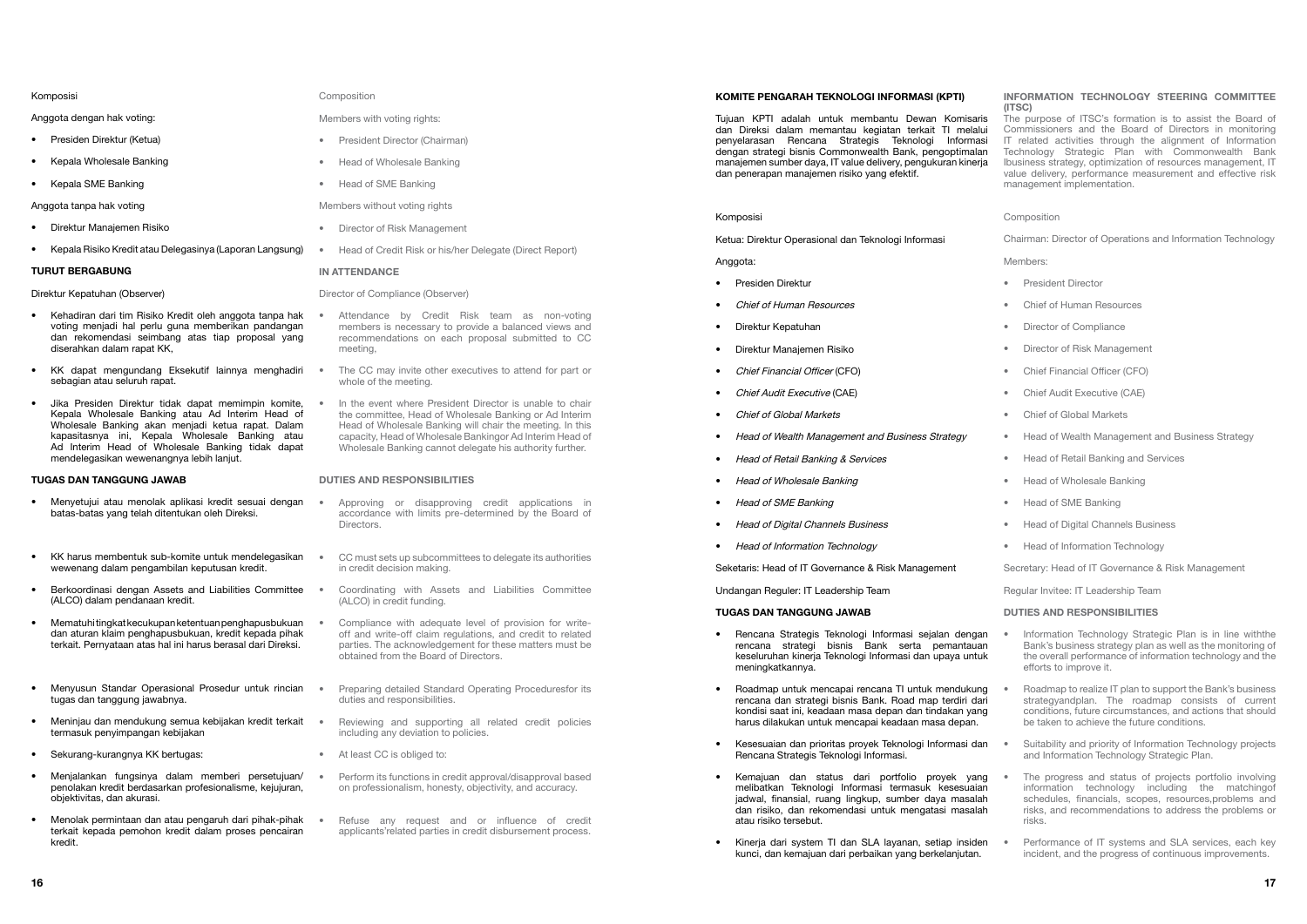- Mempertimbangkan hasil penyelidikan tindak penyimpangan, korupsi atau pelanggaran dan menentukan tindakan disipliner atau tindakan lainnya yang harus diambil dan oleh siapa
- Memastikan bahwa setiap departemen yang memiliki kebijakan atau prosedur yang berhubungan langsung atau tidak langsung dengan pencegahan dan mitigasi tindak penyimpangan, korupsi atau pelanggaran telah secara aktif terlibat dalam pelaksanaan kebijakan dan prosedur tersebut
- Dengan sungguh-sungguh membuat keputusan atau rekomendasi sehubungan dengan hal-hal lain yang berdampak pada kemampuan Commonwealth Bank dalam mencegah dan mengurangi tindak penyimpangan, korupsi dan kesalahan.

#### KOMITE PRODUK

Tujuan pembentukan Komite Produk adalah:

- Meninjau dan menyetujui produk baru Commonwealth Bank atau kegiatan sebelum peluncuran produk atau aktivitas baru; atau
- Meninjau dan menyetujui ulang produk atau kegiatan Commonwealth Bank yang ada; atau
- Meninjau dan menyetujui penghentian atau pemberhentian sementara produk atau kegiatan Commonwealth Bank yang ada.
- Meninjau dan menyetujui kajian berkala terkadap setiap produk dan kegiatan yang sudah ada minimal 2 tahun satu kali
- Meninjau dan menyetujui tarif produk dan layanan sebelum efektif berlaku

#### **KOMPOSISI**

Ketua: Kepala Divisi Wealth Management and Business Strategy

Anggota dengan hak voting:

- To review and approve Commonwealth Bank's new products or activities prior to the launching of the new products or activities; or
- To review and re-approve Commonwealth Bank's existing products or activities; or
- To review and approve termination or temporary termination of Commonwealth Bank's existing products or activities.
- To review and approve periodical reviews of each existing product and activity at least once in 2 years.
- To review and approve product and service rates before their effectiveness.

#### **COMPOSITION**

- Presiden Direktur
- Direktur/Chief of Risk Management
- Direktur/Chief of Operations and IT
- Direktur / Chief of Finance
- Kepala Unit Bisnis terkait dengan produk/aktivitas yang diajukan

#### Anggota tanpa hak voting:

- Direktur Kepatuhan
- Chief of Global Market\*
- Chief Technology Officer\*
- Kepala Divisi Retail Banking Services\*
- Kepala Divisi Wholesale Banking\*
- Considering investigation results of fraud, corruption, or violation and determining what disciplinary or other actions should be taken and by whom.
- Ensuring that each department that has policies or procedures related directly or indirectly to the prevention and mitigation of fraud, corruption, or violationis actively engaged in the execution of those policies and procedures.
- Deliberately making decisions or recommendations in relation to any other matters that impact upon the Commonwealth Bank's ability to prevent and mitigate fraud, corruption, and violation.

- Direktur Operasional dan Teknologi Informasi
- Direktur Manajemen Risiko
- Direktur Kepatuhan
- Chief of Human Resources
- Direktur Perbankan Ritel dan Bisnis
- Kepala Risiko Operasional
- Manajer Kejahatan Keuangan
- Chief Audit Executive (Pemantau)

### PRODUCT COMMITTEE

The purposes of Product Committee's formation are:

- Chairman: Head of Wealth Management and Business Strategy
- Voting right Members:
- President Director
- Director/Chief of Risk Management
- Director/Chief of Operations and IT
- Director/Chief of Finance
- Related Business Unit Head of products/activities being proposed

#### Non-voting right members:

- Director of Compliance
- Chief of Global Market\*
- Chief of Technology Officer\*
- Head of Retail Banking Services\*
- Head of Wholesale Banking\*
- Managing and supervising the implementation of Commonwealth Bank's Anti Fraud Strategy and all of the associated policies, procedures, and practices.
- Reviewing reports of fraud, corruption, or violation within the Bank and direct the appropriate course of actions.
- Status biaya Teknologi Informasi dan investasi dibandingkan dengan anggaran.
- Status keamanan Teknologi Informasi, Insiden yang terjadi, dan kemajuan perbaikan yang berkelanjutan.
- Status risiko utama yang dihadapi Teknologi Informasi dan kemampuan untuk mendukung operasional bisnis Bank, rencana, dan strategi jangka panjang, dan efektivitas tindakan mitigasi serta rencana untuk menghadapi risiko tersebut.
- Kinerja vendor utama dan isu utama atau risiko yang terkait dengan pengiriman produk atau jasa dari vendor TI.
- Setiap hal penting terkait dengan sumber daya manusia atau proses yang terkait dengan pemberian layanan Teknologi Informasi bagi organisasi.
- Penyelesaian berbagai isu atau risiko yang berkaitan dengan Teknologi Informasi yang tidak dapat diselesaikan oleh unit pengguna dan unit TI secara efektif, efisien dan tepat waktu.
- Penyusunan kebijakan TI yang utama dan prosedur dan manajemen risiko terkait dengan penggunaan Teknologi Informasi dalam organisasi.
- Efektivitas pelaksanaan kebijakan keamanan informasi.

#### KOMITE INTEGRITAS

Tujuan pembentukan Komite Integritas adalah untuk mengelola Strategi Anti Fraud Commonwealth Bank, termasuk korupsi dan pelanggaran, melalui Integrity Programmed.

#### Komposisi

Ketua: Presiden Direktur

#### Anggota:

#### Tugas dan Tanggung Jawab

- Mengelola dan mengawasi pelaksanaan Strategi Anti Fraud Commonwealth Bank dan semua kebijakan, prosedur dan praktik-praktik yang terkait
- Mengkaji laporan tindak penyimpangan, korupsi atau pelanggaran dalam tubuh Bank dan mengarahkan tindak lanjut yang sesuai
- Information Technology costs and investment status compared to the budget.
- Information Technology security status, occurred incident, and the progress of continuous improvements.
- The status of the main risks faced by Information Technology and the ability to support the Bank's business operations, plans, long-term strategy, and the effectiveness of mitigation measures and the plan to address the risks.
- The main vendors'performance and the main issues or risks associated with the delivery of products or services from IT vendors.
- Every important aspect related to human resources or processes associated with the provision of information technology services to the organization.
- Completion of the issues or risks associated with Information Technology that can not be resolved by user units and IT units in an effective, efficient, and timely manner.
- Preparation of the main IT policies and procedures and risk management related to the use of Information Technology in the organization.
- The effectiveness of information security policy implementation.

#### INTEGRITY COMMITTEE

The purpose of Integrity Committee's formation is to manage Commonwealth Bank's Anti Fraud Strategy including corruptions and violations through Integrity Programme.

Composition

Chairman: President Director

Members:

- Director of Operations and Information Technology
- Director of Risk Management
- **Director of Compliance**
- Chief of Human Resources
- Director of Retail and Business Banking
- Head of Operational Risk
- Financial Crime Manager
- Chief Audit Executive (Observer)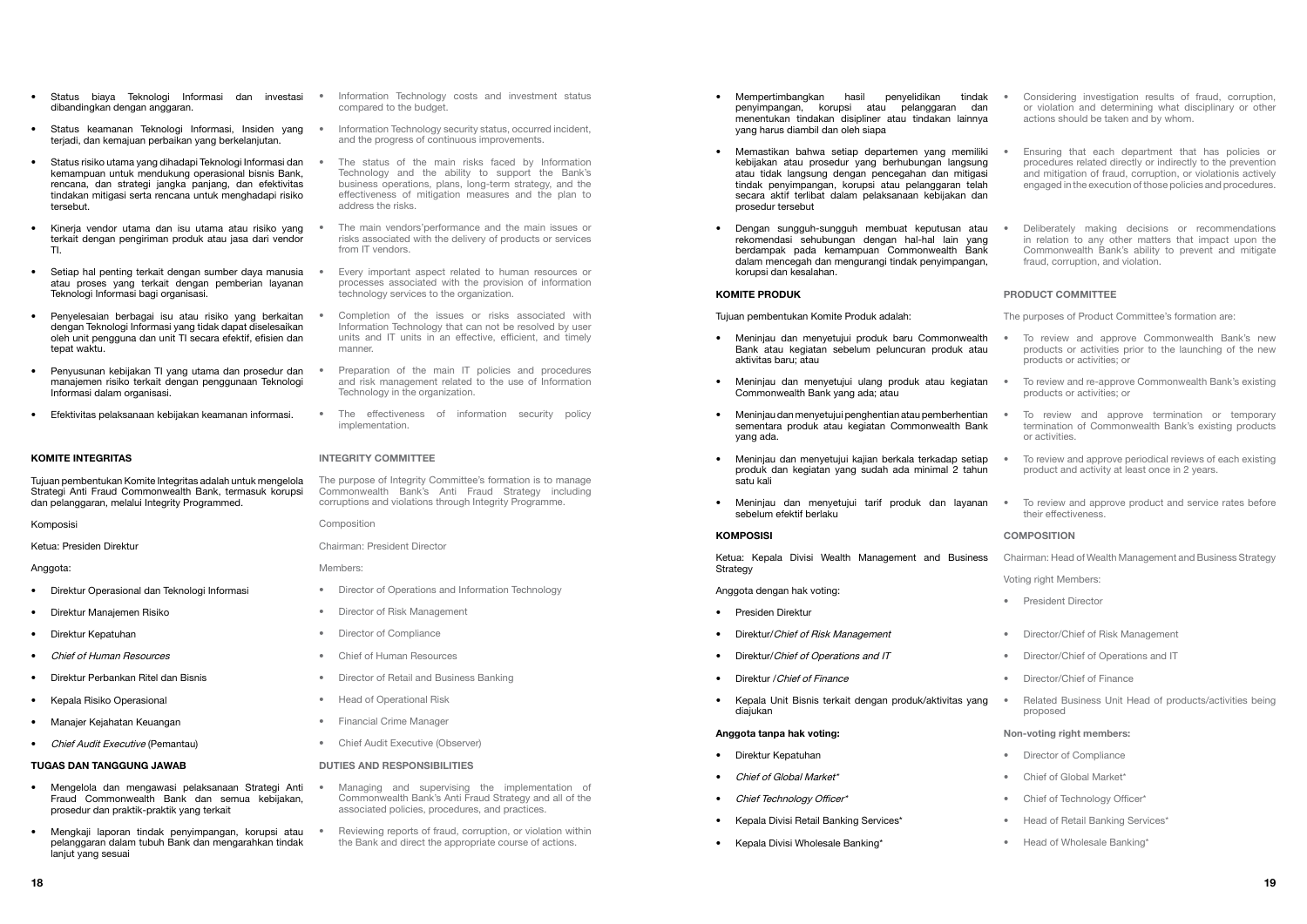Berdasarkan rapat-rapat tersebut, Komite Produk mengambil keputusan bila PTBC akan melanjutkan atau menghentikan atau memberhentikan sementara produk atau kegiatan yang ada.

• Memberikan rekomendasi perbaikan kebijakan dan prosedur produk.

#### KOMITE RISIKO OPERASIONAL (KRO)

Tujuan pembentukan KRO adalah untuk mendukung ERC dalam mengevaluasi dan memantau efektivitas pelaksanaan manajemen risiko operasional dalam meminimalkan dan mengurangi risiko dalam kegiatan operasional.

#### **KOMPOSISI**

Ketua: Direktur Operasional dan Teknologi Informasi

#### Anggota

- Direktur Manajemen Risiko (1st Vice Chairman)
- Direktur Perbankan Ritel dan Bisnis atau Kepala yang bertanggung jawab atas Perbankan Ritel Bisnis (2nd Vice Chairman)
- Chief Financial Officer
- Direktur atau Pejabat Eksekutif yang bertanggung jawab atas Sumber Daya Manusia
- Chief Technology Officer
- Chief of Global Markets
- Chief Audit Executive (anggota tanpa hak voting)
- Direktur Kepatuhan (anggota tanpa hak voting)
- Kepala Divisi di Commonwealth Bank yang bertanggung jawab atas:
	- o Risiko Operasional (Sekretaris)
	- o Teknologi Informasi
	- o Operasional
	- o Operasional Sumber Daya Manusia
	- o Perbankan Ritel Bisnis
	- o BCPM

#### Tugas dan Tanggung Jawab

- Meninjau dan menyetujui seluruh kebijakan dan prosedur terkait risiko operasional Reviewing and approving all operational risk related policies and procedures.
- Mengevaluasi dan menyetujui ambang dan batas risiko operasional
- Mengkaji dan mengkinikan isu dan masalah risiko operasional, yang meliputi control weaknesses dan akar masalah insiden penyimpangan. Sebagai bagian dari pengkinian, lakukan pemantauan progress tindakan.
- Mengevaluasi dan mengkaji efektivitas pengendalian

Based on these meetings, Product Committee decides whether the PTBC will continue or terminate or temporary terminate the existing products or activities.

• Providing recommendations to improve product policies and procedures.

#### OPERATIONAL RISK COMMITTEE (ORC)

The purpose of ORC's formation is to support ERC in evaluating and monitoring the effectiveness of the implementation ofoperational risk management in minimizing and mitigating risk in operational activities.

#### **COMPOSITION**

Chairman: Director of Operations and Information Technology

#### Members:

- Director of Risk Management (1st Vice Chairman).
- Director of Retail and Wholesale Banking (2nd Vice Chairman).
- Chief Financial officer.
- Director or Executive Officer responsible for Human **Resources**
- Chief Technology Officer.
- Chief of Global Markets.
- Chief Audit Executive (non-voting member)
- Compliance Director (non-voting member).
- Heads within Commonwealth Bank responsible for:
	- o Operational Risk (Secretary)
	- o Information Technology
	- o Operations
	- o Human Resources Operations
	- o Retail and Business Banking
	- o BCPM
- Head of Small Medium Enterprise\*
- Head of Digital Channels\*
- Head of Global Transaction Services\*

#### Duties and Responsibilities

- Evaluating and approving operational risk thresholds and limits.
- Reviewing and updating operational risk issues and problems, covering control weaknesses and fraud incident root causes. As part of the updating, monitor progress of actions.
- Evaluating and reviewing the effectiveness of control.
- Kepala Divisi Small Medium Enterprise\*
- Kepala Divisi Digital Channels\*
- Kepala Divisi Global Transaction Services\*

#### Tamu anggota yang turut berkontribusi:

- Kepala Divisi Regulatory Affairs
- Kepala Divisi Legal
- Kepala Divisi Operation
- Kepala Divisi Finance
- Kepala Divisi Operational Risk
- Kepala Divisi Market Risk
- Kepala Divisi Applications Management (IT)
- Kepala Divisi Product for Asset / Liabilities / Investment / Bancassurance / Emerging Channel / Global Transaction Services\*

Komite Produk dapat mengundang eksekutif lainnya untuk menghadiri sebagian atau seluruh pertemuan.

Note: \*) Sesuai produk-produk atau kegiatan atau usaha terkait yang sedang dibahas dan diusulkan

#### Tugas dan Tanggung Jawab

- Melindungi Bank akan risiko reputasi.
- Melindungi kepentingan nasabah.
- Memastikan semua produk dan kegiatan sesuai risk appetite PTBC.
- Memastikan seluruh produk dan kegiatan sesuai peraturan dan kebijakan internal dan eksternal.
- Memastikan identifikasi dan mitigasi risiko yang memadai pada semua fitur produk dan proses, guna memastikan bahwa PTBC mampu mendukung pengoperasian produk atau kegiatan secara benar, yang termasuk namun tidak terbatas pada aspek TI, Operasional, Sistem, Akuntansi, Pajak, Hukum, Kepatuhan, dan melakukan perubahan produk atau kegiatan yang dapat berdampak pada salah satu aspek tersebut.
- Mengkaji dan menyetujui produk dan aktivitas baru
- Memutuskan dan/atau menyetujui fitur-fitur dan komisi produk.
- Mengkaji dan menyetujui kembali produk atau kegiatan dalam:
- 1. Rapat semi tahunan yang dilakukan oleh Product Manager, atau
- 2. Rapat adhoc untuk produk atau kegiatan yang memiliki perubahan dan dampak besar terhadap risiko Bank.

## Guests as contributing members:

- Head of Regulatory Affairs
- Head of Legal
- Head of Operation
- Head of Finance
- Head of Operational Risk
- Head of Market Risk
- Head of Applications Management (IT)
- Head of Products for Asset /Liabilities /Investment / Bancassurance /Emerging Channel /Global Transaction Services\*
- The Product Committee may invite other executives to attend for part or whole of the meetings.

Note: \*) Subject to the related products or activities or businesses being discussed and proposed.

- Protecting Bank from reputation risk.
- Protecting customers' interest.
- Ensuring that all products and activities are within PTBC's risk appetite.
- Ensuring that all products and activities meet internal and external regulations and policies.
	- Ensuring that adequate risk identification and mitigation for all product features and processes are in place to identify that PTBC is able to properly support the operation of the products or activities including but not limited to IT, Operation, System, Accounting, Tax, Legal, and Compliance aspects, and make necessary products or activities changes which may impact on one of the aspects above.
- Reviewing and approving new products and activities.
- Deciding and/or approving product features and commissions.
- Reviewing and re-approving products or activities in:
- 1. Semi-annual meetings held by Product Manager, or
- 2. Ad hoc meetings for products or activities, which have substantial changes and impact on the Bank's risk.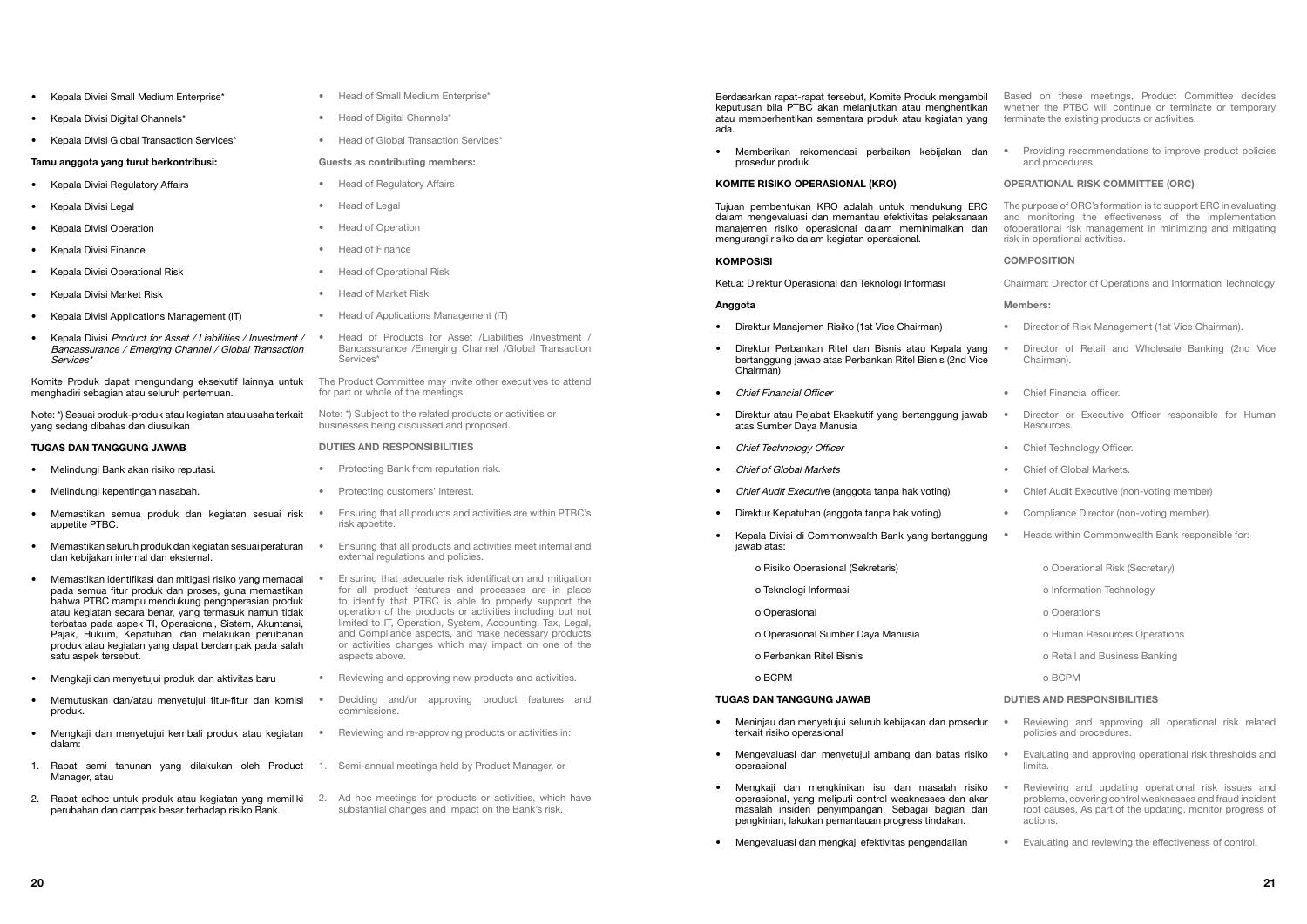- Penunjukan (Rekrutmen, Rotasi, Promosi)
- Evaluasi Kinerja
- Pengelolaan Bakat:
	- a) Pengembangan
	- b) Strategi Retensi Karyawan
	- c) Pengelolaan Perencanaan Suksesi
- Strategi remunerasi
- 2. Mengkaji proposal penyesuaian Gaji Tahunan dan proposal bonus kinerja sebelum HR menyajikan kepada Komite Remunerasi dan Nominasi.
- 3. Mengkaji perubahan/pengkinian (maupun baru) atas kebijakan, program dan/atau petunjuk yang memberi dampak kepada karyawan.
- 4. Mengkaji penilaian bank-wide gate opener dan mengkaji masalah etikal dan/atau kasus fraud yang dilakukan oleh Manajemen Senior (Tim Manajemen, Dewan Direksi).

#### RETAIL NETWORK REVIEW COMMITTEE (RNR)

Peran dan Tanggung Jawab berdasarkan fungsi didefinisikan atas dasar jenis kantor yang direview: pembaharuan kantor yang ada, kantor baru/penutupan, dan renovasi kantor/fitout. Substansi peran dan fungsi terkait dengan tanggung jawab divisi terkait akan visible bagi team Retail Banking

Komite ini dibentuk untuk membuat keputusan strategis dari kantor bank yang ada, kantor bank baru, dan renovasi kantor bank. Keputusan dari Retail Network Review Committee (RNR) akan didasarkan pada analisa yang disediakan oleh fungsi / unit terkait di PTBC sebagaimana ditentukan kemudian didalam peran dan tanggung jawab.

Komposisi

Ketua:

Kepala Divisi Retail Banking Services

Anggota dengan hak voting:

- Presiden Direktur
- Direktur / Director of Operations and IT
- Chief Financial Officer
- Kepala Divisi Retail Banking Services

Anggota tanpa hak voting:

- Finance Business Partner
- Kepala Divisi Security, BCM and PFM
- Kepala Wealth Management & Business Strategy
- Kepala Divisi Business Analytics and Strategy
- Kepala Divisi Procurement and Vendor Management

#### Tugas dan Tanggung Jawab

- Designation (Recruitment, Rotation, Promotion)
- Performance Evaluation
- Talent Management:
	- a) Development
	- b) Employee Retention Strategy
	- c) Succession PlanningManagement
- Remuneration Strategy
- 2. To review annual salary adjustment and performance bonus proposals before HR's presentation to Remuneration and Nomination Committee.
- 3. To assess the change/update (or new) on policies, programs and/or guidelines that have an impact to employees.
- 4. To review bank-wide gate open erassessment, ethical issues, and/or fraud cases committed by Senior Management (Management Team, the Board of Directors).

### RETAIL NETWORK REVIEW COMMITTEE (RNR)

The Committee is formed to make strategic decisions for the existing bank offices, new bank offices, and renovation of bank offices. The decisions of Retail Network Review (RNR) Committee willbe based on the analysis provided by the function/units within PTBC as determined later in the roles and responsibilities.

Composition

Chairman:

Head of Retail Banking Services

Voting Members:

- President Director
- Director of Operations and IT
- Chief Financial Officer
- Head of Retail Banking Services

Non-voting Members:

- Finance Business Partner
- Head of Security, BCM, and PFM
- Head of Wealth Management & Business Strategy
- Head of Business Analytics and Strategy
- Head of Procurement and Vendor Management

### Duties and Responsibilities

The Roles and Responsibilities by funciton is defined based on reviewed office types: existing office renewals, new/closed offices, and office renovations/fit-outs. The substances of the roles and responsibilities of the related divisions will be visible by Retail Banking Services (RBS) that will carry outtheir main

- Memutuskan kebijakan guna mengatasi situasi khusus yang berhubungan dengan risiko operasional sedemikian rupa agar sesuai dengan Pernyataan Risiko yang dapat Diterima.
- Mengkaji Indikator Risiko Utama; Control Self-Assessment Risiko; Pengujian Kontrol dan laporan Loss Event Data.
- Mengkaji temuan kunci yang dilaporkan oleh auditor intern, auditor ekstern dan unit pengendali yang berdampak pada risiko operasional dan memastikan ada tindakan korektif yang diambil
- Memantau dan melaporkan risiko operasional yang signifikan kepada Executive Risk Committee (ERC)
- Melaporkan dan menginformasikan efektivitas penerapan manajemen risiko operasional kepada ERC
- Hal-hal mendesak atau penting lainnya harus diputuskan oleh ORC
- Mengembangkan dan menjaga budaya risiko PTBC

## PEOPLE COMMITTEE

Pembentukan Komite ini untuk membantu Dewan Komisaris / Komite Remunerasi & Nominasi memenuhi tanggung jawab pengawasan atas Direksi dan Pejabat Eksekutif untuk hal-hal seperti:

- Pengangkatan (Rekrutmen, Rotasi, Promosi)
- Penilaian Kinerja
- Talent Management terkait dengan pengembangan karir, Retention Strategies, dan Perencanaan Succession Management.

#### Ketua:

Presiden Direktur

#### Anggota:

- Direktur Operasional dan TI
- Direktur Manajemen Risiko
- Direktur Kepatuhan
- Chief of Human Resources
- **HR Senior Officer (bertindak sebagai sekretaris)**
- Deskripsi Pekerjaan dan Tanggung Jawab

#### Komite bertanggung jawab untuk:

1. Membantu Dewan Direksi dan/atau Komite Remunerasi dan Nominasi untuk memenuhi kewajiban pemantauannya untuk Dewan Direksi dan pejabat Eksekutif, antara lain:

- Deciding policies to address specific situations related to operational risk such that it is in accordance with Risk Appetite Statement
- Reviewing Key Risk Indicators; Risk Control Self-Assessment; Control Testing; and Loss Event Data report.
- Reviewing key findings reported by internal auditor, external auditor, and control unit which have operational risk impacts and ensuring that corrective actions are taken.
- Monitoring and reporting significant operational risks to Executive Risk Committee (ERC).
- Reporting and updating the effectiveness of operational risk management implementation to the ERC.
- Deciding any other urgent or critical matters that should be done by ORC.
- Developing and maintaining the PTBC's risk culture.

#### PEOPLE COMMITTEE

This Committee is responsible to assist the Boardof Commissioner/Remuneration & Nomination Committee to fulfill the supervision responsibility on the Board of Directors and Executive Officers such as:

- Appointments (Recruitment, Rotation, Promotion).
- Performance Evaluation.
- Talent Management related to career development, Retention Strategies, and Succession Management planning.

#### Chairman:

President Director

#### Members:

• Director of Compliance • Chief of Human Resources

- Director of Operations and IT
- Director of Risk Management
- HR Senior Officer (acting as secretary)
- Job Descriptions and Responsibilities

The Committee is responsible for:

1. To assist the Board of Directors and/or the Remuneration and Nomination Committee to fulfill its monitoring obligations for the Board of Directors and Executive Officers, amongst others: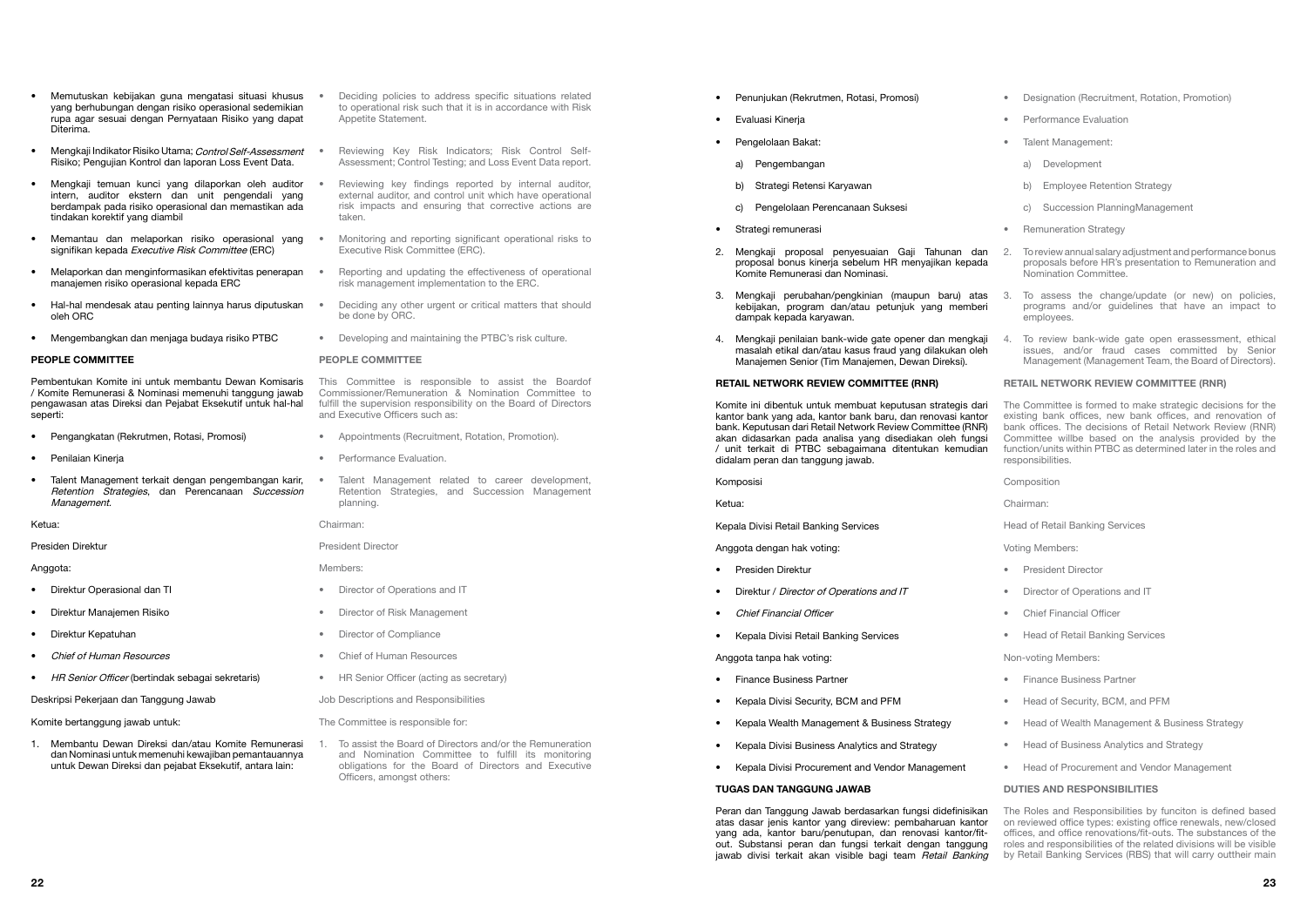Agar dapat mengelola risiko kepatuhan secara benar, sepanjang 2015 Unit Kepatuhan melakukan beberapa kegiatan, yang meliputi:

- To properly manage the compliance risk, during 2015the Compliance Unit performs several activities,which include:
- 1. Melakukan sosialisasi dan diskusi setiap adanya peraturan 1. Socialization and discussion of new regulations with the related departments.
	- 2. Organizing regular trainings related to AML/CFT and Sanctions for all new new employees and refreshingtrainings for the existing employees.
	- 3. Organizing Compliance Codes ofConduct trainingsfor all the Bank'semployees.
	- 6. Performing Compliance reviews through:
		- a. New products andactivitiescompliance reviews.
		- b. New policiesand their amendment reviews.
- baru dengan departemen terkait.
- 2. Mengadakan pelatihan reguler terkait APU / PPT dan 2. Sanctions kepada semua karyawan baru dan pelatihan penyegaran bagi karyawan lama.
- 3. Mengadakan pelatihan Kode Etik Kepatuhan bagi seluruh karyawan Bank.
- 4. Melakukan penyegaran dalam peraturan yang ada sehubungan regulasi penting yang memberikan berdampak terhadap operasional bank sehari-hari. 4. Providing regulatory refreshers in relation to critical regulations impacting theBank's daily operations.
- 5. Participating in any project that involves regulatory requirements. 5. Berpartisipasi pada setiap proyek yang disebabkan oleh kebutuhan dari regulasi.
- 6. Melakukan kaji-ulang Kepatuhan melalui:

- Monitoring commitments to audit regulators by ensuring the deadline and quality of Commonwealth Bank's commitments through weekly reminder tools to the respectiveparties including the Director in charge. 7. Memantau komitmen terhadap audit regulator dengan memastikan batas waktu dan kualitas komitmen Commonwealth Bank melalui sarana pengingat mingguan kepada pihak terkait termasuk Direktur yang bertanggung jawab.
- 8. Assessing several departments at least semi-annually to ensure their compliance with theimplementation of policies and procedures. 8. Melakukan kajian minimal semesteran pada beberapa departemen guna memastikan kepatuhan mereka pada pelaksanaan kebijakan dan prosedur.

- 1. Active Supervision of the Board of Board of Directors andthe Board of Commissioners.
- Bank submits reports to the Board of Directorsand the Board of Commissioners regularly either monthly or bimonthly regarding the implementation of AML/CFT within the Bank and other information related to the latest development of AML/CFT including significant events considered should be known by the Board of Directors and the Board of Commissioners. This is part of the implementation of active supervision of the Board of Directors and the Board of Commissioners.





#### ANTI MONEY LAUNDERING/COMBATING THE FINANCING OF TERRORISM (AML/CFT) ANTI PENCUCIAN UANG / PENCEGAHAN PENDANAAN TERORISME (APU/PPT)

a. Tinjauan kepatuhan untuk setiap produk dan aktivitas baru

b. Meninjau setiap kebijakan baru dan perubahannya

1. Pengawasan Aktif oleh Direksi dan Dewan Komisaris

Bank memberikan laporan kepada Direksi dan Dewan Komisaris secara berkala, baik setiap bulan atau dua bulanan, yang berisi pelaksanaan APU/PPT di bank dan informasi lainnya terkait perkembangan terbaru APU/PPT, termasuk peristiwa yang dianggap penting untuk diketahui oleh Direksi dan Dewan Komisaris. Hal ini menjadi bagian dari pelaksanaan pengawasan aktif Direksi dan Komisaris.

Services untuk menjalankan tugasnya sebagai Project Owner yang mengawasi, proses end-to-end Retail Network Review berdasarkan proses update dan monitoring yang komprehensif yang dilakukan oleh PFM sebagai Project Coordinator. Apabila ada isu yang muncul di luar pertemuan RNR yang sudah dijadwalkan, Project Owner dan Project Coordinator bertanggung jawab untuk mengekskalasikan secara tepat waktu.

#### HUBUNGAN KEUANGAN DAN / ATAU IKATAN KELUARGA HINGGA GENERASI KE-DUA DENGAN ANGGOTA DEWAN KOMISARIS DAN / ATAU ANGGOTA DIREKSI ATAU HUBUNGAN LAINNYA

Sesuai dengan Peraturan Bank Indonesia tentang Pelaksanaan Good Corporate Governance, bagi Commonwealth Bank, anggota Direksi, dalam periode, tidak memiliki hubungan keuangan atau keluarga dengan anggota Dewan Komisaris, Direksi dan / atau Pemegang Saham Pengendali Commonwealth Bank.

#### PELAKSANAAN FUNGSI KEPATUHAN, AUDIT INTERNAL, DAN AUDIT EKSTERNAL

#### FUNGSI KEPATUHAN

Sepanjang tahun 2015, upaya lanjutan telah dilakukan guna meningkatkan efektivitas fungsi kepatuhan serta meningkatkan budaya kepatuhan dalam Bank.

#### Visi dan Misi Kepatuhan

Melalui perubahan peran dan fungsi Kepatuhan yang lebih ke depan dan lebih sensitif terhadap dinamika perubahan yang ada, hal ini membutuhkan komitmen arah dan tujuan fungsi kepatuhan yang jelas melalui penentuan visi dan misi, sebagai berikut:

#### Visi

Menjadi mitra bagi seluruh pihak dalam harmoni dan ketaatan berbudaya demi mencapai visi dan misi Bank.

#### Misi

Bertindak lebih strategis dalam mendukung kinerja bank yang lebih baik dengan menjaga keseimbangan antara kepentingan komersial Bank dan kepatuhan terhadap peraturan.

Per 1 Oktober 2015, fungsi organisasi kepatuhan terbagi menjadi dua unit sebagai berikut:

- Unit Anti Pencucian Uang / Pencegahan Pendanaan Terorisme (APU/ APU) dan Sanction . Unit ini bertanggung jawab melaksanakan APU / PPT dan Sanctions di Bank dan memastikan bahwa setiap transaksi keuangan internasional dan perdagangan tidak melanggar Sanksi Internasional yang berlaku.
- Unit Kepatuhan. Unit ini memiliki tanggung jawab komunikasi dengan regulator, memberi saran kepatuhan dan mengkaji setiap kebijakan dan prosedur internal Commonwealth Bank, serta bertanggung jawab memantau kepatuhan Commonwealth Bank terhadap ketentuan yang berlaku; melakukan penilaian pemantauan dan memberikan pelatihan yang diperlukan untuk meningkatkan budaya dan pengetahuan kepatuhan di Bank.

roles as the Project Owner who supervises the end-to-end process of Retail Network Review based on comprehensive process, update, and monitoring by Property and Facility Management (PFM) as Project Coordinator. If there are issues that arise outside the scheduled RNR meetings, the Project Owner and Project Coordinator are responsible for the timely escalation.

#### FINANCIAL AND /OR FAMILY RELATIONSHIPSUP TO SECOND DEGREE WITH MEMBERS OF THE BOARD OF COMMISSIONERS AND/OR MEMBERS OF THE BOARD OF DIRECTORS OR OTHER RELATIONSHIPS

In accordance with Bank Indonesia Regulation concerning the Implementation of Good Corporate Governance, for the period under review, Commonwealth Bank's members of the Board of Directors, have no financial and/or family relationship with members of the Board of Commissioners, other members of the Board of Directors, and/or Commonwealth Bank's Controlling Shareholders.

#### THE IMPLEMENTATION OF COMPLIANCE, INTERNAL AUDIT, AND EXTERNAL AUDIT FUNCTIONS

#### COMPLIANCE FUNCTIONS

During 2015, further efforts have been performedto improve compliance function's effectiveness aswell as compliance culture within theBank.

Compliance's Vision and Mission

Changes in Compliance's roles and functions that are more forward looking and moresensitive to the dynamic of change, require acommitment to clear direction and purpose of thecompliance functions through determination of thevision and mission as follows:

#### Vision

Becomingthe partner for all components in cultured harmonyand obedience in achieving the Bank'svision andmission.

Mission

Acting more strategically in supporting the Bank's better performance by keeping the harmony between the Bank's commercial interests and regulatorycompliance.

Per 1 October 2015, the compliance organization's functions comprise of two units as follows:

- Anti Money Laundering/Combatingthe Financing of Terrorism(AML/CFT) and Sanction Unit. This unit is responsible to implement AML/CFT and Sanctions across the Bank and ensure that all international finance and trade transactions do not violate the prevailing International **Sanctions**
- Compliance Unit. This unit has the responsibilities to communicate with regulators, provide compliance advisories, review internal policies and procedures,monitor compliance withthe prevailing regulations, assess the compliance monitoring, and provide necessary trainings to improve compliance culture and knowledge within The Bank.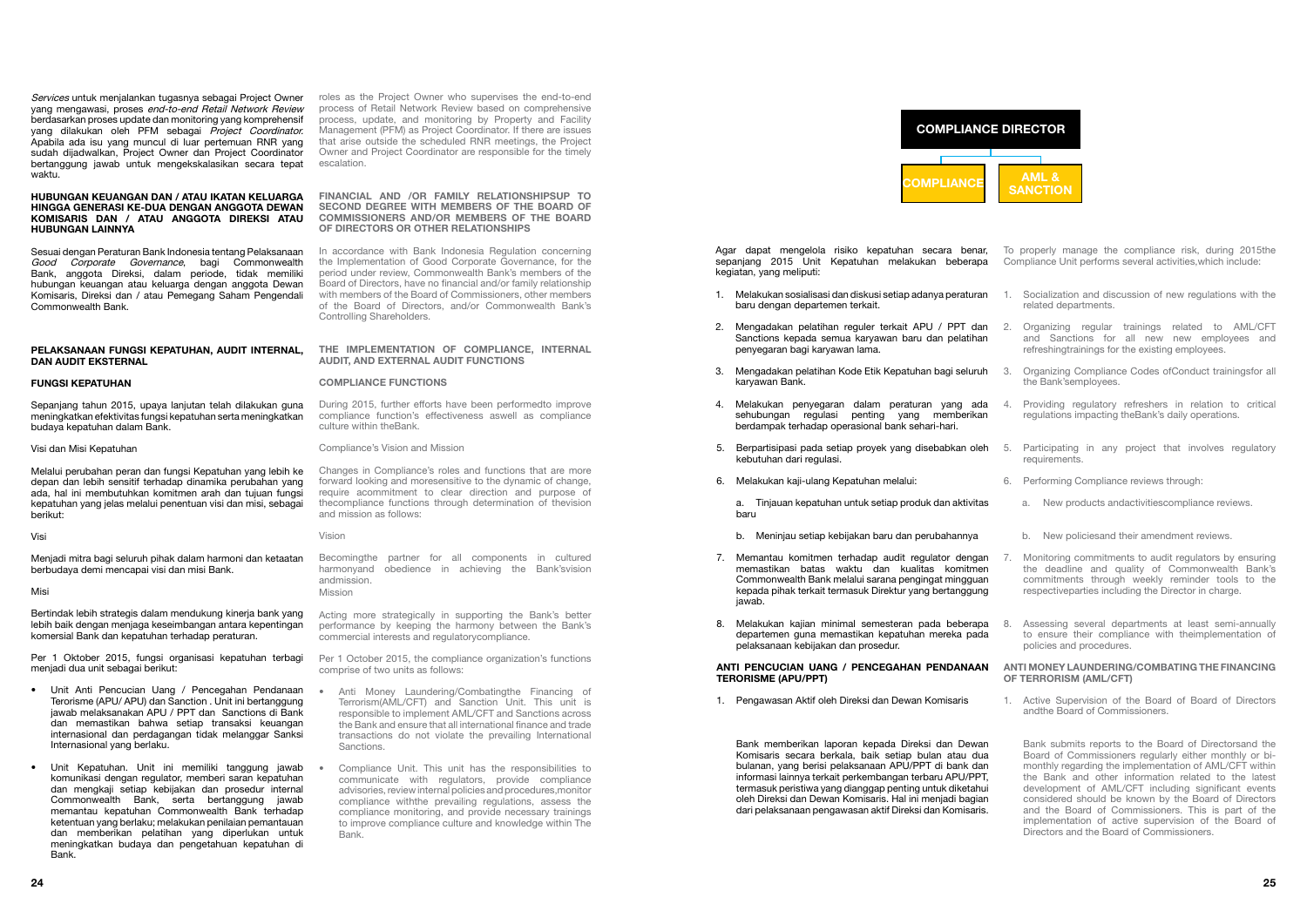- Satuan Keria APU/PPT dan Sanction bekerjasama dan berkoordinasi dengan divisi Customer Document Management dan Branch Service Quality Assurance (BSQA) melakukan pemantauan terhadap proses pengkinian data nasabah dan data clean up.
- 4. Sumber Daya Manusia dan Pelatihan

Pelaksanaan pengembangan sumber daya manusia telah berjalan secara berkelanjutan dengan baik bagi karyawan baru dan karyawan lama. Setiap karyawan diwajibkan mengikuti program pelatihan APU/PPT saat awal bergabung dengan Bank melalui program Induction. Hal ini dilakukan dalam rangka memberikan pemahaman tentang prinsip-prinsip dan pelaksanaan APU/PPT di Bank.

Bank juga menyelenggarakan pelatihan khusus bagi karyawan yang berhubungan langsung dengan nasabah, dengan materi lebih mendalam dan contoh kasus yang terjadi dalam kegiatan sehari-hari.

Laporan Transaksi Mencurigakan **Laporan Iransaksi Mencurigakan**<br>Suspicious Transaction Report 63 laporan | report 63 laporan | report 63 laporan | report 63 laporan | report

Informasi pelatihan regular kepada APU/PPT dan Sanksi kepada semua staff baru dan lama: Information on regular training in relation to AML/CTF and Sanction for all new staff and existing staff: Semester 1 – 2015 Semester 2 – 2015 Jumlah Pelatihan APU/PPT Umilah Pelatinan APU/PPT<br>Total Training AML/CTF 12 12

Ruang lingkup materi pelatihan, termasuk:

- a. Penerapan undang-undang yang berkaitan dengan APU / PPT;
- b. Tipologi pencucian uang dan pendanaan terorisme; dan
- c. Pelaksanaan internal kebijakan dan prosedur program APU dan PPT serta peran dan tanggung jawab karyawan dalam memerangi pencucian uang dan pendanaan terorisme.
- d. Pemahaman mengenai Sanction (Sanksi Ekonomi & Perdagangan) yang ditetapkan suatu negara atau kelompok negara kepada pihak tertentu.
- e. Proses identifikasi dan pelaporan transaksi keuangan mencurigakan dan transaksi tunai dalam jumlah besar.
- f. Contoh-contoh kasus yang terjadi sehari-hari.

Laporan kegiatan APU/PPT:

Laporan kepada PPATK sepanjang tahun 2015/Reporting to PPATK year round 2015:

Laporan Transaksi Tunai Cash Transaction Report 1.640 laporan | report

- AML/CFTand Sanction Work Unit cooperates and coordinates with Customer Document Management division and Branch Customer Service Quality Assurance (BSQA) to monitor customer data updating process and data clean up.
- 4. Human Resources and Training

The development of human resources has been performed an ongoing basis both for new and old employees. Every employee is required to attend AML/CFT training program when initially joining the Bank through Induction program. This is done to provide an understanding of the AML/CFT principles and implementation in the Bank.

The Bank also organizes special trainings for employees who deal directly with customers, with more in-depth materials and case examples that occur in daily activities.

The scope of training materials, including:

- a. The implementation of laws relating to AML/CFT;
- b. Typologies of money laundering and terrorist financing; and
- c. Internal implementation of policies and procedures for AML and CFT program as well as the roles and responsibilities of employees in the fight against money laundering and terrorist financing.
- d. An understanding of the Sanction (Economic & Trade Sanctions) imposed by a country or group of countries to certain parties.
- e. The identification process and reporting of suspicious financial transactions and cash transactions in large amounts.
- f. Examples of cases that occur daily.

AML/CFT activities report:

2. Kebijakan dan Prosedur

Bank secara berkesinambungan melakukan kaji ulang terhadap kebijakan dan prosedur yang berlaku, agar sejalan dengan regulasi yang berlaku, perkembangan bisnis bank dan sesuai dengan implementasi sistem core banking yang baru.

Beberapa kebijakan yang telah dikinikan antara lain:

- Kebijakan Pedoman APU/PPT.
- Prosedur Penetapan Kriteria Risiko Nasabah
- Kebijakan Ekonomi dan Sanksi Perdangangan
- 3. Pengendalian Internal

Dalam rangka menjaga efektifitas pelaksanaan program APU/PPT di unit bisnis pemantauan oleh pihak independen dari unit bisnis dianggap perlu dan untuk itu Bank telah menunjuk unit kerja untuk menjalankan fungsi pengawasan, diantaranya Branch Service Quality Assurance (BSQA) selain fungsi Internal Audit. Pengawasan dilakukan secara berkala dan juga mempertimbangkan tingkat risiko cabang. Hasil penilaian kaji ulang dijadikan sebagai bahan evaluasi dan usaha perbaikan dari waktu ke waktu.

4. Sistem Informasi Manajemen

Sebagai dukungan atas Anti Pencucian Uang dan Pencegahan Pendanaan Terorisme, Bank memiliki sistem pendukung, termasuk di antaranya:

- 1. Sistem Pemantauan Transaksi
	- Sejalan dengan implementasi sistem Flexcube pada bulan Mei 2015, bank secara berkelanjutan melakukan penyesuaian antara sistem Transaction Monitoring System dengan sistem yang baru, yang antara lain: memaksimalkan fungsi kode produk dan kode transaksi, sehingga parameter yang ada dapat berjalan lebih optimal
- 2. Negative List Database
	- Di sistem Flexcube, screening nasabah baru atas daftar negatif (Negative List) dilakukan secara otomatis oleh sistem, dimana sebelumnya dilakukan secara manual
	- Melakukan review dan pengkinian database PEP di dalam Negative List Tools berdasarkan informasi yang diperoleh sumber yang layak dipercaya (misalnya World Check) secara periodic (bulanan).
	- Melakukan pengkinian daftar teroris secara berkala (mingguan).
- 3. Pengkinian Data Nasabah pada Customer Onboarding System (COS)
	- Field data nasabah pada sistem baru yang lebih rinci dan disesuaikan dengan perkembangan produk Bank yang ada. Pengkinian data dilakukan secara bekesinambungan oleh cabang pemilik CIF.

2. Policy and Procedure

The Bank continuously reviews policies and procedures to be in line with the applicable regulations, the bank's business development, and in accordance with the implementation of the new core banking system.

Some of the policies that have been updated include:

- AML/CFT Policy Guidelines.
- Customer Risk CriteriaDetermination Procedures
- Economic Policy and Trade Sanctions
- 3. Internal Control

To maintain the effectiveness of AML/CFTprogram implementation in the monitoring business unit by an independent party of the business units is deemed necessary and for that the Bank has appointed a working unit to perform supervisory functions, including Branch Service Quality Assurance (BSQA) in addition to Internal Audit function. Supervision is conducted periodically and also considering the risk levels of branch offices. The results of the review serve as evaluation and business improvement materials from time to time.

4. Management Information System

In support of the implementation of Anti-Money Laundering and Combating the Financing ofTerrorism (AML/CFT), the Bank has supportsystemsnamely amongst other:

- 1. Transaction Monitoring System
	- In line with the implementation of Flexcube system in May 2015, the bank on an ongoing basis makes adjustments between Transaction Monitoring System and the new system, which among other things: maximizing product code function and transaction code so that the existing parameters can run more optimally.
- 2. Negative List Database
	- In Flexcube system, screening of new customers on the negative list is done automatically by the system, which is previously done manually.
	- Reviewing and updating the PEP database in the Negative List Tools based on information obtained from credible sources (for examples World Check, periodicallyor monthly).
	- Updating terrorist list periodically or weekly.
- 3. Customer Data Update on Customer Onboarding System (COS)
	- Customer data field on the new system is more detailed and customized with the Bank's existing product development. Data update is done by the CIF owning branch.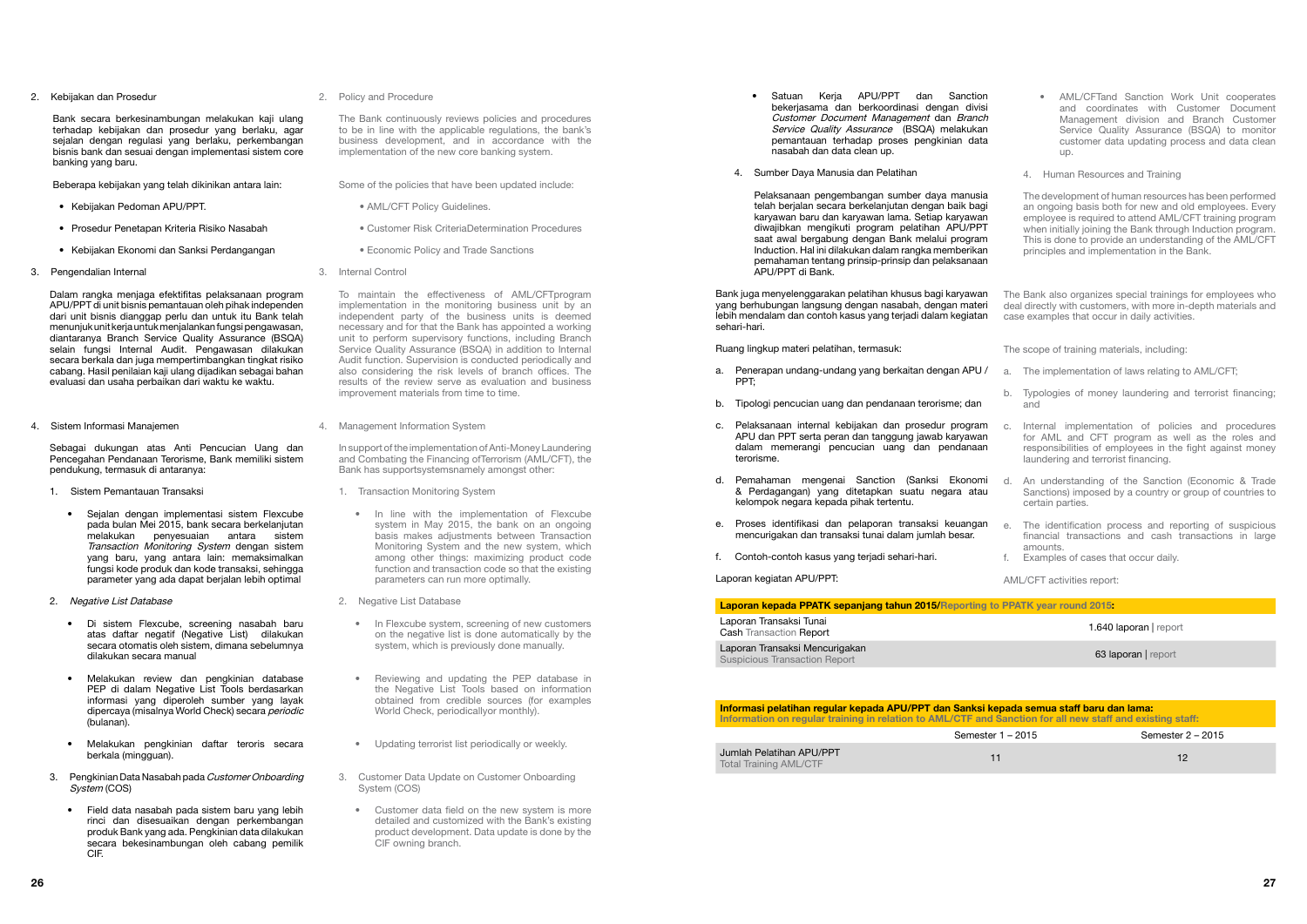#### FUNGSI AUDIT INTERNAL

Satuan Kerja Audit Intern (SKAI) merupakan fungsi yang melakukan penilaian secara independen dan obyektif terhadap kecukupan dan efektifitas desain operasional sistem pengendalian internal, manajemen risiko, dan tata kelola Bank. Dalam menjalankan tugasnya, SKAI berpedoman pada Standar Pelaksanaan Fungsi Audit Intern Bank (SPFAIB) yang ditetapkan dalam Peraturan Bank Indonesia No. 1/6/PBI/1999 tentang Penugasan Direktur Kepatuhan dan Penerapan Standar Pelaksanaan Fungsi Audit Intern Bank Umum, Standard Praktik Profesional dari the Institute of Internal Auditors (IIA), dan Piagam Audit Intern yang menjabarkan visi, misi, wewenang, dan tanggung jawab SKAI. Piagam Audit Intern dikaji secara berkala yang mana kaji ulang terakhir telah dilakukan pada bulan Juni 2014 dan telah disetujui oleh Direktur Utama dan Dewan Komisaris.

#### Visi dan Misi Audit Internal

Visi SKAI adalah: "Untuk menjadi penyedia jasa assurance yang konstruktif, profesional, berkualitas tinggi dan dikenal sebagai tempat yang nyaman untuk bekerja" dan misi SKAI adalah: "Untuk memberikan assurance yang independen dan obyektif kepada Dewan Direksi dan Dewan Komisaris melalui Komite Audit terhadap efektivitas desain dan efektivitas operasional tata kelola, manajemen risiko, dan sistem pengendalian internal Bank".

SKAI memiliki wewenang secara menyeluruh, bebas, dan tidak terbatas untuk mengakses setiap dan semua catatan, properti fisik maupun personil yang relevan dengan fungsi yang sedang dikaji. SKAI tidak boleh memiliki tanggung jawab operasional atau kewenangan atas aktivitas dari area yang dikaji untuk menjaga independensinya. SKAI juga tidak boleh menyusun atau menginstal sistem atau prosedur, membuat dokumentasi, atau terlibat dalam aktivitas yang biasanya diaudit; Unit Kerja terkaitlah yang memiliki tanggung jawab atas efektivitas dan efisiensi atas pengendalian internal mereka. Wewenang dan tanggung jawab SKAI tersebut telah tercantum dalam Piagam Audit Intern.

Untuk memastikan independensi dan obyektifitas, setiap tahun anggota SKAI menandatangani Sertifikat Independensi.

#### Struktur Organisasi dan Komposisi Audit Internal

Kepala SKAI melapor langsung kepada Presiden Direktur dan memiliki jalur komunikasi dengan Dewan Komisaris melalui Komite Audit. SKAI memiliki anggota tim yang berasal dari berbagai latar belakang seperti firma akuntansi atau bank lain dengan mayoritas pengalaman audit, dan juga dari Unit Kerja lain dalam Bank dengan keahlian dan pengetahuan di area tertentu. Seleksi anggota tim SKAI dilakukan dengan cara yang hati-hati untuk memilih personil yang terampil dan berkualitas.

SKAI melakukan pelatihan dan pengembangan anggotanya secara berkesinambungan melalui beberapa aktivitas berikut:

#### INTERNAL AUDIT FUNCTION

Internal Audit function performs independent and objective assessments over the adequacy and effectiveness of the operational design of the Bank's internal control, risk management, and governance. The Internal Audit carries out its duties based on Banks Internal Audit Function Practice Standards (BIAFPS) provisioned by Bank Indonesia Regulation No. 1/6/PBI/1999 regarding the Assignment of Director of Compliance and Banks Internal Audit Function Practice Standards, Professional Practice Standards of the Institute of Internal Auditors (IIA), andthe Internal Audit Charter which outlines the vision, mission, authorities, and responsibilities of the Internal Audit. The Internal Audit Charter is reviewed periodically, the last review is done in June 2014 and the Charter has been approved by the President Director and the Board of Commissioners.

Dalam upaya terus meningkatkan tingkat Good Corporate Governance, Manajemen Risiko dan Kepatuhan, dan sebagai komitmen mengembangkan budaya kepatuhan di Bank, Satuan Kerja Kepatuhan secara berkesinambungan melanjutkan inisiatif dalam memberikan akses lebih mudah dan cepat untuk para staff (Business dan Support) terhadap seluruh dokumen peraturan dan kewajiban Bank melalui file penyimpanan khusus di CommNet untuk Regulatory Central ("RC") dan Obligations Register ("OR"). Adapun saat ini, Satuan Kerja Kepatuhan telah mengkinikan RC dengan peraturan-peraturan regulator, slides presentasi peraturan, sirkulasi surat elektronik mengenai ringkasan ketentuan ke unit bisnis terkait, dan petunjuk kepatuhan atas ketentuan regulator. Diharapkan dengan fitur tambahan di RC, unit bisnis terkait dapat berfungsi dengan lebih cepat, lebih mudah, dan dapat memahami peraturan sehingga dapat melakukan tindak lanjut sesuai dengan persyaratan peraturan.

#### Internal Audit's Vision and Mission

• Pengikutsertaan anggota SKAI dalam pelatihan-pelatihan, terkait keahlian khusus seperti Treasury, Trade Finance, Kredit, serta program sertifikasi seperti Certified Internal Auditor (CIA), Certification in Control Self Assessment (CCSA), Certified Information System Auditor (CISA), dan Manajemen Risiko Perbankan (LSPP). • Participation of Internal Audit team members in trainings related to special skills such as Treasury, Trade Finance, Credit, as well as certification programs such as Certified Internal Auditor (CIA), Certification in Control Self-Assessment (CCSA), Certified Information System Auditor (CISA), and Risk Management Competency for Bankers (RMCB).

- The Internal Audit's Vision is: "To be a provider of constructive, professional, high quality assuranceand be recognized as a great place to work", and its Mission is: "To provide independent and objective assurances to the Board of Directors and the Board ofCommissioners through Audit Committee on the design and operational effectiveness of the Bank's governance, risk management, and internal control systems".
- The Internal Audit is granted full, free, and unrestricted accesses to any and all of Commonwealth Bank's records, physical properties, and personnels relevant to any function under review. Moreover, to maintain its independence, the Internal Audit has no operational responsibility or authority over any of the activities reviewed. The Internal Audit is also not allowed to develop or install systems or procedures, prepare records, or engage in any other activities, which would normally be audited; it is the Business Unit's responsibility to manage the effectiveness and efficiency of its own internal control. The authorities and responsibilities of the Internal Audit have been contained in the Internal Audit Charter.
- To ensure his/her independence and objectivity, on anannual basis the Internal Audit team members sign the Certificates of Independence.

It's about the governance of gifts and entertainments received by Commonwealth Bank's employees and the obligation to report them.

#### Internal Audit Composition and Organization Structure

All employees should be vigilant against the abuse of the Bank by Money Launderers, Terrorists, Criminals, and other Corruptors

- The Chief Audit Executive reports directly to the President Director and has a communication line to the Board of Commissioners through Audit Committee. The Internal Audit function is composed of team members coming from different backgrounds such as accounting firms or other banks mostly with audit experiences, as well as from other Business Units within the Bank with special expertises on certain areas. Selection of Internal Audit team members is done in a prudent manner to select skilled and qualified personnels.
- On an ongoing basis Internal Audit develops the competency of its team members through several activities below:

#### REGULATORY CENTRAL DAN OBLIGATION REGISTER

#### KODE ETIK KEPATUHAN

Kode Etik Kepatuhan (COC) berisi pedoman perilaku karyawan dalam kegiatan operasional sehari-hari. COC mengatur hubungan antara Bank, Karyawan, Nasabah dan Pemangku Kepentingan lainnya. Beberapa poin terkait dengan COC antara lain:

#### a. Kerahasiaan

Karyawan bertanggung jawab menjaga kerahasiaan informasi pribadi dan nasabah. Mengungkap informasi nasabah kepada pihak ketiga di luar Bank merupakan pelanggaran serius terhadap hukum dan peraturan.

b. Hadiah dan Hiburan

Mengatur hadiah dan hiburan yang diterima oleh karyawan Commonwealth Bank dan kewajiban untuk melaporkannya.

#### c. Benturan Kepentingan

Karyawan harus menghindari situasi yang mengarah pada benturan kepentingan. Dalam situasi bila benturan kepentingan tidak bisa dihindari, maka karyawan harus melaporkannya kepada HRD atau Departemen Kepatuhan.

#### d. Hubungan dengan Nasabah

Seluruh karyawan yang menangani nasabah harus membangun dan menjaga kejelasan hubungan dengan nasabah secara profesional.

e. Anti Pencucian Uang dan Prinsip Mengenal Nasabah

Seluruh karyawan harus waspada terhadap penyalahgunaan Bank oleh para pencuci uang, teroris, kriminal dan koruptor lainnya.

#### Regulatory Central and Obligation Register

In an effort to continuously improve the level of Good Corporate Governance, Risk Management, and Compliance and as a commitment to develop acompliance culture in the Bank, Compliance Unitcontinues new initiatives to provide easier and faster access to the staff (Business and Support) to all Bank's regulatory documents and obligations through a special storage file in Commnet for Regulatory Central ("RC") and Obligations Registers ("OR"). As of today, the Compliance Business Unit has updated the RC with regulations of the regulators, regulation presentation slides, regulation summary electronic mail circulation to the respective business units, and compliance guidance on the regulators' provisions. Hopefully, by the RC's additional features, the related business units may function faster, easier, and understand the regulations so that they can do the follow-ups according to the regulations requirements.

#### COMPLIANCE CODES OF CONDUCT

The Compliance Codes of Conduct (COC) contain codes of conduct for employees on day to day operations. This COC governs the relationships between the Bank, the Employees, the Customers and the other Stakeholders. Some points related to the COC amongst others are as follows:

a. Confidentiality

Employees are responsible to maintain the confidentiality of their and customers' personal information. Disclosing the customers' information to third parties outside the Bank shall be a serious violation against laws and regulations.

b. Gifts and Entertainments

c. Conflicts of Interest

Employees must avoid any situation that leads to conflicts of interest. In the situation where conflicts of interest cannot be avoided then the employees must report them to HRD or Compliance Deptartment.

d. Relationship with the Customers

All employeeswho have dealing with the customers must establish and maintain clarity of the relationships with the customers in a professional manner.

e. Anti Money Laundering and Know Your Customer

#### Principle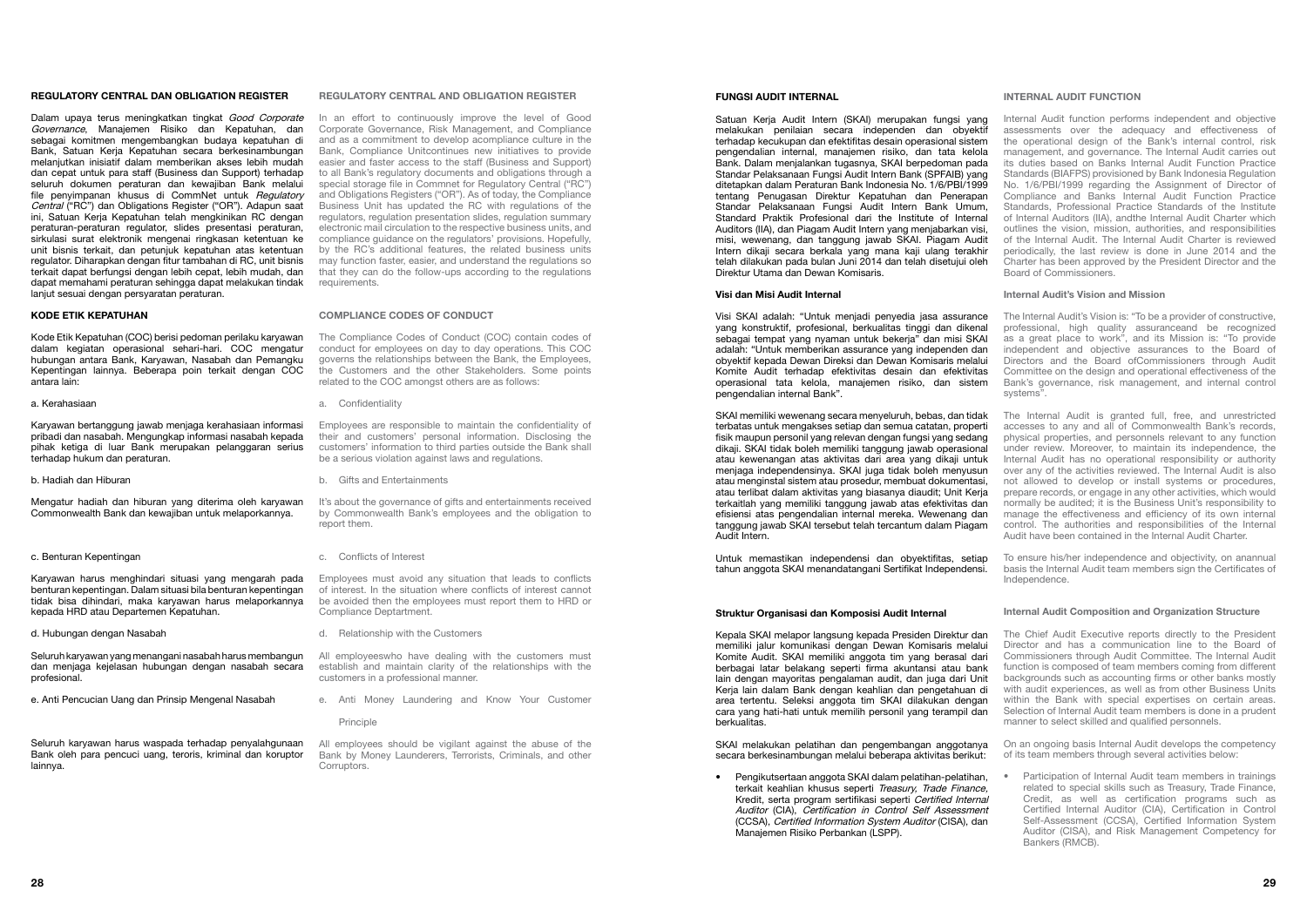Secara berkesinambungan, SKAI melakukan pemantauan atas pencapaian rencana audit serta risiko-risiko yang muncul (emerging risks). Hal ini dilakukan sehingga dari waktu ke waktu, SKAI dapat mengevaluasi rencana audit di tahun berjalan dan melakukan perubahan jika diperlukan.

SKAI juga secara berkala bertemu dengan Direksi dan Komite Audit untuk membahas aktivitas audit yang telah dilaksanakan, temuan-temuan yang perlu menjadi perhatian Komite Audit, serta status pelaksanaan rencana perbaikan atas temuantemuan SKAI tersebut.

#### Realisasi Audit pada 2015

#### FUNGSI AUDIT EKSTERNAL

Penunjukkan tersebut telah sesuai dengan syarat dan ketentuan yang direkomendasikan oleh Komite Audit.

Berikut ini adalah tahapan pemilihan KAP Tanudiredja, Wibisana, Rintis dan Rekan sebagai auditor eksternal Bank untuk melakukan audit atas laporan keuangan Bank yang berakhir 31 Desember 2015:

SKAI merencanakan 50 audit di tahun 2015. Per tanggal 31 Desember 2015, telah terealisasikan 55 audit yang juga tercakup di dalamnya beberapa audit khusus yang dilakukan untuk menanggapi emerging risk. Realisasi Audit tahun 2015 telah disosialisasikan kepada Direksi dan Dewan Komisaris melalui Rapat Komite Audit yang diadakan setiap 2 bulan sekali. Internal Audit plans to audit 50 areas in 2015. As per 31 December 2015, Internal Audithas carried out 55 audits, which also includes ome special audits performed in respond to emerging risks. Realization of 2015 audit plans has also been socialized to the Board of Directors and the Board of Commissioners through the Audit Committee meetings held bi-monthly.

- a. Bank melakukan tender untuk menunjuk auditor eksternal dengan metode penilaian (scoring process). Tender dimulai sejak 13 Maret 2015 dan diikuti oleh 5 peserta. a. The Bank holds a tender to appoint external auditor through scoring process. Tender starts on 13 March 2015 and participates by 5 (five) participants
- b. Pada 5 Juni 2015, berdasarkan penilaian final, Manajemen Tim merekomendasikan KAP Tanudiredja , Wibisana , Rintis dan Rekan sebagai auditor eksternal Bank.
- c. Komite Audit menyampaikan surat rekomendasi penunjukkan KAP Tanudiredja , Wibisana , Rintis dan Rekan sebagai auditor eksternal Bank kepada Komisaris pada 12 Juni 2015.
- d. Rapat Umum Pemegang Saham Tahunan tanggal 25 Juni 2015 memutuskan penunjukkan KAP Tanudiredja, Wibisana , Rintis dan Rekan sebagai auditor eksternal Bank.
- e. Bank menyampaikan surat kepada KAP Tanudiredja, Wibisana, Rintis dan Rekan pada 29 Juni 2015 sebagai auditor eksternal Bank.
- f. Penyampaian surat dari KAP Tanudiredja, Wibisana, Rintis dan Rekan kepada Bank (surat perikatan audit) dengan No. EL2015082615/MJW/FAB/gy tertanggal 26 Agustus 2015.

Berdasarkan Rapat Umum Pemegang Saham Tahunan tertanggal 25 Juni 2015, Commonwealth Bank menunjuk KAP Tanudiredja, Wibisana, Rintis dan Rekan (a member firm of PWC Global Network), yang terdaftar di OJK, sebagai auditor independen untuk melakukan audit atas Laporan Keuangan Bank untuk tahun yang berakhir 31 Desember 2015. Based on Annual General Meeting ofShareholder on 25 June 2015, Commonwealth Bank appoints Accounting Firm (PAF) Tanudiredja, WIbisana, Rintis, & Rekan (a member firm of PWC Global Network), which is registered with the OJK as an independent auditor to audit the Bank's Financial Statement for the year ended 31 December 2015. The appointment of PAF does not exceed five years time limit due to change in local partners.

Internal Audit continuously monitors the audit plan progress as well as the emerging risks. This enables Internal Audit from time to time to evaluate the audit plan within the current year and make necessary adjustments.

Internal Audit also regularly meets with the Board of Directors and the Audit Committee to discuss audit activities that have been carried out, the audit findings which should be of concern to the Audit Committee, and the status of corrective actions plan implementation over the Internal Audit's findings.

#### 2015 Audit Realization

#### EXTERNAL AUDIT FUNCTION

The appointment has been in accordance with the terms and conditions recommended by the Audit Committee.

- Internal Audit schedules a continuous transfer of knowledge programs for its team members byinternally holding sharing sessions by inviting speakers from related departments or business units to share knowledge on processes, products, and othersto the Internal Audit team members.
- Internal Audit collaborates with Commonwealth Bank of Australia Audit & Assurance related to transfer of knowledge programs (Capability Exchange Program/ Secondment) whereby Internal Audit team members may participate in audit assignments with CBA to gain the knowledge on the best practices for certain audit programs and approaches.
- As per 31 December 2015, Commonwealth Bank's Internal Audit organization structure is as follows:

- The following are the stages of the selection of PAF Tanudiredja, Wibisana, Rintis, and Partners as the Bank's external auditor to audit the Bank's financial statements ended 31 December  $2015$
- On 5 June 2015, based on the final assessment, Management Team recommends PAF Tanudiredja, Wibisana, Rintis, & Partners as the Bank's external auditor.
- The audit committee deliveres letter of appointment recommendations of PAF Tanudiredja, Wibisana, Rintis, and Partners as the Bank's external auditor to the Board of Commissioners on 12June 2015.
- d. The General Meeting of Shareholders dated 25 June 2015 decides the appointment of PAF Tanudiredja, Wibisana, Rintis, and Partners as the Bank's external auditor.
- e. The Bank sends a letter to PAF Tanudiredja, Wibisana, Rintis, and Partners on 29 June 2015 appointing them as the Bank's external auditor.
- Submission of a letter from PAF Tanudiredia, Wibisana, Rintis, and Partners to the Bank (audit engagement letter) No. EL2015082615/MJW/FAB/gy dated 26 August 2015.
- SKAI menjadwalkan program alih pengetahuan secara terus menerus untuk para anggotanya secara internal dengan mengadakan sharing session yaitu mengundang pembicara dari departemen atau unit kerja terkait untuk menjelaskan proses, produk, dan lain sebagainya kepada anggota SKAI.
- SKAI bekerjasama dengan Commonwealth Bank Australia Audit & Assurance terkait program alih pengetahuan (Capability Exchange Program / Secondment) dimana anggota SKAI dapat mengikuti penugasan audit di CBA Australia dengan tujuan mendapatkan pengetahuan atas praktik terbaik mengenai pendekatan dan program audit tertentu.

Per 31 Desember 2015, struktur organisasi SKAI di Commonwealth Bank adalah sebagai berikut:

Saat ini Kepala SKAI dijabat oleh Reza HM Soemadipradja. Sampai dengan 31 Desember 2015, jumlah anggota SKAI adalah 19 orang, termasuk Kepala SKAI.

#### Pendekatan Audit

Dalam melakukan perencanaan audit tahunan maupun penugasan audit, SKAI menggunakan pendekatan berbasis risiko (risk-based). Dengan pendekatan berbasis risiko tersebut, Bank akan mendapatkan nilai tambah berupa area-area prioritas dengan risiko yang lebih besar di Bank. Pendekatan berbasis risiko untuk perencanaan audit tahunan dilakukan dengan menilai setiap entitas yang berpotensi untuk diaudit, terhadap beberapa parameter seperti risiko stratejik, risiko kredit, risiko pasar, risiko likuiditas, risiko operasional (termasuk insiden risiko operasional dan kasus fraud – apabila ada), risiko hukum, risiko kepatuhan, risiko reputasi, Assets Under Management, temuan dari Otoritas Jasa Keuangan, dan rating laporan audit terakhir. Rencana Audit juga disusun dengan mempertimbangkan jumlah sumber daya manusia yang ada di SKAI. Penjelasan secara rinci atas langkahlangkah audit dijabarkan dalam Panduan Audit Intern.

Metodologi dan pendekatan audit secara berkala dikaji ulang agar sesuai dengan perkembangan terkini dan praktik terbaik.



The current Chief Audit Executive is Reza HM Soemadipradja. As per 31 December 2015, the number of Internal Audit team members is 19 persons, including the Chief Audit Executive.

#### Audit Approach

Internal Audit adopts risk-based approaching performing both annual audit planning and audit activities. With the risk-based approach, the Bank will gain added values by prioritizing those areas with greater risks to the Bank. The annual audit planning's risk-based approach is performed by assessing each potential audit entities against several parameters such as strategic risk, credit risk, market risk, liquidity risk, operational risk (including operational risk incidents and fraud cases if any),legal risk, compliance risk, reputational risk, Assets Under Management, the Financial Services Authority's findings, and the last internal audit report rating. The Audit Plan is also developed by considering the number of human resources available in the Internal Audit. Detailed audit steps are elaborated in the Internal Audit Manual.

Internal Audit's methodology and approach are periodically reviewed to adjust to the latest development and best practices.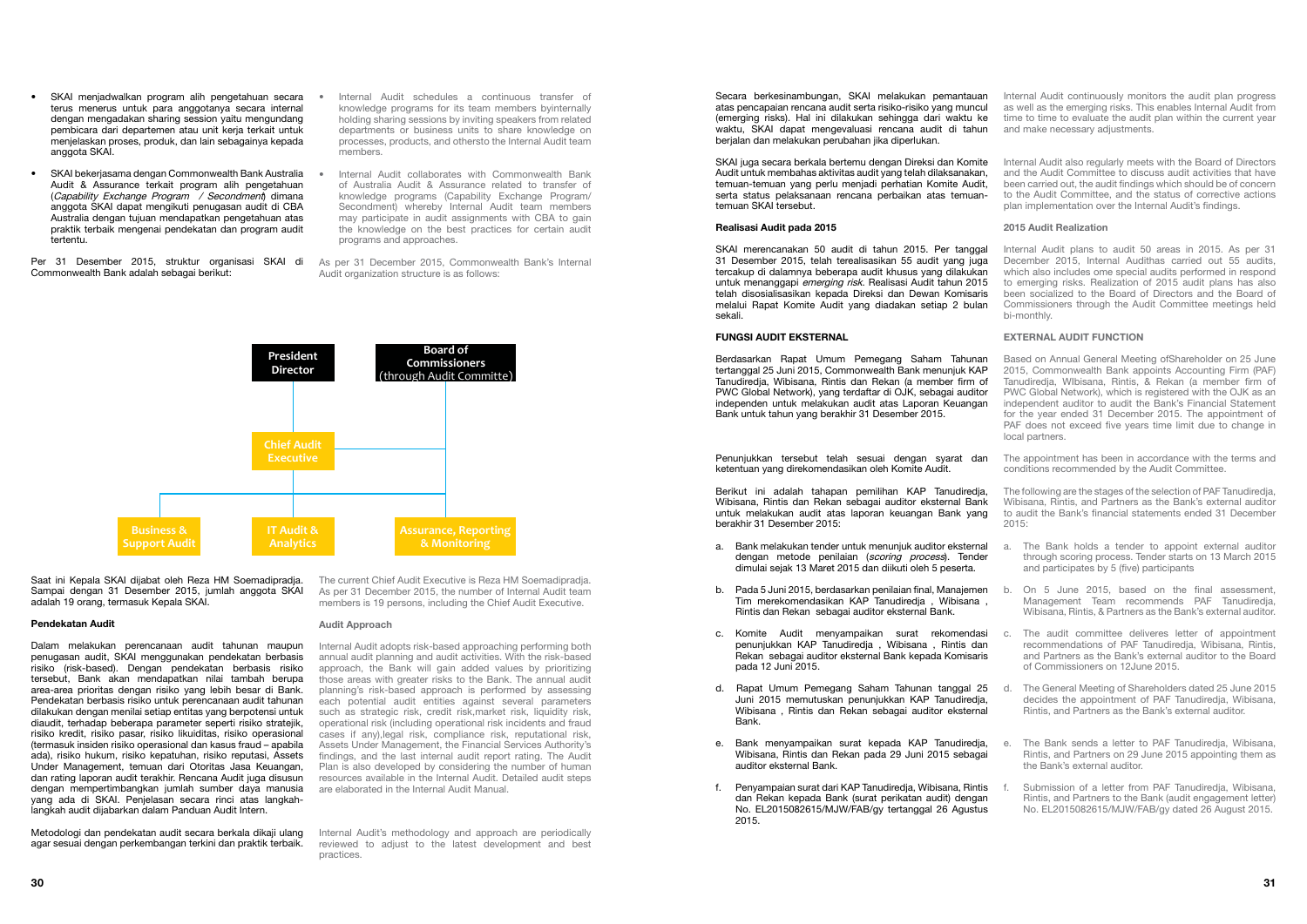#### PENYEDIAAN DANA UNTUK PIHAK TERKAIT DAN PENYEDIAAN DANA BESAR

Dalam pelaksanaan usaha, Commonwealth Bank secara konsisten menjunjung tinggi prinsip kehati-hatian dalam pemberian dana mengacu pada Peraturan Bank Indonesia tentang Batas Maksimum Pemberian Kredit serta peraturan dan perundangan yang berlaku lainnya.

Data di bawah adalah 50 debitur inti dan debitur grup selain pihak terafiliasi yang merupakan eksposur besar.

Sepanjang 2015, Commonwealth Bank telah bertindak sesuai dengan peraturan dan melaporkan transaksi kepada Bank Indonesia secara tepat waktu.

Rincian penyediaan dana kepada pihak terkait dan penyediaan dana besar per 31 Desember 2015 adalah sebagai berikut:

| <b>Pemberian Dana</b><br><b>Provision of Fund</b>                                     | <b>Jumlah Debitur</b><br><b>Number of Debtor</b> | Jumlah (dalam Juta Rupiah)<br><b>Nominal (in million Rupiah)</b> |
|---------------------------------------------------------------------------------------|--------------------------------------------------|------------------------------------------------------------------|
| Kepada Pihak Terkait<br>To Related Party                                              | 29                                               | 15,710.81                                                        |
| Penyediaan Dana Besar<br>Provision of Large Exposure<br>Debitur Individu<br>$\bullet$ | 50                                               | 4,398,245.62<br>3,176,038.45                                     |
| Individual Debtor<br>$\bullet$<br>Debitur Grup                                        | 36                                               | 1,222,207.17                                                     |
| <b>Group Debtor</b>                                                                   | 14                                               |                                                                  |

Dalam rangka menerapkan prinsip kehati-hatian dan manajemen risiko, Bank memiliki kebijakan/pedoman dan prosedur tertulis tentang penyediaan dana kepada Pihak Terkait, penyediaan dana besar, dan atau penyediaan dana kepada pihak lain yang memiliki kepentingan di Bank. Seperti disebutkan, pedoman ditinjau secara berkala. Selain itu, eksposur besar, dan atau penyediaan dana kepada pihak lain yang memiliki kepentingan di Bank dilakukan berdasarkan kewajaran dan kelaziman usaha, sesuai kemampuan modal bank, dan tanpa konsentrasi signifikan dari peminjam atau peminjam kelompok tertentu.

#### RENCANA STRATEGIS BANK

Untuk mendukung pencapaian target bisnis Bank, yang didasari oleh visi "Menjadi yang terbaik dalam memberikan dukungan finansial bagi perorangan, pelaku usaha dan masyarakat luas", PTBC menerapkan proses dan kegiatan operasionalnya berdasarkan kerangka manajemen risiko dan melaksanakan prinsip-prinsip GCG (Tata Kelola Perusahaan yang baik).

Berikut adalah penerapan manajemen risiko dan kinerja Bank saat ini:

- 1. Profil Risiko Risiko Operasional, Kepatuhan dan Kredit telah menjadi fokus utama profil risiko tanpa mengabaikan pentingnya kategori risiko lainnya. Penggantian sistem core banking diharapkan dapat membangun kerangka kerja manajemen risiko yang baik guna mengurangi risiko, menentukan tingkat risiko yang akan diambil (risk appetite) dan toleransi risiko, agar konsisten dan sesuai dengan strategi Bank. 1. Risk Profiles - Operational Risk, Compliance Risk, and Credit Risk have been the main focus of risk profile without disregarding the importance of other risk categories. The change of core banking system is expected to build a good risk management framework in order to reduce the risks, determine risk appetite and risk tolerance, to be consistent and in accordance with the Bank's strategy.
- 2. Tata Kelola Perusahaan Fokus terhadap tranparansi dan independensi, dengan cara memberikan pemahaman mengenai Tata Kelola Perusahaan dan menanamkan budaya ini kepada semua karyawan.

#### PROVISION OF FUNDS TO RELATED PARTIES AND IN LARGE EXPOSURES

Agar sejalan dengan praktik GCG, Bank memastikan To be in line with the GCG practices, the Bank ensures the independensi proses audit, dimana KAP telah merotasi keterlibatan mitra dan tidak memiliki potensi konflik kepentingan. Penunjukkan KAP untuk menyediakan jasa nonaudit kepada Bank harus mendapat persetujuan dari Komite Audit guna memastikan KAP tidak memiliki potensi benturan kepentingan.Kantor Akuntan Publik dan Akuntan Publik yang memberikan jasa audit keuangan dan biaya jasa audit yang dikeluarkan dapat dilihat dalam tabel di bawah ini:

Manajemen risiko telah menjadi bagian integral dari bisnis, pengambilan keputusan dan proses budaya yang menekankan kesadaran risiko karyawan. Kerangka kerja manajemen risiko Bank berfokus pada pengawasan aktif dari Dewan Komisaris dan Direksi, pengembangan kebijakan dan prosedur, proses identifikasi risiko yang memadai, pengukuran dan pengawasan. Selama pelaksanaan, manajemen risiko sebagai suatu proses menyeluruh yang komprehensif menjadi tanggung jawab semua karyawan di setiap tingkatan organisasi melalui kerangka "3 Lines of Defense".

- In running its business, Commonwealth Bank consistently upholds prudential principles inprovision of funds by referring to Bank Indonesia Regulation concerning Legal Lending Limit andother prevailing laws and regulations.
- Below are top 50 core debtors and group debtors other than affiliated parties for large exposures.
- Throughout 2015, Commonwealth Bank has performed in accordance with the regulations and reported the transactions to Bank Indonesia in timely manner.
- The details of provision of funds in large exposures and to related parties as per 31December 2015 are as follows:

In order to implement the prudential principles and risk management, the bank has had written policies/guidelines and procedures for the provision of funds to the Related Parties, in large exposures, and/or provision of funds to other parties who have interests in the Bank. The policies/guidelines are reviewed periodically. In addition, large exposures, and or provision of funds to other parties who have interests in the Bank are provided on arm's length basis, adjusted by the Bank's capital capacity, and no significant concentrations ofthe borrowers or specific group of borrowers.

#### BANK'S STRATEGIC PLAN

- To support the achievement of the Bank's business targets, which is based on the vision of "To excel at securing and enhancing the financial wellbeing of people, business and communities", Commonwealth Bank implements its processes and operations based on Risk Management Framework and GCG principles.
- The implementation of risk management and current performance of the Bank are as follows:

2. Good Corporate Governance - Focus on tranparency and independency, by providing the understanding of Good Corporate Governance and embedding this culture to all the Bank's employees.

| <b>Tahun/Year</b> | <b>Kantor Akuntan Publik (KAP)/</b><br><b>Public Accountant Firm</b>     | <b>Nama Akuntan (Perorangan)/</b><br><b>Accountant Name (Individual)</b> | <b>Biaya Audit /</b><br><b>Audit Fee</b> |
|-------------------|--------------------------------------------------------------------------|--------------------------------------------------------------------------|------------------------------------------|
| 2014              | Tanudiredia, Wibisana, Rintis<br>& Rekan<br>(anggota PwC Global Network) | Angelique Dewi Daryanto, S.E. CPA                                        | USD 180,000.-                            |
| 2015              | Tanudiredja, Wibisana,<br>Rintis & Rekan<br>(anggota PwC Global Network) | Drs. M. Jusuf Wibisana, M.Ec. CPA                                        | IDR 2.210.000.000.-                      |

#### PELAKSANAAN MANAJEMEN RISIKO

Kebijakan dan prosedur manajemen risiko Commonwealth Bank menetapkan identifikasi, penilaian, pemantauan dan pengendalian atas risiko lingkungan Bank. Kebijakan manajemen risiko dan risk appetite Commonwealth Bank disusun sesuai dengan misi, strategi bisnis. Kebijakan dan prosedur ini dikaji dan disetujui oleh pihak-pihak terkait sesuai prinsip-prinsip Good Corporate Governance Bank.

#### Dewan Komisaris dan Direksi memahami risiko-risiko yang dihadapi Commonwealth Bank dan menganggap ini sebagai syarat mempertahankan bisnis yang berkelanjutan. Divisi Manajemen Risiko memantau eksposur risiko Commonwealth Bank dan menyusun laporan analisis secara rutin. Laporanlaporan ini disampaikan kepada Manajemen, Direksi dan Dewan Komisaris dan menjadi bagian komite yang relevan, agar risiko menjadi bagian diskusi manajemen saat pembuatan keputusan. Manajemen risiko telah tertanam pada semua pengambilan keputusan penting manajemen, seperti renccana modal Commonwealth Bank dan pemilihan inisiatif strategis.

Guna memastikan kemampuan manajemen risiko Commonwealth Bank yang memadai, Commonwealth Bank secara sadar berinvestasi dalam sumber daya manusia dan sistem yang mendukung Manajemen Risiko, memungkinkan perbaikan terus-menerus sesuai kerangka manajemen risiko. Hal ini dianggap sebagai elemen bisnis penting, seiring kompleksitas Commonwealth Bank yang semakin luas dan meningkat.

independence of audit process, where by the PAF has rotated the partner's engagement and does not have any potential conflicts of interest. The PAF's appointment to provide nonaudit services to the Bank must obtain the Audit Committee's approval to ensure that the PAF does not have any potential conflicts of interest.The Public Accountants Firm and the Public Accountants that provide financial audit services and the audit services Fee incurred can be seen in the table below:

#### RISK MANAGEMENT IMPLEMENTATION

Risk management has become an integral part of business, decision-making, and cultural process that emphasizes employees risk awareness. The Bank's risk management framework focuses on active supervision of the Board of Commissioners and the Board of Directors, the development of policies and procedures, adequate risk identification process, measurement and control. During the implementation, risk management as a whole comprehensive process is the responsibility of all employees at every organization level through the "3 Lines of Defense" framework.

Commonwealth Bank's Risk management policies and procedures determine the identification, assessment, monitoring, and control of the Bank's environmental risks. Commonwealth Bank's risk management and risk appetite policies are prepared in accordance with the mission and business strategy. These policies and procedures are reviewed and approved by the related parties according to theBank's Good Corporate Governance principles.

The Board of Commissioners and the Board of Directors understand the risks faced by Commonwealth Bank and regard this as a condition to maintain sustainable business. Risk Management Division monitors Commonwealth Bank'srisk exposuresand prepares analysis reports on regular basis. These reports are submitted to the Management, the Board of Directors, the Board of Commissioners, and the relevant committees, so that the risk exposures shall become part of discussion when the management makesdecision. Risk management has been embedded in all important management decisions, such as in Commonwealth Bank's capital planand the selection of strategic initiatives.

To ensure that Commonwealth Bank's risk management capacityis adequate, the Bank consciously invests in human resources and systems that support risk management, and allowing continuous improvements of appropriate risk management framework. It is considered as an important business element, as Commonwealth Bank's business complexity is getting widespread and increasing.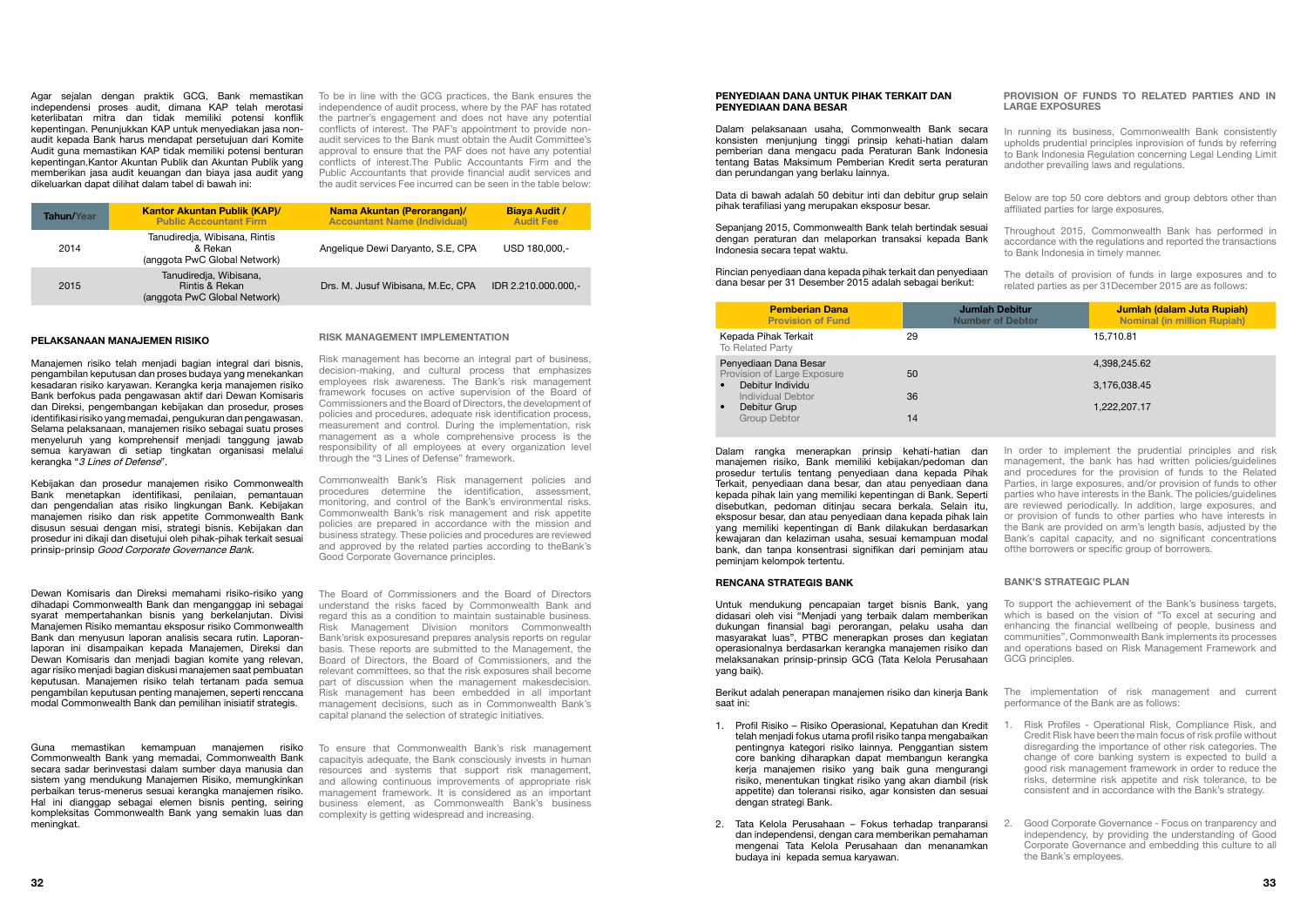1. Kerangka Kerja Manajemen Risiko.

Kerangka Manajemen Risiko akan secara terus menerus ditingkatkan dan disesuaikan untuk dapat meningkatkan daya saing yang sejalan dengan bisnis model dan strategi Bank. Berfokus pada penyaluran kredit dalam jumlah yang lebih kecil dan melakukan konversi kredit dalam valuta asing ke mata uang local, Memperketat pemantauan kinerja portofolio kredit pada tahap lebih awal untuk memitigasi risiko yang mungkin meningkat, Mengimplementasikan penanganan kredit bermasalah secara lebih aktif.

2. Fokus Ulang Segmen Pasar Utama

Commonwealth Bank terus memonitor dan meningkatkan produktivitas baik pada frontline maupun unit pendukung dimana salah satunya dengan melakukan telaah rutin terhadap kinerja jaringan kantor PTBC (Kantor Cabang dan Kantor Kas). Sampai dengan akhir 2015, jumlah jaringan kantor yang memberikan kontribusi positif adalah 80 kantor dari total 91 jaringan kantor PTBC. Commonwealth Bank actively monitors and drives improvements in its productivity both on frontline and support functions, one of the efforts is through routine reviews of PTBC's branch offices and cash offices network performance. By the end of2015, the number of offices that generates positive contributions is 80 offices, out of the total of 91 offices.

Commonwealth Bank melakukan fokus ulang segmen pasar utama yang akan dituju yaitu individual (consumer) dan UKM (SME) dimana Bank tetap fokus melayani nasabah Established Affluent dan Established SME, juga di saat yang sama melakukan eksplorasi untuk segmen Emerging Affluent ("eAffluent") dan Emerging SME ("eSME"). Bank juga meninjau kembali strategi Bank untuk segmen Komersial, di mana Bank memutuskan untuk tidak lagi melayani segmen komersial yang disebabkan oleh Bank tidak memiliki keuntungan komparatif untuk bersaing pada segmen ini.

Per Desember 2015, PTBC memiliki Rasio Kecukupan Modal (CAR) sebesar 22,90% lebih tinggi dari ketentuan minimum yang ditetapkan. Hal ini menandakan bahwa Bank memiliki pengelolaan modal yang sehat yang sesuai dengan karakteristik, skala, maupun kompleksitas bisnis Bank, serta mencukupi dalam mengakomodir pertumbuhan bisnis dan investasi masa depan. As per December 2015, PTBC's Capital Adequacy Ratio (CAR) is 22.90%, higher than the minimum requirement. This shows that the Bank has healthy capital management, which is aligned with the Bank's characteristics, scale, business complexity, as well as adequate to accommodate future investment and business' growth.

Selain itu, dalam rangka mendukung target pertumbuhan bisnis dan guna memperkuat tata kelola dan kontrol, Commonwealth Bank telah dan terus menerapkan langkah-langkah strategis sebagai berikut: Moreover, In order to support business growth targets and strengthen governance and controls, Commonwealth Bank has been and continuously implementing the following strategic measures:

Hingga akhir tahun 2015, saldo kredit PTBC lebih rendah 12,1% dibandingkan akhir tahun 2014. Lebih rendahnya penyaluran kredit PTBC dibandingkan dengan Desember 2014 disebabkan oleh menurunnya saldo kredit segmen Komersial dan mulifinance yang sebagian di-offset oleh kenaikan penyaluran dana untuk segmen UKM/SME dan Konsumer. Penurunan saldo kredit pada segmen Komersial sejalan dengan keputusan strategis yang dibuat oleh tim manajemen Bank, sementara penurunan saldo kredit multifinance disebabkan oleh penurunan kinerja pasar otomotif dan tersedianya sumber dana alternatif untuk perusahaan pembiayaan.

Saldo dana pihak ketiga PTBC hingga akhir Desember 2015 mencapai Rp 15,3 triliun sama dengan Desember 2014 dengan peningkatan rasio CASA/TD dari sebelumnya 54% menjadi 55%. Tetap dijaganya tingkat dana pihak ketiga walaupun terjadinya penurunan saldo kredit merupakan refleksi dari keputusan tim manajemen PTBC untuk menjaga tingkat likuiditas yang lebih berhatihati.

- 3. Rentabilitas Bank menetapkan ulang 4 segmen pasar 3. Profitability Refocus on 4 segments of the targeted main utama yang akan dituju untuk memberikan kekokohan dan fleksibilitas yang berfokus pada pertumbuhan di sektor SME/UKM dan Konsumer.
- 4. Permodalan Mempertahankan tingkat kecukupan modal diatas persyaratan minimum Bank Indonesia dengan cara memaksimalkan manajemen permodalan.

1. Risk Management Framework

Risk Management Framework will be continuously enhanced and adapted to improve competitiveness in line with the Bank's business models and strategies. Focusing on lending in smaller amounts and converting credit in foreign currency into local currency, tightening the loan portfolio performance monitoring at the early stage to mitigate increased risk, and implementing more actively problem loans handling.

#### 2. Main Market Segments Refocus

Commonwealth Bank refocuses the main targeted market segments, namely individual and SME customers whereby the Bank remains focusing on serving Established Affluent and Established SME customers, and at the same time also explores Emerging Affluent ("eAffluent") and Emerging SME ("Esme") segments. The Bank also reviewsits strategy for Commercial segment, for which the bank has decided to no longer serve the commercial segment as the Bank has no comparative advantage to compete in this segment

By the end of 2015, PTBC's loan portfolio isl ower by 12.1% compared to that of the end of 2014. PTBC's lower loan portfolio position compared to that of December 2014 is caused by the declining loan positions to Commercial and mulifinance segments which are partially offset by the increase in loan portfolio to consumers and SME segments. The decline in loan portfolio to Commercial segment is in line with the strategic decisions made by the Bank's management team, while the decline in loan portfolio to multifinance is due to the slowdown performance of automotive market and the availability of alternative funding sources for multifinance companies.

PTBC's third party funds position at the end of December 2015 reaches Rp 15.3 trillion, about the same as that of December 2014 by the increasing in CASA/TD ratio from previously 54% to 55%. The relatively constant position of third party funds level despite the decline in loan portfolio is the reflection of the management team's decision to maintain more cautious liquidity position.

Commonwealth Bank terus berupaya untuk mempertahankan tingkat kesehatan Bank pada rating 2 (dua) ditengah kondisi perekonomian nasional yang mengalami perlambatan, salah satunya dengan pergantian sistem *core banking* COMPASS yang mampu meningkatkan produktivitas dan meminimalkan risiko operasional, penerapan Manajemen Risiko Terintegrasi dan Tata Kelola Terintegrasi serta pengelolaan modal yang sehat.

Secara keseluruhan penerapan dari aspek-aspek Good Corporate Governance (GCG) tetap mendapatkan peringkat komposit baik ("2") berdasarkan beberapa pertimbangan, diantaranya analisa yang dilakukan telah menunjukkan komitmen yang kuat untuk mencapai standar GCG yang tinggi. PTBC secara proaktif melakukan kaji ulang terhadap kebijakan dan proses serta melakukan perubahan secara mendasar sesuai dengan kerangka tata kelola agar isu atau kejadian dimasa lalu tidak terjadi lagi. PTBC juga telah memperkuat fungsi pengawasan dengan meningkatkan frekuensi rapat Dewan Komisaris, Pembaruan kebijakan GCG, Komitmen yang kuat untuk menyelesaikan audit regulator, serta Implementasi inisiatif Authority Grid yang berfungsi untuk memberikan kejelasan terhadap fungsi atau jabatan yang melakukan tanda-tangan pada dokumen yang dikeluarkan oleh perusahaan baik untuk pihak internal maupun eksternal termasuk kepada regulator.

Kondisi perekonomian nasional yang mengalami perlambatan sejak akhir tahun 2014 hingga 2015 terutama dipengaruhi oleh pelemahan nilai tukar rupiah terhadap dollar Amerika (USD) dan penurunan harga komoditas global, serta ketidakseimbangan sektor keuangan dan sektor ekonomi global yang berpotensi mendorong terjadinya pembalikan arus modal asing secara tiba-tiba. Kondisi perekonomian saat ini dapat memberikan dampak terhadap industri perbankan terhadap pencapaian bisnis perbankan, melambatnya pertumbuhan kredit dan menurunnya kualitas kredit. Imbas dari perlambatan pertumbuhan ekonomi Indonesia terhadap industri perbankan, terutama dikarenakan oleh meningkatnya rasio NPL mengakibatkan realisasi laba bersih PTBC pada periode yang berakhir 31 Desember 2015 mencapai rugi bersih sebesar Rp 59,99 milyar. Untuk mengkompensasi hal ini, PTBC telah menerapkan pengendalian beban operasional yang lebih ketat, dengan mengimplementasikan beberapa inisiatif terkait dengan produktivitas untuk menjaga beban operasional PTBC. Beberapa inisiatif tersebut antara lain pengendalian manajemen sumber daya manusia (SDM) yang lebih baik, kontrol yang ketat atas beban dan investasi yang dilakukan, seiring dengan pertumbuhan kredit dan dana pihak ketiga, dengan terus mencari kemungkinan cost saving atas seluruh pengeluaran transaksi bank. PTBC juga melakukan eksplorasi model bisnis dan layanan untuk edukasi financial dengan memanfaatkan teknologi digital. Bank juga akan mengembangkan kemitraan strategis untuk layanan dan akuisisi nasabah baru. Kedua hal ini diharapkan dapat mengembangkan model akuisisi secara berkesinambungan dan efisien. Bank juga akan mengarahkan modelnya untuk lebih menjadi customer centric dan secara aktif melakukan inisiatif untuk meningkatkan dana murah dan penyaluran kredit.

- market to provide strength and flexibility focusing on the growthin SME and Consumers sectors.
- Capital Maintaining capital adequacy above Bank Indonesia minimum requirement by maximizing the capital management.

Commonwealth Bank will focus on maintaining the Bank's soundness rating 2 (two) amidst the slowdown national economy, one of them is by changing the core banking system into COMPASS to increase productivity and minimize operational risk, implementing Integrated Risk Management and Governance, and managing sound capital.

Overall, the implementation of Good Corporate Governance (GCG) aspects remain gaining good composite rating ("2") based on some considerations, such as that the analysis conducted shows strong commitment to achieve high GCG standards. PTBC proactively reviews policies and processes as well as carries out fundamental changes in accordance with its governance framework so that unexpected past issues or events do not happen again. PTBC has also strengthened the monitoring function by increasing the frequency of the Board of Commissioners meetings, GCG policy reform, strong commitment to settlethe regulators' audit findings, as well as the implementation of Authority Gridinitiatives that serve to provide clarity to the functions or positions that sign company documents issued both to internal and external parties, including the regulators.

The slowdown national economic condition since the end of 2014 up to 2015 is mainly influenced by the weakening of rupiah against US dollar (USD), the decline in global commodity prices, andthe imbalance between financial sector and global economic sector that have the potential to encourage the sudden capital flight. The economic conditions may have negative impacts on the banking industry in the forms of banking business achievement, slowing credit growth, and declining credit quality. The impact of the slowdown economic growth on the banking industry in Indonesia ismainly the increase in NPL ratio, and for PTBC,this situation results in actual net loss of Rp 59.99 billion for the period ended 31 December 2015. To compensate for this, PTBC has implemented more stringent operating expense controls, by implementing several initiatives related to productivity to keep operating expenses at manageable level. Some of these initiatives include better human resources (HR) management controls, strict expenses and investments controls along with the growth of credit and third party funds, andexploring for possible cost savings over the entire bank transaction expenses. PTBC also explores business models and services for financial education by utilizing digital technology. The Bank will also develop strategic partnerships for services and new customer acquisitions. All of these are expected to develop anefficient and sustainable acquisition model. The Bank will also direct its model to become more customers centric and actively take the initiatives to increase low cost funds and credit exposures.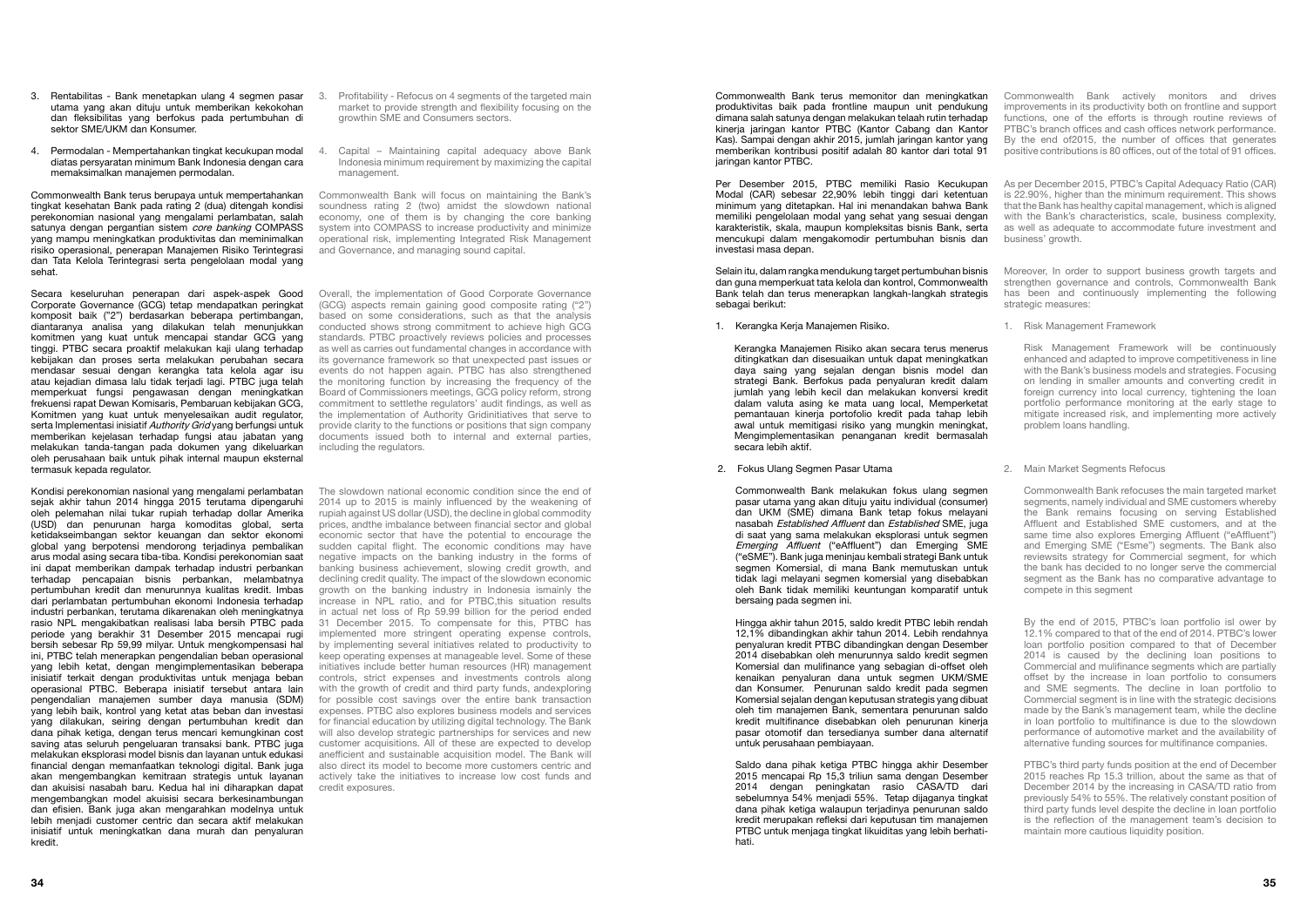Jenis Remunerasi dan Fasilitas Lain Type of Remuneration and Other Facilities

# Ju

Dapat dimiliki | Can be owned Tidak dapat dimiliki | Cannot be owned

#### 1. Remunerasi (gaji, bonus, tunjangan rutin, tantiem dan fasilitas lain)

|                                                      | Jumlah Diterima Tahun 2015<br><b>Amount Received in 2015</b> |                                                                   |                                                 |                                                                   |  |
|------------------------------------------------------|--------------------------------------------------------------|-------------------------------------------------------------------|-------------------------------------------------|-------------------------------------------------------------------|--|
| asi dan Fasilitas Lain                               | <b>Dewan Komisaris</b><br><b>Board of Commissioners</b>      |                                                                   | <b>Direksi</b><br><b>Board of Directors</b>     |                                                                   |  |
| tion and Other Facilities                            | <b>Jumlah SDM</b><br><b>Number of</b><br>people              | Dalam Juta<br><b>Rupiah</b><br><b>In Million</b><br><b>Rupiah</b> | <b>Jumlah SDM</b><br><b>Number of</b><br>people | Dalam Juta<br><b>Rupiah</b><br><b>In Million</b><br><b>Rupiah</b> |  |
| nus, tunjangan rutin, tantiem                        |                                                              |                                                                   |                                                 |                                                                   |  |
| es, bonus, routine benefits,<br>tangible facilities) | $2^*$                                                        | 3,120                                                             | 4                                               | 17,754                                                            |  |
|                                                      |                                                              |                                                                   |                                                 |                                                                   |  |
| es                                                   | $2^*$                                                        | 501                                                               | 4                                               | 1,358                                                             |  |
| pe owned<br>Cannot be owned                          |                                                              |                                                                   |                                                 |                                                                   |  |
| Total                                                |                                                              | 3,621                                                             |                                                 | 19,112                                                            |  |

Remuneration (salaries, bonus, routine benefits, tantiem and other intangible facilities)

2. Fasilitas-fasilitas lain Other tangible facilities

Karyawan dengan gaji tertinggi dan terendah Highest and lowest salary of employees

Direktur dengan gaji tertinggi dan terendah Highest and lowest salary of Directors

Komisaris dengan gaji tertinggi dan terendah Highest and lowest salary of Commissioners

Karyawan dan Direktur dengan gaji tertinggi Highest salary of Directors and employees

#### Remunerasi per orang dalam 1 (satu) tahun di 2014 Remuneration per person in 1 (one) year in 2012

Di atas Rp 3 miliar Above Rp 3 billion

Di atas Rp 2 miliar dan sampai dengan Rp 3 miliar Above Rp 2 billion and up to Rp 3 billion

| <b>Jumlah Direktur</b><br><b>Number of Directors</b> | <b>Jumlah Komisaris</b><br><b>Number of Commissioners</b> |
|------------------------------------------------------|-----------------------------------------------------------|
|                                                      |                                                           |
|                                                      |                                                           |
|                                                      | $2^*$                                                     |
|                                                      |                                                           |
|                                                      |                                                           |

Di atas Rp 1 miliar dan sampai dengan Rp 2 miliar Above Rp 1 billion and up to Rp 2 billion

Di atas Rp 500 juta dan sampai dengan Rp 1 miliar Above Rp 500 million and up to Rp 1 billion

Di bawah Rp 500 juta Below Rp 500 million

# \* Seluruh Remunerasi dan Fasilitas lain yang diterima oleh 2 (dua) anggota Komisaris Non-Lokal ditanggung<br>oleh Commonwealth Bank of Australia (CBA)

b. Rincian remunerasi per individu (diterima secara tunai sebelum pajak penghasilan) adalah data jumlah remunerasi dalam setahun yang meliputi THR, TAT, Bonus, DPLK, BPJS-TK, termasuk perhitungan pro-rata untuk Direktur yang saat ini bekerja kurang dari satu tahun, yang diterima oleh Dewan Komisaris dan Direksi Commonwealth Bank pada 2015 adalah sebagai berikut: b. The details of the remuneration per person (received in cash before income tax) are total remuneration data within a year covering THR,TAT, Bonus, DPLK, BPJS-TK, including pro-rate calculation for the Board of Directors currently less thanone year of service,received by PTBC's Board of Commissioners and Board of Directors in 2015 areas follows:

#### RASIO ANTARA GAJI TERTINGGI DAN TERENDAH

Rasio gaji tertinggi dan terendah (berdasarkan gaji dasar) yang diterima oleh anggota Dewan Komisaris, Direksi dan karyawan per bulan adalah sebagai berikut: The ratios of the highest and the lowest salaries (based on basics alary only) received by the members of the Board of Commissioners, the Board of Directors, and the employees per month are as follows:

#### Keterangan | Descripti

#### RATIOS OF HIGHEST AND LOWESTSALARIES

| n | <b>Rasio   Ratio</b> |
|---|----------------------|
|   | 69.23:1              |
|   | 1.95:1               |
|   | 1:1                  |
|   | 1.73:1               |

All Remuneration and other Facilities received by 2 (two) Non-Local Commissioners were borne by Commonwealth Bank of Australia (CBA)

3. Peningkatan tingkat kepuasan nasabah.

Pada tahun 2015, PTBC menduduki peringkat ke-3 dari 21 bank (termasuk BUMN, bank-bank komersial dan bank asing) berdasarkan MRI (Marketing Research Indonesia) yang merupakan standar industri di Indonesia untuk penilaian kualitas layanan. Hal ini konsisten dengan komitmen PTBC untuk terus meningkatkan pelayanan terhadap nasabah serta meningkatkan kepuasan nasabah melalui layanan yang ungul.

Bank telah menerapkan pergantian sistem core banking COMPASS untuk mendukung tercapainya tujuan bisnis dengan cara meningkatkan pelayanan terhadap nasabah, peningkatan produktifitas dan meminimalkan risiko operasional.

#### TRANSPARANSI KONDISI KEUANGAN DAN NON-KEUANGAN BANK

Informasi dalam laporan keuangan telah disusun dan disajikan menurut prosedur, jenis dan cakupan sebagaimana diatur dalam Peraturan Otoritas Jasa Keuangan dan Surat Edaran tentang Transparansi dan Publikasi Laporan Bank Umum Konvensional dan disampaikan kepada Otoritas Jasa Keuangan dan instansi terkait lainnya secara tepat waktu.

Informasi di atas juga tersedia secara online di situs Commonwealth Bank (www.commbank.co.id) sehingga dapat diakses dengan mudah oleh seluruh pemangku kepentingan Commonwealth Bank.

#### KEBIJAKAN REMUNERASI DAN FASILITAS LAINNYA UNTUK DEWAN KOMISARIS DAN DIREKSI

a. Jenis remunerasi dan fasilitas lain yang diterima oleh anggota Dewan Komisaris dan Direksi Commonwealth Bank tahun 2015:

Berdasarkan keputusan bulat Pemegang Saham Commonwealth Bank Pengganti Rapat Umum Pemegang Saham Luar Biasa tanggal 15 Mei 2012 sebagaimana telah diubah dengan Akta No.45 tanggal 10 April 2013, telah diputuskan untuk menyetujui penetapan remunerasi, gaji, tunjangan, dan honorarium untuk Komisaris Lokal Bank yang mengacu pada Kebijakan Remunerasi untuk Komisaris Lokal. Komisaris lokal menerima kompensasi dalam bentuk Honorarium, Tunjangan Hari Raya Keagamaan (THRK) dan Gaji ke-14 dan manfaat dalam bentuk Tunjangan Medis Rawat Inap/Jalan dan Mobil Perusahaan.

RUPS juga telah menyetujui pendelegasian wewenang Rapat Umum Pemegang Saham kepada Dewan Komisaris dalam menentukan gaji dan tunjangan anggota Direksi ke dalam kebijakan Bank. Berdasarkan kebijakan tersebut, anggota Direksi menerima kompensasi dalam bentuk gaji, THRK, Tunjangan Akhir Tahun, bonus kinerja, dan sign-on bonus (sesuai kesepakatan kedua pihak). Selain itu, Direksi menerima manfaat dalam bentuk Dana Pensiun, program jaminan sosial, Asuransi Jiwa, Tunjangan Medis, cuti tahunan, mobil perusahaan dan biaya perawatan mobil. Anggota Direksi berkewarganegaraan asing menerima tunjangan tambahan berupa Tunjangan Perumahan dan Kebutuhan Rumah bagian dari kebijakan Bank.

3. Increased level of customers satisfaction

In 2015, PTBC is ranked third out of 21 banks (including state banks, private banks, and foreign banks) by MRI (Marketing Research Indonesia) which is the industry standard in Indonesia for quality of service assessment. This is consistent with PTBC's commitment to continuously improve customer services and satisfaction through excellence services.

The Bank has implemented COMPASS, the new core banking system, to support the achievement of business goals by improving services to the customers, increasing productivity, and minimizing operational risk.

#### TRANSPARENCY OF BANK'S FINANCIAL AND NON-FINANCIAL CONDITIONS

Information in financial reports has been prepared and presented in such procedure, type, and scope as regulated by the Financial Services Authority Regulation and Circular concerning Transparency and Publication of Conventional Commercial Bank's Financial Reports and submitted to the Financial Services Authority and other related institutions timely.

The above information is also available online at Commonwealth Bank's homepage (www.commbank.co.id) so that it can be easily accessed by all Commonwealth Bank's stakeholders.

#### REMUNERATION AND OTHER FACILITIES POLICY FOR THE BOARD OF COMMISSIONERS AND THE BOARD OF DIRECTORS

a. Types of remuneration and other facilities received by members of Commonwealth Bank's Board of Commissioners and Board of Directors in 2015:

Pursuant to unanimous resolution of the Shareholders of Commonwealth Bank in exchange of the Extraordinary General Meeting of Shareholder dated 15 May 2012 as amendedby Deed No.45 dated 10 April 2013, it is resolved to approve the determination of remunerations, salaries, allowances, and emoluments for Local Commissioners of the Bank, which refers to Remuneration Policy for Local Commissioners. The local commissioners receive compensations in the forms of Honorarium, Religious (THRK) Allowance, 14th Honorarium, Inpatient/Outpatient Medical Benefits, and Company Car.

The GMS has also approved the delegation of authority of the General Meeting of Shareholders tothe Board of Commissioners in determining the salaries and allowances of members of the Boardof Directorsand deriving them into the Bank's policy. Based on the policy the members of the Board of Directors receive compensations in the forms of salaries, Religious (THRK) Allowance, Year-End Allowance, performance-based bonuses, and sign-on bonuses (as agreed on both parties). Additionally, the Board of Directors receives benefits in the forms of Pension Fund, social security program, LifeInsurance, Medical Benefits, annual leave, company car, and car maintenance cost. Expatriate members of the Board of Directors receive additional benefits in the forms of Host Country Housing Allowance and Household utilities allowance as part ot the Bank's policy.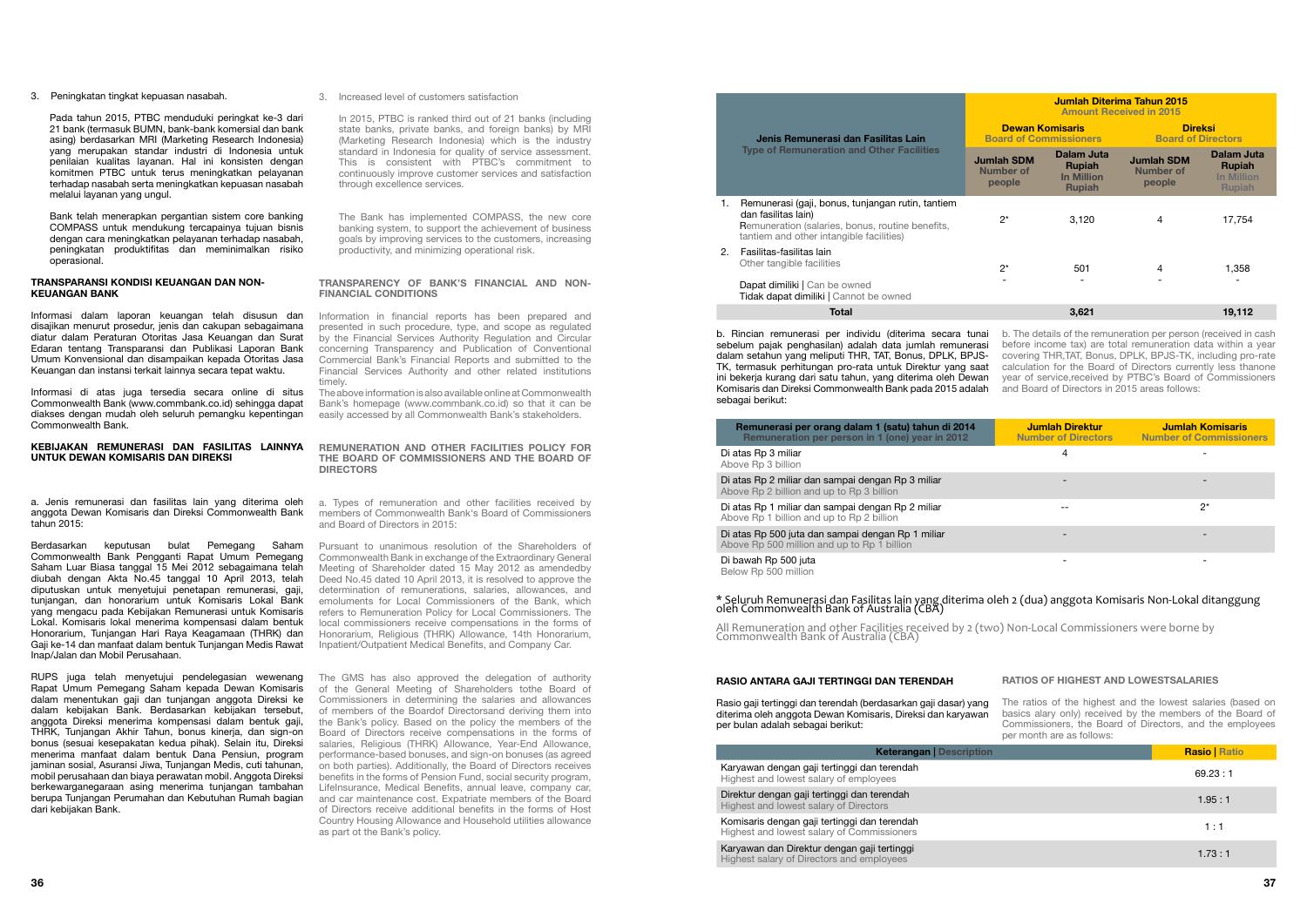#### Program Perlindungan Whistleblower

Dalam mendeteksi tindak penyimpangan atau perilaku lain yang dianggap tidak benar, Program Perlindungan Whistleblower menjadi jalur pelaporan yang disediakan oleh Bank sehingga pelaporan melalui jalur komunikasi dapat dilakukan oleh pihak internal dan eksternal, yaitu antara lain melalui:

- Email: integrity@commbank.co.id
- Hotline Whistleblower: 08071919191
- Telepon Internal call: 8800
- Surat: Whistleblower, FCU, WTC 6 Lantai 16, Jl. Jend. Sudirman Kav. 29-31, Jakarta 12920.

Pelaporan dapat didasarkan pada bukti dan dasar pemikiran melakukan pelaporan. Bank melindungi identitas pelapor dan menjamin kerahasiaannya pada saat laporan ditindaklanjuti oleh unit terkait.

Bank berkomitmen menjaga lingkungan kerja dan budaya organisasi yang tidak mentolerir tindak penyimpangan, korupsi dan perilaku yang tidak pantas sesuai dengan standar perusahaan yang dituangkan dalam Kebijakan Perlindungan Whistleblower. Kebijakan ini mendorong karyawan untuk melaporkan indikasi tindak penyimpangan, penyuapan dan korupsi, kegiatan ilegal, tidak etis, atau pelanggaran hukum dan peraturan. The Bank is committed to maintain the work environment and organizational culture that do not tolerate any act of fraud, corruption, and inappropriate behavior in accordance with the company standards as outlined in the Whistleblower Protection Policy. This policy encourages employees to report an indication of any act of fraud, bribery, corruption, illegal activity, unethical activity, or violation of laws and regulations.

Mekanisme pelaporan ini untuk melindungi kerahasiaan identitas pelapor dan memastikan pelaporan anonim. This reporting mechanism is intended to protect the confidentiality of the reporter's identity and ensure anonymous reporting.

Jika informasi yang diberikan tidak cukup, atau tidak relevan untuk dilanjutkan proses penyidikan, pelapor akan diinformasikan bahwa penyelidikan dihentikan.

Demi meningkatkan efektivitas Program Perlindungan Whistleblower, Bank melakukan beberapa kegiatan:

• Sosialisasi dilakukan melalui desktop wallpaper, poster, atau sesi pelatihan guna mendorong pelaporan atau sebagai Whistleblower.

If the information provided is not adequate, or irrelevant to be proceeded into investigation process, the reporters will be informed that the investigation is discontinued.

#### WHISTLEBLOWER PROTECTION POLICY

Seluruh laporan yang diterima dikelola oleh Unit Kejahatan Keuangan sebagai pihak yang ditunjuk mengelola pelaporan yang masuk sesuai dengan standar operasi terkait Whistleblower. Laporan akan ditindaklanjuti oleh Whistleblower Investigation Officer (WIO) yang akan menghubungi pelapor untuk meminta bukti atau informasi tambahan jika perlu. Whistleblower Protection Officer (WPO) akan memastikan dengan baik bahwa whistleblower diberikan perlindungan. All reports received are managed by the Financial Crime Unit as the party designated in managingin coming reporting in accordance with the standards of operation associated with the whistleblower. The reports will be followed up by Whistleblower Investigation Officer (WIO) who will contact the reporters to request additional evidences or information if needed. Whistleblower Protection Officer (WPO) will ensure properly that protection is given to the whistleblowers.

#### Whistleblower Protection Program

- In detecting the acts of fraud or other inappropriate behaviors, the Whistleblower Protection Program constitutes a reporting line provided by the Bank so that reporting via communication lines can bedone by internal and external parties, namely amongst others through:
- Email: integrity@commbank.co.id
- Whistleblower Hotline: 08071919191
- Internal Telephone call: 8800
- Mail: Whistleblower, FCU, WTC 6 Lantai 16, Jl.Jend. Sudirman Kav. 29-31, Jakarta 12920.

• Anti-Fraud Awareness melalui surel kepada seluruh karyawan, secara berkala. • Anti-Fraud Awareness via email to all employees on regular basis.

Reporting can be based on evidences andrationale in doing the reporting. The Bank protects the identity of the reporters and ensures their confidentiality at the time the reports are followed up by the related units.

In improving the effectiveness of the Whistleblower Protection Program, the Bank does some activities such as:

• Socialization which is done through desktop wallpapers, posters, or training sessions to encourage reporting or taking the position as whistleblowers.

#### OPSI SAHAM

Selama 2015, Commonwealth Bank tidak memberikan opsi saham kepada anggota Dewan Komisaris, Direksi, Pejabat Eksekutif, dan Kepala Unit Bisnis lainnya.

#### PENYIMPANGAN INTERNAL

Penyimpangan internal dalam bagian ini, tidak berkonotasi kejahatan yang memiliki unsur pidana, karena bisa bermakna etika maupun administrasi. Pada intinya, tindakan yang tidak sesuai dengan norma yang telah ditetapkan Bank secara internal maupun norma lain yang ditetapkan oleh regulator. Sepanjang tahun 2015, berikut ini rinciannya:

|                                                                                                                               | <b>Jumlah Kasus yang Dilakukan</b><br><b>Number of Cases Committed by</b> |                                          |                                                    |                                          |                                                    |                                          |  |  |
|-------------------------------------------------------------------------------------------------------------------------------|---------------------------------------------------------------------------|------------------------------------------|----------------------------------------------------|------------------------------------------|----------------------------------------------------|------------------------------------------|--|--|
| Penyimpangan<br><b>Internal</b><br><b>Internal Fraud</b>                                                                      | <b>Manajemen</b><br><b>Management</b>                                     |                                          | <b>Karyawan Tetap</b><br><b>Permanent Employee</b> |                                          | Karyawan Temporari<br><b>Temporary Employee</b>    |                                          |  |  |
| 2015                                                                                                                          | <b>Tahun</b><br>sebelumnya<br><b>Previous Year</b>                        | <b>Tahun Buku</b><br><b>Current Year</b> | <b>Tahun</b><br>sebelumnya<br><b>Previous Year</b> | <b>Tahun Buku</b><br><b>Current Year</b> | <b>Tahun</b><br>sebelumnya<br><b>Previous Year</b> | <b>Tahun Buku</b><br><b>Current Year</b> |  |  |
| Jumlah<br>Total                                                                                                               | 0                                                                         | $\mathbf 0$                              | 0                                                  |                                          | 0                                                  | 0                                        |  |  |
| Telah selesai<br><b>Resolved</b>                                                                                              | 0                                                                         | $\mathbf 0$                              | 0                                                  | 1                                        | $\mathbf{0}$                                       | 0                                        |  |  |
| Dalam proses<br>penyelesaian internal<br>Under process of<br>settlement internally                                            | 0                                                                         | 0                                        | 0                                                  | 0                                        | 0                                                  | 0                                        |  |  |
| Dalam proses<br>penyelesaian internal<br>dan dengan nasabah<br>Under process of<br>settlement internally<br>and with customer | 0                                                                         | 0                                        | 0                                                  | $\Omega$                                 | $\Omega$                                           | 0                                        |  |  |
| Saat ini tidak terdapat<br>upaya penyelesaian<br>Currently no<br>settlement efforts                                           | 0                                                                         | $\mathbf{0}$                             | 0                                                  | 0                                        | 0                                                  | 0                                        |  |  |
| Diproses secara legal<br>Followed up through<br>legal process                                                                 | 0                                                                         | 0                                        | $\mathbf 0$                                        | 0                                        | $\Omega$                                           | 0                                        |  |  |

#### KEBIJAKAN PERLINDUNGAN WHISTLEBLOWER

#### STOCK OPTION

During 2015, Commonwealth Bank does not provide any stock option to members of the Board of Commissioners. the Boardof Directors, Executive Officers, and other Head of Business Units.

#### INTERNAL FRAUDS

Internal frauds in this section, do not connote those having criminal elements, because they could mean ethical and administrative. In essence, they are those actions that are not in accordance with the norms that have been established by the Bank internally and other norms set by the regulators. Throughout 2015, the following are the details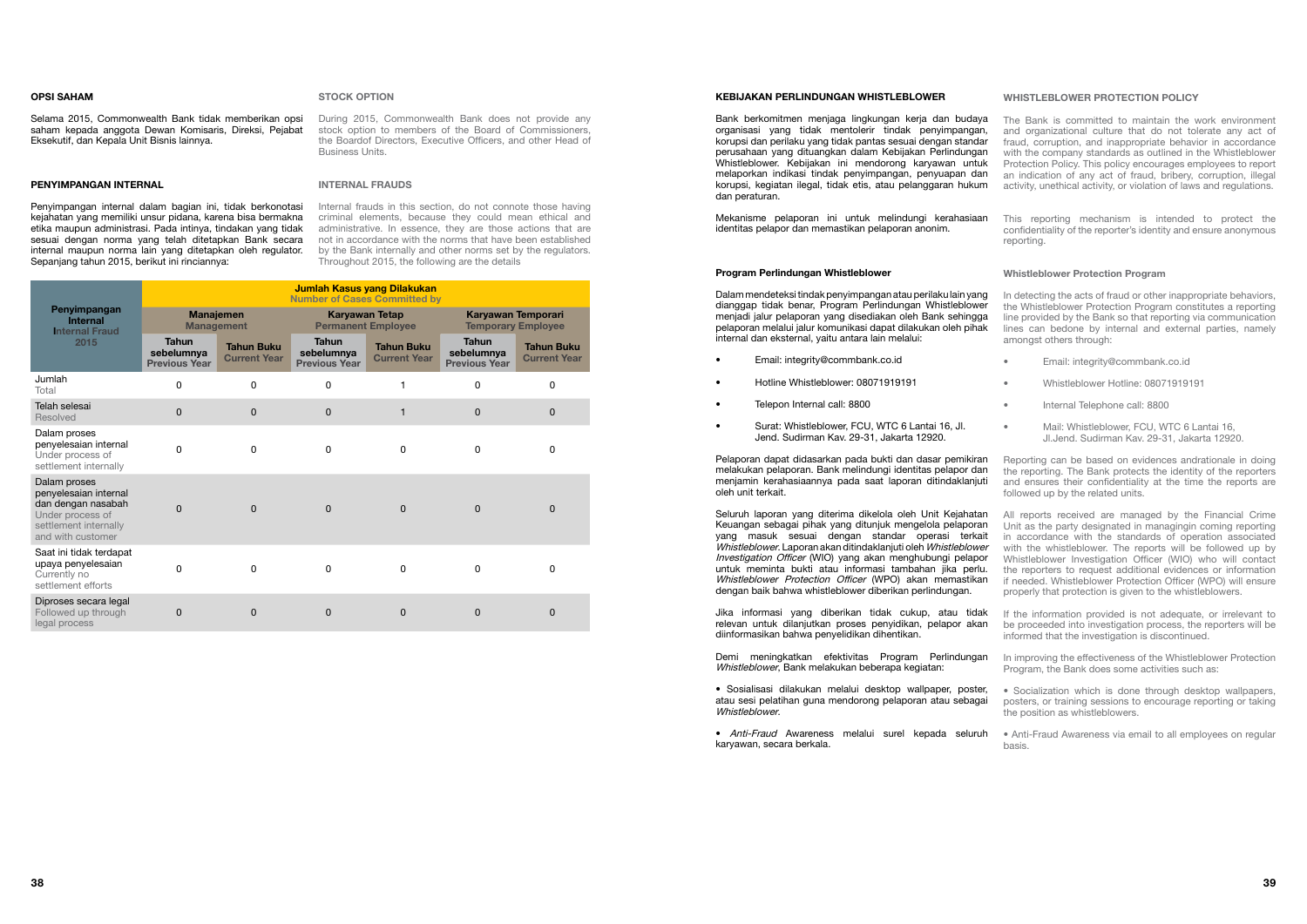Informasi di bawah ini terkait persidangan hukum yang masih dalam proses:

#### Kasus Dugaan Tindak Pindana Penggelapan oleh Nasabah

Berdasarkan fakta, dokumen hukum dan investigasi lanjutan oleh Commonwealth Bank maka kesimpulan awal sebagai berikut :

Mengacu pada hasil investigasi yang telah dilakukan, Bank telah mengambil langkah hukum yaitu melaporkan dugaan tindak pidana penggelapan yang diduga dilakukan nasabah ke Badan Reserse Kriminal Mabes Polri (selanjutnya disebut Bareskrim Mabes Polri) pada tanggal 2 November 2015, dengan dasar hukum Pasal 372 Kitab Undang-Undang Hukum Pidana (KUHP) Pasal 372 tentang Penggelapan.

- Bahwa telah terjadi kesalahan di mesin ATM di Malaysia yang menyebabkan nilai konversi atas penarikan bank note mata uang Ringgit di Malaysia menjadi sangat kecil sehingga Nasabah didebit dengan nilai konversi ke Rupiah yang sangat kecil (selanjutnya disebut Kesalahan Sistem).
- Bahwa Nasabah mempunyai itikad tidak baik dengan melakukan ratusan Transaksi setelah mengetahui adanya Kesalahan Sistem di mesin ATM.

Akibat kesalahan sistem tersebut, Commonwealth Bank mengalami kerugian finansial sebesar Rp. 2,759,537,866.50 (dua milyar tujuh ratus lima puluh sembilan juta lima ratus tiga puluh tujuh ribu delapan ratus enam puluh enam lima puluh rupiah).

The following information is related to the legal proceedings which are still in process:

Pada tanggal 22 September 2015, Commonwealth Bank mendapatkan temuan adanya klaim dari Mastercard atas transaksi nasabah dengan konversi mata uang yang salah via ATM di Malaysia, yang salah satu diantaranya transaksi nasabah Commonwealth Bank. Adapun periode transaksi yang dilakukan oleh Nasabah pada tanggal 6 Juli 2015 - 19 Juli 2015. Klaim tersebut diajukan oleh pemilik mesin ATM melalui jaringan Mastercard pada tanggal 24, 25, 26 dan 28 Juli 2015 menggunakan kode 10 yang artinya CORRECT AN ATM TERMINAL MALFUNCTION On 22September 2015, Commonwealth Bank is claimed by Mastercard on customer transactions in the form of wrong currency conversions via ATM in Malaysia. Period of transactions by the Customer is6July 2015 –19July 2015. The claim is filed by the ATM machine owner through the Mastercard network on 24, 25, 26, and 28 July 2015 using the code of 10, which means CORRECT AN ATM TERMINAL MALFUNCTION.

Commonweatlh Bank sebagai pelapor dalam kasus dugaan tindak pidana penggelapan akan menindaklanjuti dan terus memantau perkembangan proses hukum yang saat ini dalam tahap penyelidikan hingga penyidikan di kepolisian, serta akan memberikan dukungan berupa informasi dan/atau dokumen jika dibutuhkan oleh kepolisian maupun pihak berwenang lainnya.

#### Kasus Pemalsuan dan Penipuan atas Bilyet Giro

#### Alleged Embezzlement by the Customer

Based on the facts, legal documents, and further investigations by Commonwealth Bank, the initial conclusions are as follows:

Kasus ini bermula dari datangnya keluhan nasabah mengenai Bilyet Giro (BG) miliknya yang ditolak pada saat pencairan dengan alasan bahwa BG tersebut telah dicairkan pada cabang Jembatan Lima. BG tersebut ditujukan kepada rekan bisnis nasabah dan transaksi yang dimaksud pada Jembatan Lima tersebut dilaksanakan pula oleh seseorang yang bernama sama dengan rekan bisnis nasabah. Setelah diperiksa melalui rekaman CCTV, ternyata pencairan dilakukan oleh orang yang berbeda dengan yang dimaksud sebagai rekan bisnis nasabah. The case stems from complaints from a customer about her check which is rejected at the time of encashment on the ground that the check has been encashed at Jembatan Lima branch office. The checkis addressed to the customer's business partner and the transaction referred to at Jembatan Lima branch office is done by a person of the same name asthat of the customer's business partner. Having examined through CCTV records, the encashment is actually done by a different person from the one referred to as the customer's business partner.

- Whereas there has been an error in the ATM machine in Malaysia that leads to the conversion value over the withdrawal of bank notes in Malaysian Ringgit currency becomes so small that the Customer is debited with the value of the conversion in a very small amount (here in after referred to as System Errors).
- That the customer has a bad faith by doing hundreds of transactions after discovering the System Errors in the ATM machine.
- As the result of the system errors, Commonwealth Bank suffers financial loss of Rp. 2,759,537,866.50 (two billion seven hundred fifty nine million five hundred thirty seven thousand eight hundred sixty six rupiah and fifty cent).
- Referring to the results of investigations carried out, the Bank has taken legal measures namely to report suspected criminal offenses of embezzlement allegedly committed by the customer to the Criminal Investigation Department of Police Headquarter (here in after referred to as Criminal Police Headquarter) on 2 November 2015, by the legal basis of Article 372 of the Criminal Codes regarding Embezzlement.
- Commonweatlh Bank as the complainant in this alleged embezzlement criminal offense case will follow up and continue monitoring the legal proceedings progress currently under investigation until prosecution by the police, and will provide supports in the forms of information and/or documents if required by the police.

#### Checkbook Counterfeiting and Fraud Case

#### Laporan Whistleblowing 2015

| <b>Jenis Pelaporan   Type of Reporting</b>                                         | <b>Jumlah Laporan   Number of Report</b> |
|------------------------------------------------------------------------------------|------------------------------------------|
| Jumlah Laporan<br><b>Total Number of Report</b>                                    | 8                                        |
| Yang sudah selesai<br>Completed                                                    |                                          |
| Yang ditutup dan tidak ada investigasi lagi<br>Closed and no further investigation |                                          |

#### PROSES HUKUM

Jumlah kasus perdata dan pidana yang dihadapi oleh Commonwealth Bank, baik diselesaikan dengan kekuatan hukum final maupun dalam proses penyelesaian, per 31 Desember 2015, adalah sebagai berikut:

a. Commonwealth Bank sebagai Penggugat:

|                                                                                                                                                                                 | <b>Jumlah Proses Hukum</b><br><b>Number of Legal Proceedings</b> |      |                         |      |
|---------------------------------------------------------------------------------------------------------------------------------------------------------------------------------|------------------------------------------------------------------|------|-------------------------|------|
| <b>Proses Hukum</b><br><b>Legal Proceedings</b>                                                                                                                                 | <b>Kriminal</b><br><b>Criminal</b>                               |      | Perdata<br><b>Civil</b> |      |
|                                                                                                                                                                                 | 2014                                                             | 2015 | 2014                    | 2015 |
| Sudah selesai (dengan finalisasi hukum dan kekuatan mengikat)<br>Resolved (with final legal binding power)<br>• Rp 101 juta s/d Rp 500 juta<br>Rp 101 million to Rp 500 million |                                                                  |      |                         |      |
| • Di atas Rp 500 juta<br>Above Rp 500 million                                                                                                                                   |                                                                  |      |                         |      |
| Dalam proses penyelesaian<br>In the process of settlement<br>• Rp 101 juta s/d Rp 500 juta<br>Rp 101 million to Rp 500 million                                                  | 3                                                                |      |                         |      |
| • Di atas Rp 500 juta<br>Above Rp 500 million                                                                                                                                   |                                                                  |      |                         |      |
| Total                                                                                                                                                                           | 5                                                                | 2    |                         |      |

b. Commonwealth Bank sebagai Tergugat

|                                                                                                                                                                                 |                                    | <b>Jumlah Proses Hukum</b><br><b>Number of Legal Proceedings</b> |                                |      |  |
|---------------------------------------------------------------------------------------------------------------------------------------------------------------------------------|------------------------------------|------------------------------------------------------------------|--------------------------------|------|--|
| <b>Proses Hukum</b><br><b>Legal Proceedings</b>                                                                                                                                 | <b>Kriminal</b><br><b>Criminal</b> |                                                                  | <b>Perdata</b><br><b>Civil</b> |      |  |
|                                                                                                                                                                                 | 2014                               | 2015                                                             | 2014                           | 2015 |  |
| Sudah selesai (dengan finalisasi hukum dan kekuatan mengikat)<br>Resolved (with final legal binding power)<br>• Rp 101 juta s/d Rp 500 juta<br>Rp 101 million to Rp 500 million |                                    |                                                                  |                                |      |  |
| • Di atas Rp 500 juta<br>Above Rp 500 million                                                                                                                                   |                                    |                                                                  |                                |      |  |
| Dalam proses penyelesaian<br>In the process of settlement<br>• Rp 101 juta s/d Rp 500 juta<br>Rp 101 million to Rp 500 million                                                  |                                    |                                                                  |                                |      |  |
| • Di atas Rp 500 juta<br>Above Rp 500 million                                                                                                                                   |                                    |                                                                  |                                |      |  |
| Total                                                                                                                                                                           |                                    |                                                                  |                                |      |  |

LEGAL PROCEEDINGS

Numbers of civil and criminal cases faced by Commonwealth Bank, both resolved by final legal binding power and in process of settlement, as per31December 2015, are as follows:

a. Commonwealth Bank as the Plaintiff:

b. Commonwealth Bank as the Defendant

2015Whistleblowing Reporting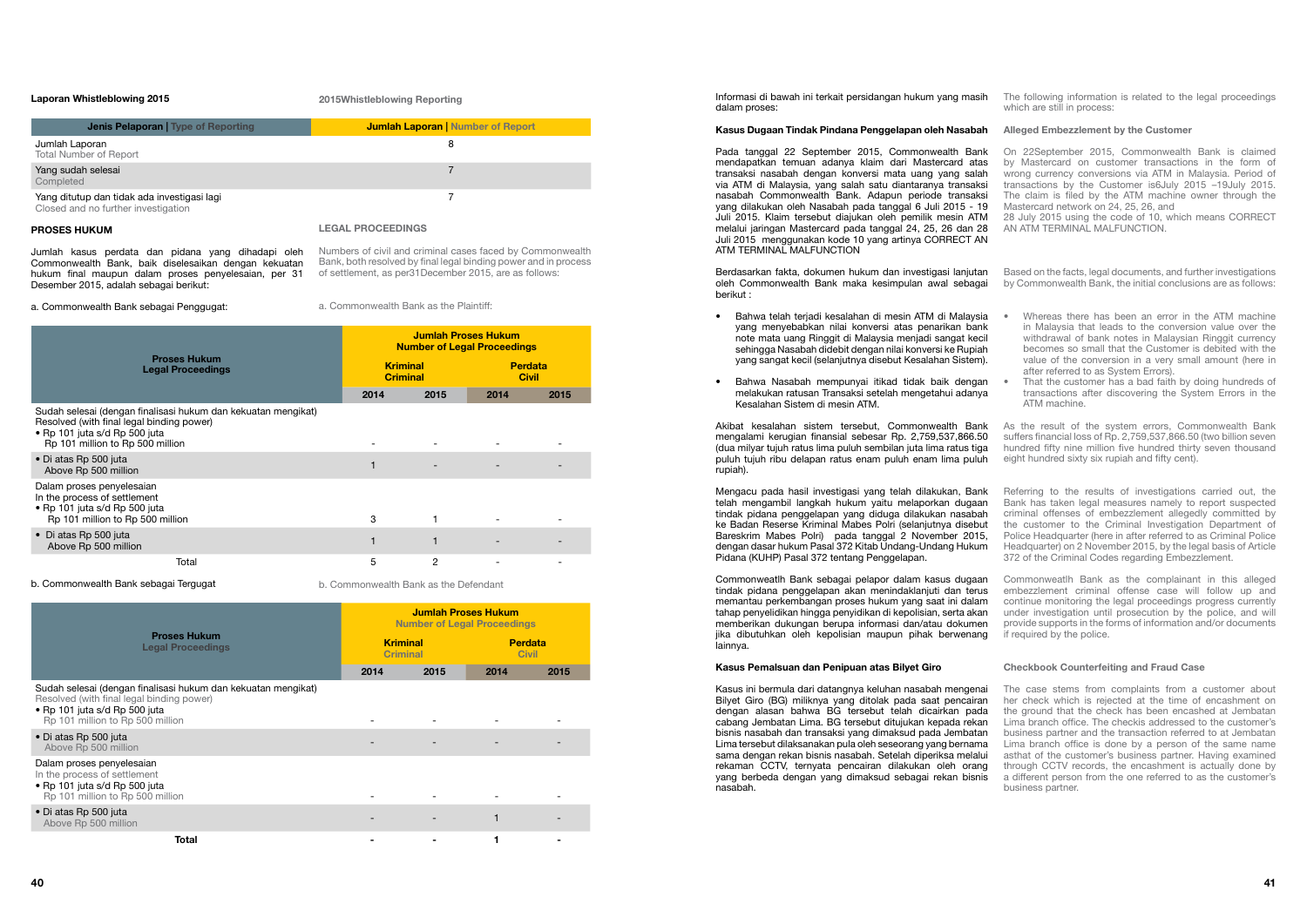- 5 Donasi dan partisipasi staff dalam Shave for Hope
	-
- 6 Nonton Bareng dan Buka Puasa Bersama dengan
- 

| No. | Jenis dan Tujuan Program<br><b>Type of Program and Its Purpose</b>                                                                                                                                                                                                                                                                                                                                         | <b>Penerima</b><br><b>Beneficiary</b>                                                         | <b>Total</b><br><b>Total</b> |
|-----|------------------------------------------------------------------------------------------------------------------------------------------------------------------------------------------------------------------------------------------------------------------------------------------------------------------------------------------------------------------------------------------------------------|-----------------------------------------------------------------------------------------------|------------------------------|
| 1   | Pembangunan 2 kelas untuk Sekolah Aluna, sekolah<br>untuk anak penderita tuna rungu serta 3 kali kunjungan sekolah untuk<br>kegiatan bersama anak-anak.<br>Donation for building two classrooms at Sekolah Aluna, school for hear-<br>ing impaired children and 3 visits to<br>conduct activities with the kids.                                                                                           | Sekolah Aluna, Jakarta<br>Jalan Kebagusan Dalam IV<br>No. 34A Pasar Minggu Jakarta<br>Selatan | IDR 113,050,000              |
| 2   | Pembangunan 2 rumah di Gunung Sari - Tangerang, Desa Babakan<br>Madang-Sentul, Bogor - 2 kali.<br>Build Home Project at Gunung Sari - Tangerang, Desa<br>Babakan Madang-Sentul, Bogor - 2 times                                                                                                                                                                                                            | Habitat Bagi Kemanusiaan<br><b>Habitat For Humanity</b><br>www.habitatindonesia.org/          | IDR 45,240,000               |
| 3   | Hari Donor Darah - Program donor darah regular<br>bekerja sama dengan Palang Merah Indonesia (PMI) -3 kali.<br>Blood Drive Day - Regular blood drive program in<br>collaboration with Indonesian Red Cross (PMI) - 3 times                                                                                                                                                                                 | Palang Merah Indonesa (PMI)<br>Indonesian Red Cross (PMI)                                     | $+/-$ 300 blood packs        |
| 4   | Donasi untuk pembangunan dapur sekolah 2 Taman Kanak-kanak di<br>Bandung dan kunjungan ke sekolah<br>untuk kegiatan masak bersama<br>Donation for help rebuilding school facilities: kitchens for two kindergar-<br>tens in Bandung area and visit to conduct cooking activities together<br>with the kids.                                                                                                | TK An-Nur & TK Ade Irma<br>Desa Cikembang, Kec<br>Kertasari, Pangalengan<br>Bandung           | IDR 40,000,000               |
| 5   | Donasi dan partisipasi staff dalam Shave for Hope -<br>program cukur massal untuk penggalangan dana bagi anak penderita<br>kanker<br>Donation and staff participation in Shave for Hope -<br>mass shaving event for fundraising to kids with cancer.                                                                                                                                                       | Yayasan Pita Kuning Anak<br>Indonesia, Rumah Sakit<br>Kanker Dharmais Jakarta                 | IDR 300,000,000              |
| 6   | Nonton Bareng dan Buka Puasa Bersama dengan<br>anak-anak yatim piatu di bulan Ramadhan<br>Watching movie together and fasting break with<br>orphanage kids in conjunction with Ramadhan Season                                                                                                                                                                                                             | Panti Asuhan Muslimin Jaya                                                                    | IDR 56,340,000               |
| 7   | Belajar Menabung Bersama Sjors dan Commonwealth Bank, kegiatan<br>simulasi aktivitas di Bank dan belajar menabung untuk anak-anak di<br>bawah jembatan Pluit<br>"Belajar Menabung Bersama Sjors dan Commonwealth Bank", activities<br>with kids who lived under Pluit highway by doing<br>banking simulation and learn to save.                                                                            | Sjors Foundation, Pluit<br>Highway                                                            | IDR 46,475,000               |
| 8   | Program Charity dengan Australian & New Zealand<br>Association (ANZA) untuk memberdayakan masyarakat<br>Charity program with Australian & New Zealand<br>Association (ANZA) to empower communities                                                                                                                                                                                                         | ANZA (Australian & New<br>Zealand Association)                                                | IDR 80,000,000               |
| 9   | Acara charity turnamen dengan Kedutaan Australia<br>Charity golf tournament with Australian Embassy                                                                                                                                                                                                                                                                                                        | Platypus Club, Australian Embas-<br>sy Social Club, Jakarta                                   | IDR30,000,000                |
| 10  | Acara charity turnamen golf dengan Habitat for<br>Humanity<br>Charity golf tournament with Habitat for Humanity                                                                                                                                                                                                                                                                                            | Habitat Bagi Kemanusiaan<br><b>Habitat For Humanity</b><br>www.habitatindonesia.org/          | IDR 36,000,000               |
| 11  | Bowling Fun Games dengan PIISEI - Acara<br>penggalangan dana melalui kompetisi bowling, yang hasilnya akan<br>disumbangkan ke rumah yatim piatu<br>Bowling Fun Games with PIISEI - Fundraising event through bowling<br>competition to be given to orphanage house                                                                                                                                         | PIISEI (Persatuan Istri Ikatan<br>Sarjana Ekonomi<br>Indonesia)                               | IDR 15,000,000               |
| 12  | Program Literasi Keuangan – Program edukasi dengan topik Perenca-<br>naan dan Pengelolaan Keuangan<br>Financial Literacy Program - Educational program with topic about<br>Financial Planning and Management                                                                                                                                                                                               | Publik (program partisipasi)- 5<br>sesi<br>Public (program participants)-5<br>sessions        | IDR 60,000,000               |
| 13  | Program WISE (Women Investment Series) – program edukasi keuangan<br>untuk wanita, yang terdiri dari: Riset, Aplikasi Seluler WISE, kelas-kelas<br>edukasi bersama komunitas perempuan, dll<br>WISE Program (Women Investment Series) - financial education program<br>targeted to women, consists of some elements:<br>Research, WISE Mobile Application, education class and community<br>building, etc. | Publik<br>Public                                                                              | IDR 1,000,000,000            |

- 8 Program Charity dengan Australian & New Zealand
- 9 Acara charity turnamen dengan Kedutaan Australia
- 10 Acara charity turnamen golf dengan Habitat for
	-
- 
- 
- 
- b. Kegiatan Politik

Pada 2015, Bank tidak mendanai kegiatan politik.

b. Political Activities

In 2015, the Bank does not fund any political activity.

Setelah diinvestigasi lebih lanjut, maka diketahui bahwa terdapat 2 (dua) BG dengan nominal Rp482,848,993, nomor seri dan tandatangan yang sama, namun BG yang telah dicairkan pada cabang Jembatan Lima tersebut adalah palsu dan dilakukan oleh seorang penipu.

Commonwealth Bank pada akhirnya berkeputusan untuk melaporkan Kasus Pemalsuan BG ke Kepolisian. Pelaporan dilaksanakan pada tanggal 11 Agustus 2015 di kantor Polisi Resor Jakarta Barat. Dasar dari pelaporan ini adalah KUHP pasal 263 (pemalsuan dokumen) dan pasal 378 (penipuan).

Commonwealth Bank sebagai pelapor dalam kasus dugaan tindak pidana pemalsuan dan penipuan BG akan menindaklanjuti dan terus memantau perkembangan proses hukum yang saat ini dalam tahap penyelidikan hingga penyidikan di kepolisian, serta akan memberikan dukungan berupa informasi dan/atau dokumen jika dibutuhkan oleh kepolisian dan pihak berwenang lainnya.

#### TRANSAKSI YANG MENGANDUNG BENTURAN TRANSACTIONS CONTAINING CONFLICT OF INTEREST KEPENTINGAN

Guna mendukung risk awareness dan pengetahuan akan Benturan Kepentingan, seiring pembaruan Peraturan Commonwealth Bank periode 2014-2016, telah diatur dalam pasal 63 dalam Peraturan Perusahaan bahwa Karyawan wajib membaca, memahami, mematuhi dan menerapkan Peraturan Perusahaan dan Peraturan Pelaksana. Karyawan baru dan lama juga diwajibkan untuk menandatangani Pernyataan Professional Practice dan berpartisipasi dalam Pelatihan wajib Kode Etik, yang salah satu modulnya adalah tentang Benturan Kepentingan.

Selain itu, Commonwealth Bank telah melakukan survei tahunan atas seluruh Komisaris, Direksi, dan Pejabat Eksekutif mengenai informasi terkini pengecekan pihak-pihak terkait.

#### PEMBELIAN KEMBALI SAHAM DAN OBLIGASI BANK

Pada 2015, tidak ada transaksi pembelian kembali obligasi atau saham.

#### DANA UNTUK KEGIATAN SOSIAL DAN POLITIK

#### a. Kegiatan Sosial

Dalam melaksanakan tanggung jawab sosial perusahaan, Commonwealth Bank secara aktif berpartisipasi dalam meningkatkan kesejahteraan masyarakat, dengan fokus pada bidang edukasi literasi keuangan dan sosial. Pada 2015, Commonwealth Bank melakukan kegiatan sosial sebagai berikut:

Upon further investigation, it is known that there are 2 (two) checks with nominal of Rp482,848,993, under the same serial number and signature, but those checks encashed at Jembatan Lima branch office are faked and done by an impostor.

Commonwealth Bank at the end decides to report the check Fraud case to the Police. Reporting is done on 11 August 2015 in West Jakarta Police Resort office. The basis of this report is the Criminal Codes article 263 (falsification of documents) and Article 378 (frauds).

Commonwealth Bank as the complainant in this check forgery and fraud criminal act case will follow up and continue monitoring the legal process that is currently under investigation until prosecution by the police, and will provide supports in the forms of information and/or documents if required by the police.

To support risk awareness and knowledge regarding Conflicts of Interest, along with the renewal of Commonwealth Bank's Company Rulesfor 2014-2016 period, it is provisioned in section 63 that the Employees shall be obliged to read. understand, comply with, and implement the Company Rules and their Implementation Provisions. New and existing employees are also obliged to sign Statement of Professional Practice and participate in mandatory Codes of Conduct Trainings, which one of its modules is regarding Conflicts of Interest.

Other than that, Commonwealth Bank has done annual survey for all Commissioners, Directors, and Executive Officers regarding updated information on the checking of their related parties.

#### BANKSTOCKS AND BONDS BUY BACK

In 2015, there are no stocks or bonds buy back transactions.

#### SOCIAL AND POLITICAL ACTIVITIES FUNDS

#### a. Social Activities

In performing the Bank's corporate social responsibility, Commonwealth Bank actively participates in improving public welfares, by focusing on financial literacy and social education. In 2015 Commonwealth Bank performes the following social activities: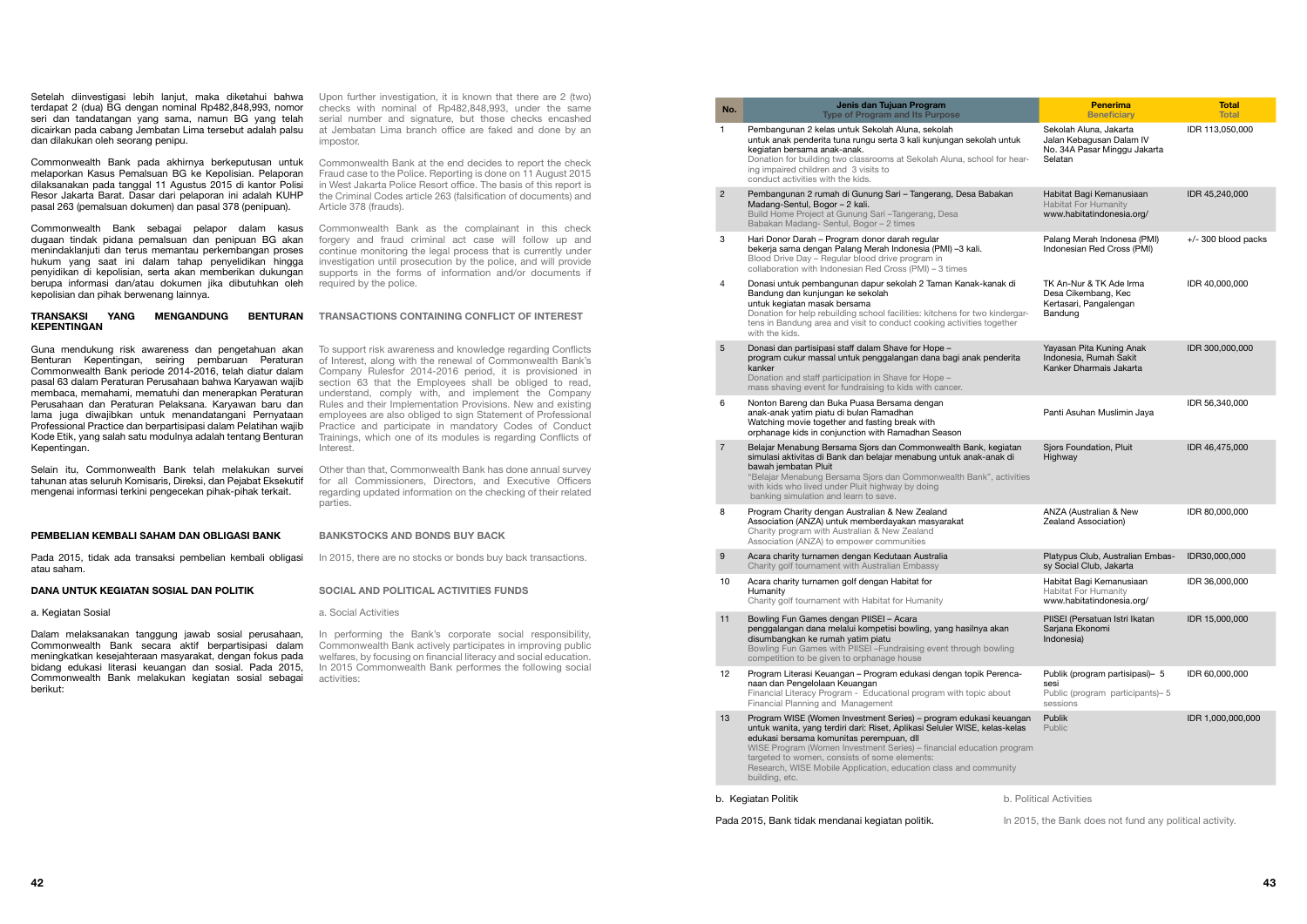#### 3. Kecukupan dan Kinerja Komite dalam Melaksanakan Komposisi dan kompetensi anggota Komite telah sesuai dengan ketentuan PBI. Rapat komite telah diselenggarakan dan dihadiri oleh para anggota.

The composition and competence of the members of the Committees were in adherence to PBI provisions. Committee meetings have been run and attended by members.

Segala potensi benturan kepentingan dimitigasi dengan pelaksanaan kebijakan Bank yang tegas, mengikat seluruh karyawan Commonwealth Bank dan pihak lainnya yang bekerja sama dengan Bank.

Any potential conflict of interest was mitigated by enforcing strict company policies, binding all Commonwealth Bank employees and other parties that cooperate with the Bank.

Dewan Komisaris dan Direksi berkomitmen untuk meningkatkan dan menjaga kepatuhan Bank pada peraturan dan perundangan yang berlaku. PTBC menunjuk Direktur Kepatuhan yang lulus Tes Fit and Proper yang diselenggarakan OJK. Fungsi kepatuhan telah ditingkatkan selama tahun ini.

The Board of Commissioners and Directors committed to improve and uphold company's compliance to the prevailing rules and regulations. PTBC appointed the Compliance Director who passed the Fit and Proper Test held by OJK. Compliance functions has been improved during the year.

#### Pelaksanaan Fungsi Audit Intern dilaksanakan dengan baik sesuai Standar Minimum yang ditegakkan SPFAIB.

The implementation of Internal Audit Function was well-conducted in accordance to Standard Minimum established by SPFAIB.

Pelaksanaan Fungsi Audit Ekstern dilaksanakan dengan baik oleh Akuntan Publik independen yang memenuhi syarat.

The implementation of External Audit Function was well-conducted by qualified independent Public Accountant.

Manajemen Risiko akan terus dan tetapmengidentifikasi dan mengelola risiko Bank. Manajemen secara aktif memonitor dan mengendalikan risiko Bank dan mengawasi kebijakan dan prosedur demi menjaga kesehatan kondisi internal Bank.

Risk Management will still and identify continuously and control Bank's risk. The management actively monitors and controls Bank's risks and management actively supervises policy, procedure to keep Bank's internal condition sound.

|                                                                                                                                                                                                                                                                                                                                                                                                                 | TINJAUAN SELF ASSESSMENT ATAS PELAKSANAAN<br><b>GOOD CORPORATE GOVERNANCE</b>                                                                                                                                                                  | SELF ASSESSMENT REVIEW ON THE IMPLEMENTATION<br>OF GOOD CORPORATE GOVERNANCE                                                                                                                                                                                                                                                                                                                                                              | 3. |
|-----------------------------------------------------------------------------------------------------------------------------------------------------------------------------------------------------------------------------------------------------------------------------------------------------------------------------------------------------------------------------------------------------------------|------------------------------------------------------------------------------------------------------------------------------------------------------------------------------------------------------------------------------------------------|-------------------------------------------------------------------------------------------------------------------------------------------------------------------------------------------------------------------------------------------------------------------------------------------------------------------------------------------------------------------------------------------------------------------------------------------|----|
| Melalui visi untuk meningkatkan kinerja Bank, melindungi<br>kepentingan para stakeholder, dan meningkatkan kepatuhan<br>terhadap peraturan serta etika yang berlaku, Commonwealth<br>Bank telah melaksanakan Self-assessment GCG pada<br>tahun 2015, yang dilaksanakan dalam kepatuhan terhadap<br>persyaratan Bank Indonesia tentang Implementasi Good<br>Corporate Governance (GCG) bagi Bank Umum sesuai PBI |                                                                                                                                                                                                                                                | In the vision of improving the Bank's performance, protecting<br>the interests of the stakeholders, and improving compliance to<br>the prevailing regulations and ethics, in 2015 Commonwealth<br>Bank has conducted GCG Self-assessment in compliance<br>with Bank Indonesia requirements on the Implementation of<br>Good Corporate Governance (GCG) by Commercial Banks as<br>regulated by BIR No. 8/4/PBI/2006, BIR No. 8/14/PBI/2006 | 4. |
| DPNP.                                                                                                                                                                                                                                                                                                                                                                                                           | No. 8/4/PBI/2006, PBI No. 8/14/PBI/2006 and SEBI No.15/15/                                                                                                                                                                                     | and BIC No.15/15/DPNP.                                                                                                                                                                                                                                                                                                                                                                                                                    |    |
|                                                                                                                                                                                                                                                                                                                                                                                                                 | Penilaian tentang kinerja dari prinsip-prinsip Good Corporate<br>Governance dilaksanakan secara berkala oleh Commonwealth<br>Bank dan fokus pada 11 (sebelas) Faktor Penilaian dalam<br>Implementasi Good Corporate Governance serta informasi | The assessment on the performance of Good Corporate<br>Governance principles by Commonwealth Bank is performed<br>periodically andfocused on 11 (eleven) Assessment Factors and<br>other related information to the Bank's GCG implementation,                                                                                                                                                                                            |    |
| terdiri dari:                                                                                                                                                                                                                                                                                                                                                                                                   | lain yang berhubungan dengan implementasi GCG Bak, yang                                                                                                                                                                                        | consisting of:                                                                                                                                                                                                                                                                                                                                                                                                                            | 5. |
| tabel berikut:                                                                                                                                                                                                                                                                                                                                                                                                  | Nilai komposit Self Assessment atas Good Corporate<br>Governance dihitung per 31 Desember 2015, tersaji dalam                                                                                                                                  | The composite score of Good Corporate Governance Self<br>Assessment calculated as per 31December 2015, is provided<br>in the following table:                                                                                                                                                                                                                                                                                             |    |
| <b>No</b>                                                                                                                                                                                                                                                                                                                                                                                                       | <b>Aspek Penilaian</b><br>Aspects for Assessment                                                                                                                                                                                               | <b>Catatan</b><br><b>Notes</b>                                                                                                                                                                                                                                                                                                                                                                                                            |    |
| 1.                                                                                                                                                                                                                                                                                                                                                                                                              | dan Tanggung Jawab                                                                                                                                                                                                                             | Kinerja Dewan Komisaris dalam Melaksanakan Tugas Jumlah orang dan komposisi anggota Dewan sesuai<br>ketentuan PBI. Dewan mampu membuat keputusan<br>yang independen dan melakukan tugasnya sesuai den-<br>gan prinsip-prinsip GCG. Rapat diselenggarakan secara<br>efektif dan efisien.                                                                                                                                                   |    |
|                                                                                                                                                                                                                                                                                                                                                                                                                 | Performance of Duties and Responsibilities by the Board<br>of Commissioners                                                                                                                                                                    | The number of people and composition of the Board<br>members and composition were in adherence to PBI<br>provisions. The Board was capable of making indepen-<br>dent decisions and performed their duties in accordance                                                                                                                                                                                                                  | 6. |
|                                                                                                                                                                                                                                                                                                                                                                                                                 |                                                                                                                                                                                                                                                |                                                                                                                                                                                                                                                                                                                                                                                                                                           |    |
|                                                                                                                                                                                                                                                                                                                                                                                                                 |                                                                                                                                                                                                                                                | to GCG principles. Meetings were conducted effectively<br>and efficiently.                                                                                                                                                                                                                                                                                                                                                                | 7. |
|                                                                                                                                                                                                                                                                                                                                                                                                                 | Kinerja Direksi dalam Melaksanakan Tugas dan<br>Tanggung Jawab                                                                                                                                                                                 | Kompetensi, integritas dan susunan anggota<br>Direksi telah sesuai dengan kapasitas dan kompleksitas                                                                                                                                                                                                                                                                                                                                      |    |
|                                                                                                                                                                                                                                                                                                                                                                                                                 |                                                                                                                                                                                                                                                | usaha saat ini. Anggota Direksi mampu bertindak dan<br>mengambil keputusan secara internal.<br>Dalam<br>melaksanakan tugasnya, Direksi memenuhi prinsip                                                                                                                                                                                                                                                                                   |    |
| 2.                                                                                                                                                                                                                                                                                                                                                                                                              | Performance of Duties and Responsibilities by the                                                                                                                                                                                              | kepatuhan dan GCG. Rapat diselenggarakan secara<br>efektif dan efisien.<br>The competence, integrity and composition of the                                                                                                                                                                                                                                                                                                               | 8. |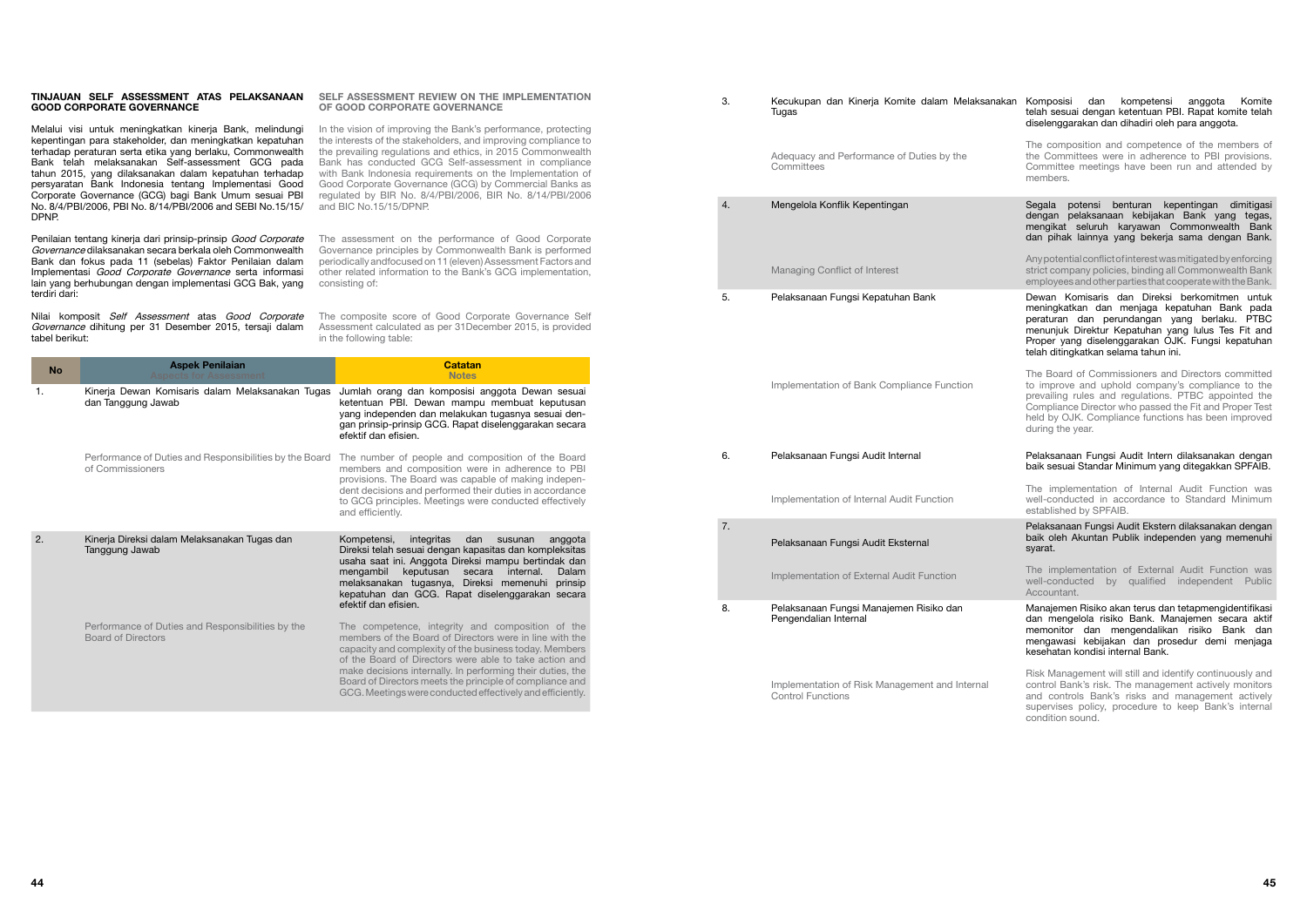#### A. Struktur Tata Kelola

Berikut adalah faktor-faktor kekuatan pelaksanan GCG dari aspek struktur tata kelola:

- Struktur dan komposisi Dewan Komisaris yang telah sesuai dengan peraturan yang berlaku.
- Selain kecukupan struktur dan komposisi Dewan Komisaris, kecukupan lain meliputi jumlah anggota, domisili, rangkap jabatan, independensi, terutama terkait hubungan keuangan dan keluarga, serta integritas dan kompetensi yang sesuai dengan kompleksitas usaha perbankan PTBC
- Pelaksanaan tugas dan tanggung jawab Dewan Komisaris telah memenuhi prinsip-prinsip GCG, termasuk dalam setiap pengambilan keputusan, seluruh anggota Dewan Komisaris mampu bertindak secara independen.
- Direksi terdiri dari empat anggota yang telah lulus dari Uji Kemampuan dan Kepatutan Bank Indonesia ("BI") atau Otoritas Jasa Keuangan ("OJK") dan semua Direksi berdomisili di Indonesia.
- Selain kecukupan struktur dan komposisi Direksi, kecukupan lain meliputi jumlah anggota, domisili, rangkap jabatan, independensi, terutama terkait hubungan keuangan dan keluarga, serta integritas dan kompetensi yang sesuai dengan kompleksitas usaha perbankan PTBC
- Struktur dan komposisi Komite dibawah Dewan Komisaris yang telah sesuai dengan peraturan yang berlaku, dengan penunjukkan dua (2) anggota komite dari pihak independen, yang memiliki pengetahuan dan pengalaman di bidang akunting, perbankan dan manajemen risiko guna memperkuat fungsi komite.
- Secara infrastruktur, pelaksanaan tugas dan tanggung jawab Dewan Komisaris, Direksi, Komite-Komite serta Satuan Kerja Bank telah difasilitasi dan didukung dengan kecukupan kebijakan, sistem dan prosedur, pedoman, tata tertib kerja serta piagam-piagam internal Komite
- Bank telah mengkinikan kebijakan internal benturan kepentingan yang mengatur mengenai penanganan benturan kepentingan yang mengikat setiap pengurus dan pegawai bank, termasuk tata cara pengambilan keputusan, dan administrasi pencatatan, dokumentasi dan pengungkapan benturan kepentingan dimaksud dalam risalah rapat.
- Bank juga telah mengkinikan kebijakan Tata Kelola Perusahaan sebagai payung dari implementasi Tata Kelola Perusahaan di Bank.
- Fungsi Kepatuhan yang independen dari fungsi operasional dan sumber daya manusia yang memadai pada satuan kerja Kepatuhan untuk menyelesaikan tugas secara efektif.
- Fungsi Internal Audit yang telah sesuai dengan peraturan yang berlaku termasuk dengan penyusunan piagam dan rencana kerja dari audit intern yang dikinikan setiap tahun dan Pelaksanaan Fungsi Audit Eksternal oleh Akuntan Publik telah memenuhi persyaratan independen dan peraturan yang berlaku.

#### A. Governance Structure

The positive factors of the GCG implementation from governance structure aspects are as follows:

- Structure and composition of the Board of Commissioners have been in accordance with the applicable provisions.
- Other than the adequacy of the structure and composition of the Board of Commissioners, the other adequacies cover the number of members, domiciles, concurrent positions, independency particularly in terms of financial and family relationships, as well as integrity and competency which are in accordance with PTBC's banking business complexity.
- Implementation of duties and responsibilities of the Board of Commissioners has met good corporate governance principles, including in decision making process, whereby the Board of Commissioners are able to act independently.
- The Board of Directors compose of four members who have been passed Fit and Proper Test of Bank Indonesia ("BI") or the Financial Services Authority ("OJK") and all are domiciled in Indonesia.
- Other than the adequacy of the structure and composition of the Board of Directors, the other adequacies cover the number of members, domiciles, concurrent positions, independency particularly in terms of financial and family relationships, as well as integrity and competency which are in accordance with PTBC's banking business complexity.
- Structure and composition of the Committees under the Board of Commissioners have been in accordance with the prevailing provisions, by the appointment of 2 (two) members of the committees from independent parties who have the knowledge and experience in accounting, banking, and risk management to further strengthen the functions of the committees.
- In terms of infrastructures, the performance of duties and responsibilities of the Board of Commissioners, the Board of Directors, the Committees and the Bank's Working Units has been facilitated and supported by adequate policies, systems and procedures, guidelines, work rules, and internal Committees charters.
- The Bank has updated the internal conflicts of interest policy concerning the handling of conflicts of interest that binds the bank's management and employees, including the procedures for decision making, records administration, documentation, and disclosure of conflicts of interest in minutes of meetings.
- The Bank has also updated the Corporate Governance policy as the umbrella for the implementation of Corporate Governance in the Bank.
- Independent Compliance Function of operational functions and adequate human resources on the Compliance work unit to perform their duties effectively.
- Internal Audit function has been in accordance with the applicable provisions, including the preparation of internal audit charter and work plan which are updated every year, and the Implementation of External Audit Function by Public Accountant has met the independence requirements and the applicable provisions.

Ringkasan Umum Hasil Self Assessment Implementasi Good The General Conclusion on the Self-Assessment Results of the Implementation of Good Corporate Governance of Commonwealth Bank is in general Good. This is reflected by an adequate fulfillment of the 11(eleven) GCG comprehensive principles. The self-assessmentis carried out comprehensively, structured, and integrated into 3 (three) aspects of governance namely governance structure, governance process, and governance outcome, as a continuous process.

| 9. | Penyediaan Dana pada Pihak Terkait dan Eksposur<br>Besar                                                                                    | Pelaksanaan penyediaan dana kepada pihak terkait dan<br>penyediaan dana besar, termasuk di antaranya proses<br>pengambilan keputusan, dilakukan sesuai kepatuhan<br>terhadap Peraturan Bank Indonesia tentang Batas<br>Maksimum Pemberian Kredit.                                                                                                                                                                                                                                                                         |
|----|---------------------------------------------------------------------------------------------------------------------------------------------|---------------------------------------------------------------------------------------------------------------------------------------------------------------------------------------------------------------------------------------------------------------------------------------------------------------------------------------------------------------------------------------------------------------------------------------------------------------------------------------------------------------------------|
|    | Provision of Funds to Related Party and Large<br>Exposures                                                                                  | The implementation of provision of funds to related party<br>and large exposures, including the decision making<br>process, were conducted in adherence<br>to<br>Bank Indonesia Regulation on Legal Limit Lending                                                                                                                                                                                                                                                                                                         |
|    | Transparansi Kondisi Keuangan dan Non-Keuangan<br>Bank, Laporan Pelaksanaan<br>Good Corporate Governance dan Laporan Internal               | Laporan<br>keuangan<br>dan<br>non-keuangan<br>Bank<br>disampaikan kepada publik secara transparan dan<br>dapat diakses dengan mudah oleh para pemangku<br>kepentingan melalui berbagai media dan situs Bank.<br>Laporan pelaksanaan Good Corporate Governance<br>dilaporkan secara tepat waktu dan sesuai dengan<br>ketentuan PBI. Sistem Manajemen Informasi terkait<br>Laporan internal dilaksanakan terus-menerus dan<br>diperbaiki secara bertahap guna memberikan informasi<br>yang tepat waktu, akurat dan lengkap. |
|    | Transparency of Bank's Financial and Non-Financial<br>Conditions,<br>Good Corporate Governance Implementation Report<br>and Internal Report | The Bank's financial and non-financial reports were<br>informed to the public with transparency and easily<br>accessed by stakeholders through various media outlets<br>and the Bank's homepage.<br>The Good Corporate Governance implementation<br>report was reported in a timely and in accordance to PBI<br>provisions. The Information Management System<br>regarding Internal Report was continually in process<br>and gradually improved to provide timely, accurate and<br>complete information.                  |
|    | Rencana Strategis Bank                                                                                                                      | Rencana strategis Bank telah disusun dan disetujui<br>oleh Dewan Komisaris dan disampaikan kepada OJK.<br>Rencana ini menjadi pedoman dalam melaksanakan<br>bisnis perbankan.                                                                                                                                                                                                                                                                                                                                             |
|    | <b>Bank Strategic Plan</b>                                                                                                                  | Bank's strategic plan has been prepared and<br>approved by BOC and submitted to OJK. The plan is as a<br>guidance in carrying out banking business.                                                                                                                                                                                                                                                                                                                                                                       |
|    | <b>Nilai Komposit</b><br><b>Composite Score</b>                                                                                             | $\overline{2}$<br><b>BAIK</b><br><b>GOOD</b>                                                                                                                                                                                                                                                                                                                                                                                                                                                                              |

Corporate Governance Commonwealth Bank pada umumnya adalah Baik. Hal ini mencerminkan pemenuhan yang cukup atas prinsip-prinsip GCG, yang terdiri dari 11 (sebelas) prinsip yang komprehensif. Self assessment ini dilaksanakan secara komprehensif dan terstruktur, yang terintegrasi dalam 3 (tiga) aspek tata kelola, yaitu struktur tata kelola, proses tata kelola, dan hasil tata kelola, yang kesemuanya menjadi proses berkelanjutan.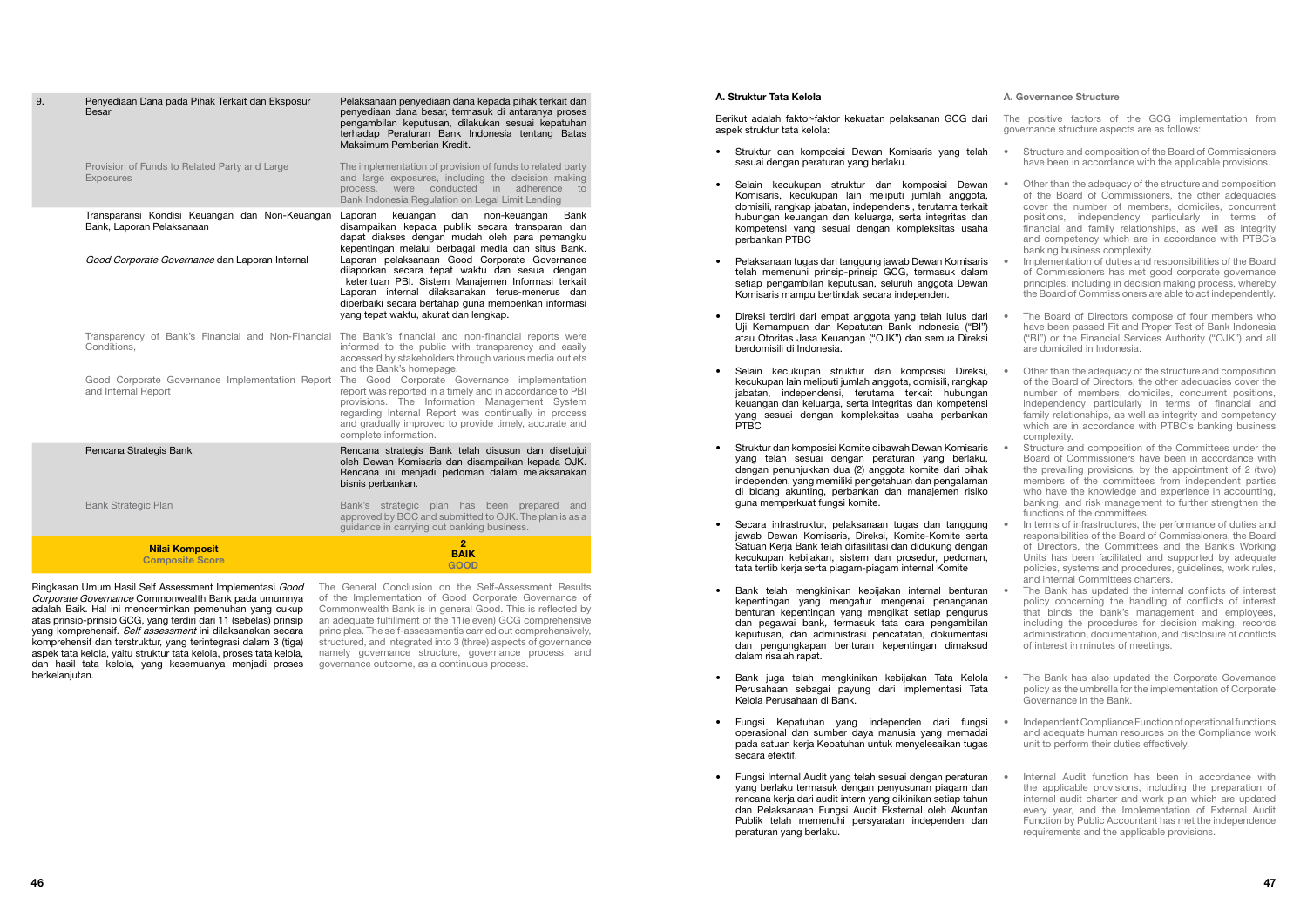partisipasi aktif dalam proses produk dan aktivitas baru, serta melaksanakan pengkajian atas kebijakan-kebijakan dan prosedur-prosedur dari departemen lain telah sesuai dengan peraturan yang berlaku.

- Fungsi Audit Internal telah secara efektif dan independen memberikan fungsi pengawasan dengan menggunakan pendekatan berbasis risiko. Realisasi audit telah dilakukan .<br>sesuai dengan Rencana Keria Audit dan telah dilaporkan secara berkala kepada Direksi dan Dewan Komisaris melalui Komite Audit.
- Proses penunjukkan audit ekstern telah mempertimbangkan peraturan yang berlaku serta rekomendasi dari Komite Audit dan telah disetujui oleh Rapat Umum Pemegang Saham.
- Terkait dengan penerapan manajemen risiko, Dewan Komisaris telah memenuhi tugas dan tanggung jawab secara aktif dan telah memiliki pengertian yang baik mengenai manajemen risiko Bank. Direksi telah memenuhi tugas dan memiliki pengetahuan yang baik atas manajemen risiko, antara lain kebijakan-kebijakan, strategi-strategi dan kerangka kerja manajemen risiko yang disiapkan tertulis, termasuk batas-batas risiko dan jenis-jenis risiko secara keseluruhan yang selaras dengan tingkat risiko dan toleransi risiko dari kecukupan modal.
- Implementasi komprehensif sistem pengawasan internal secara efektif dalam mendukung penerapan manajemen risiko dan telah disusun berdasarkan tujuan usaha. Pengawasan risiko Bank dikelola melalui model Three Lines of Defense. Model ini memiliki struktur dimana kerangkan kerja manajemen risiko dapat dilaksanakan secara bersamaan, termasuk meningkatkan pengelolaan kewajiban risiko yang telah didefinisikan dan dilaksanakan secara efektif oleh semua unit bisnis, termasuk pengawasan.
- Proses penyusunan Rencana Bisnis telah mempertimbangkan beberapa faktor seperti Peraturan Bank Indonesia, kondisi-kondisi eksternal, serta kondisikondisi internal perusahaan, termasuk input dari Tim Pengawas OJK. Selain itu, proses penyusunan Rencana Bisnis adalah kolaborasi antara unit bisnis dan unit pendukung termasuk manajemen risiko yang memberikan parameter-parameter risiko, dimana unit bisnis dapat bekerja sesuai dengan target-target yang telah ditetapkan, sehingga rencana bisnis Bank disusun secara realistis, komprehensif, mempertimbangkan semua prinsip kehatihatian. Rencana Bisnis dan revisinya telah disusun oleh Direksi dan disetujui oleh Dewan Komisaris.

#### C. Hasil Tata Kelola

Berikut adalah faktor-faktor kekuatan pelaksanan GCG dari aspek hasil tata kelola:

- Hasil kinerja Dewan Komisaris berupa hasil rapat Dewan Komisaris telah didokumentasikan dengan baik dan merupakan rekomendasi dan arahan yang dapat diimplementasikan oleh RUPS dan Direksi
- Aspek transparansi seluruh anggota Dewan Komisaris telah dilaksanakan dengan baik sesuai dengan ketentuan yang berlaku
- Rapat Direksi telah terselenggara secara efektif dan efisien, dan hasil hasil rapat Direksi telah didokumentasikan dengan baik.
- The performance of the Board of Commissioners in the form of the Board of Commissioners meeting results have been well-documented and constitute recommendations and guidelines that can be implemented by the AGMS and the Board of Directors.
- Transparency aspects of all members of the Board of Commissioners have been implemented properly in accordance with the applicable provisions.
- The Board of Directors meetings have been held effectively and efficiently, and the meeting results have been welldocumented.

active participations in new products and activities process and reviewing other departments policies and procedures to ensure compliance with the applicable provisions.

- Internal Audit function has conducted supervisory functions effectively and independently by using risk-based approach. Audit workhas been realized in accordance with the Audit Work Plan and reported regularly to the Board of Directors and the Board of Commissioners through Audit Committee.
- External audit appointment process has been considering the applicable provisionsas well as recommendations of Audit Committee and approved by the General Meeting of Shareholders.
- In conjunction with the implementation of risk management, the Board of Commissioners have fulfilled their duties and responsibilities actively and had good understanding of the Bank's risk management. The Board of Directors have fulfilled their duties and responsibilities and had good knowledge on risk management, amongst other reflected by written risk management policies, strategies, and framework, including overall risk limits and types that are consistent with risk level and tolerance of capital adequacy.
- Internal control system comprehensive implementation is effective in supporting the implementation of risk management and organized in accordance with business objectives. The Bank's risk control is managed by Three Lines of Defense model. This model has the structure in which risk management framework can be implemented simultaneously, including enhancing risk liability management which has been defined and carried out effectively by all business units, including control unit.
- Business Plan preparation process has considered several factors such as Bank Indonesia Regulation, external conditions, internal conditions of the Bank, as well as inputsof OJK Supervisory Team. In addition, the Business Plan preparation process is collaboration between business units and supporting units such as risk management that provides risk parameters in which business units can work in accordance with the targets set, so that the Bank's business plan is prepared realistically, comprehensively, and taking into account all prudential principles. Business plan and its revisionshave been prepared by the Board of Directors and approvedby the Board of Commissioners.

#### C. Governance Outcome

The positive factors of the GCG implementation from governance outcome aspects are as follows:

- The Board of Commissioners has performed their duties and responsibilities independently by consistenly referring to GCG principles. Supervisory and advisory provision duties are performed by the Board of Commissioners merely for the Bank's interests.
- Increased frequency of the Board of Commissioners meetings into once in 2 (two) months to strengthen supervisory function and the presence of the Bank's Independent Commissioners atleast once a week as part of the supervisory function and providing advices to the Board of Directors.
- Supervision of audit findings by the Board of Commissioners through Audit Committee and the Board of Directors through the Board of Directors and Management Team meetings to ensure follow-ups and the Bank's commitments in accordance with the findings. Compliance and Internal Audit functions using e-mails mechanism every week to the related divisions including directors to remind the maturity of internal audit, external audit, andt he OJK's findings.
- The Board of Directors have performed their duties and responsibilities effectively in accordance with GCG principles, and all members of the Board of Directors are able to act and make decisions independently.
- Organization of Committees meetings has been in accordance with the Bank's internal guidelines and done effectively and efficiently.
- Committees have functioned effectively to assist the performance of duties and responsibilities of the Board of Commissioners and the Board of Directors.
- Compliance function has been performing its dutiesand responsibilities to support compliance culture through
- Bank telah melakukan penyempurnaan atas proses penunjukan auditor eksternal melalui penyusunan prosedur penunjukan auditor eskternal
- Struktur organisasi yang memadai untuk mendukung penerapan manajemen risiko dan pengendalian intern yang baik serta terdapat kebijakan, prosedur dan penetapan limit risiko yang memadai dan dikinikan secara berkala termasuk kebijakan dan prosedur terkait penyediaan dana terhadap pihak terkait dan penyediaan dana besar
- Penyusunan Rencana Bisnis Bank yang sesuai dengan visi dan misi Bank serta mendapatkan persetujuan dari Dewan Komisaris
- Implementasi inisiatif Authority Grid yang berfungsi untuk memberikan kejelasan terhadap fungsi atau jabatan yang melakukan tanda-tangan pada dokumen yang dikeluarkan oleh perusahaan baik untuk pihak internal maupun eksternal termasuk kepada regulator.

#### B. Proses Tata Kelola

Berikut adalah faktor-faktor kekuatan pelaksanan GCG dari aspek proses tata kelola:

- Dewan Komisaris telah melaksanakan tugas dan tanggung jawabnya secara independen yang senantiasa berpedoman pada prinsip-prinsip GCG. Tugas pengawasan dan pemberian nasihat dilakukan oleh Dewan Komisaris semata-mata untuk kepentingan Bank.
- Peningkatan frekuensi rapat Dewan Komisaris menjadi 2 (dua) bulan guna memperkuat fungsi pengawasan dan kehadiran Komisaris Independen Bank sedikitnya sekali seminggu, sebagai bagian dari fungsi pengawasan dan pemberian saran kepada Direksi.
- Pengawasan atas temuan audit oleh Dewan Komisaris melalui Komite Audit dan Direksi melalui rapat Direksi dan Tim Manajemen guna memastikan tindak lanjut dan komitmen Bank sesuai dengan temuan tersebut. Fungsifungsi Kepatuhan dan Audit Internal yang menggunakan mekanisme email setiap minggu kepada divisi terkait, termasuk direktur guna memberikan peringatan atas jatuh temponya temuan audit internal, eksternal dan OJK.
- Pelaksanaan tugas dan tanggung jawab Direksi Bank telah memenuhi prinsip-prinsip GCG, dan telah berjalan efektif, serta seluruh Direksi mampu bertindak dan mengambil keputusan secara independen
- Pelaksanaan rapat Komite-komite telah sesuai dengan pedoman internal Bank dan telah terlaksana secara efektif dan efisien
- Komite-komite telah berjalan efektif untuk membantu pelaksanaan tugas dan tanggung jawab Dewan Komisaris dan Direksi
- Fungsi kepatuhan telah menjalankan tugas dan tanggung jawab guna mendukung budaya kepatuhan melalui
- The Bank has improved external auditor appointment process through the preparation of external auditor appointment procedures.
- Adequate organizational structure to support the implementation of good risk management and internal control and there are adequate and regularly updated policies, procedures, and risk limits, including policies and procedures related to the provision of funds to related parties and in large exposures.
- The Bank's business plan is based on the visionand mission of the Bank and approved by the Board of Commissioners.
- Implementation of Authority Grid initiatives that serve to provide clarity to the functions or positions that sign documents issued by the Bank either to internal or external parties including to the regulators.

#### 3. Governance Process

The positive factors of the GCG implementation from governance process aspects are as follows: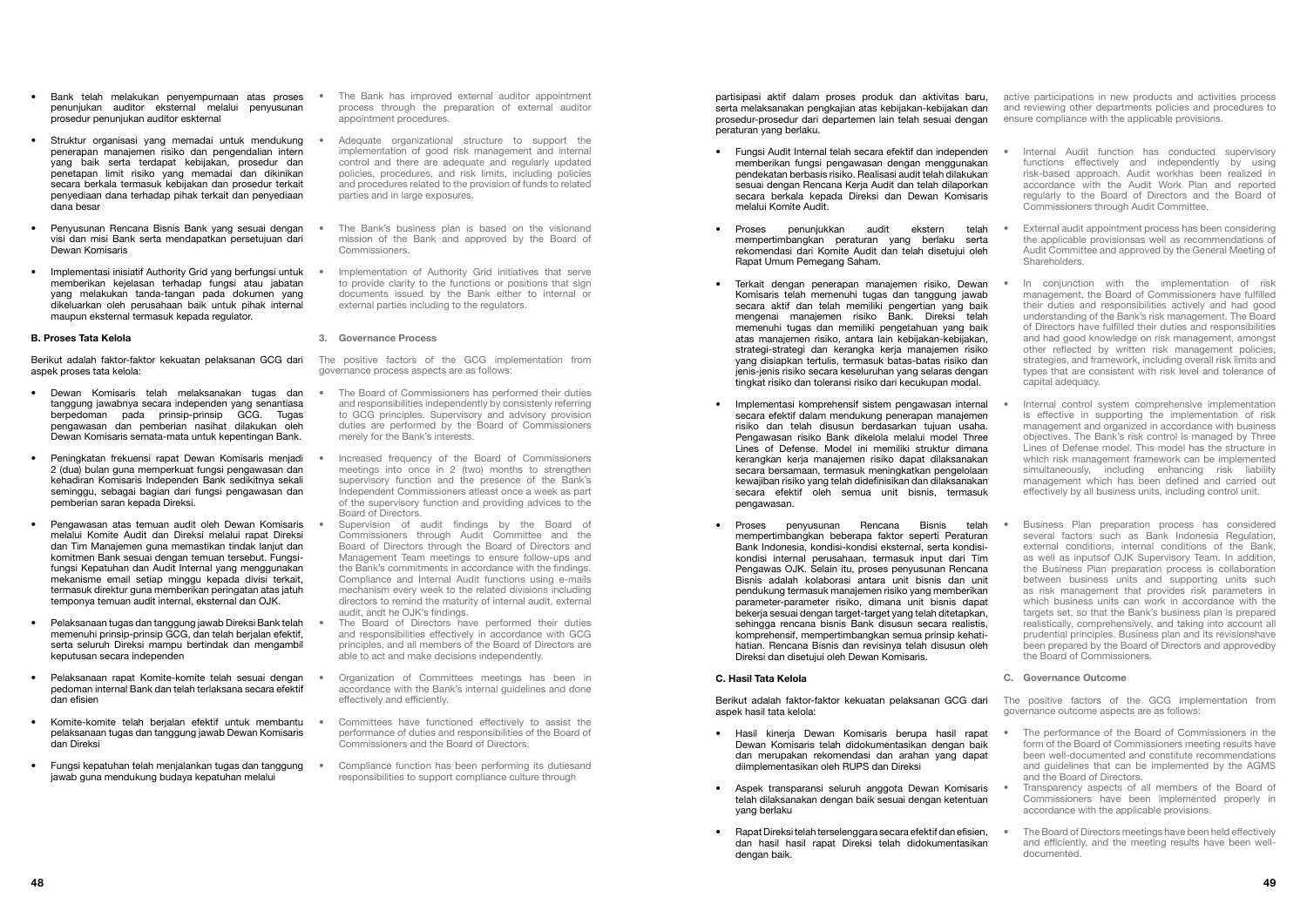## Kelemahan pelaksanaan GCG dan penyebabnya

Hasil self-assessment GCG tahun 2015 menunjukkan bahwa terdapat sedikit kelemahan berkaitan dengan pelaksanaan GCG di Commonwealth Bank, namun secara umum kelemahan tersebut tidak memiliki dampak material dan dapat diselesaikan dengan tindakan normal oleh manajemen bank.

## Kekuatan Pelaksanaan GCG

Good Corporate Governance dilaksanakan dengan baik dan didukung oleh pelaksanaan tugas dan tanggung jawab Dewan Komisaris, Direksi, dan berbagai Komite di bawah Dewan Komisaris dan Direksi yang efektif, independen dan sesuai peraturan.

Pelaksanaan kebijakanbenturan kepentingan tersebut telah sesuai dengan peraturan yang berlaku. Tata kelola yang baik juga diperkuat dengan pelaksanaan Fungsi Kepatuhan, Audit Intern dan Audit Ekstern yang independen dan efektif. Commonwealth Bank memiliki kebijakan dan prosedur, sistem informasi manajemen serta tugas pokok dan fungsi masing-masing struktur organisasi. Pengungkapan benturan kepentingan pada pengambilan keputusan telah diadministrasikan dengan baik dan didokumentasikan dengan sesuai.

Pelaksanaan Manajemen Risiko sesuai dengan kompleksitas usaha Bank, termasuk pengawasan aktif Dewan Komisaris dan Peningkatan Pengawasan Internal. Pemberian dana kepada pihak terkait dan penyediaan untuk eksposur besar juga telah diatur dalam Kebijakan dan Prosedur dan dilaksanakan dengan baik.

Transparansi kondisi keuangan dan non-keuangan juga telah cukup dan akurat, dan dilaporkan secara tepat waktu. Rencana Bisnis Bank telah disusun sesuai dengan visi dan misi bank dan pelaksanaannya dipantau secara berkala.

Secara keseluruhan, pelaksanaan prinsip-prinsip GCG sangat didukung melalui komitmen serius seluruh karyawan, Direksi dan Komisaris serta komitmen pemegang saham pengendali untuk secara konsisten mendukung pelaksanaan good corporate governance dalam rangka mencapai visi dan misi Bank yang telah ditentukan.

## PENUTUP

Sejauh ini, Bank telah membangun fondasi yang kuat untuk melaksanakan GCG, dengan memenuhi semua ketentuan yang ditetapkan oleh Bank Indonesia dan OJK, sehingga menunjukkan komitmen bank dalam menerapkan semua prinsip dan peraturan GCG.

Bank menyadari bahwa penerapan GCG tidaklah hanya untuk memenuhi ketentuan Bank Indonesia dan OJK, tetapi juga untuk mendukung operasional Bank dalam mencapai visi dan misi Bank demi mendapatkan hasil terbaik bagi seluruh nasabah, karyawan, regulator, dan masyarakat tempat Bank beroperasi dan juga pemegang saham.

#### GCG's Weakness and Causes

The results of the 2015 GCG self-assessment indicate that there are minor weaknesses with regard to GCG implementation within Commonwealth Bank, however in general the weaknesses have no material impacts and can be improved through normal measures by the Bank's management.

#### GCG's Implementation Strengths

- Good Corporate Governance is implemented properly and supported by the performance of duties and responsibilities of the Board of Commissioners, the Board of Directors, and the Committees under the Board of Commissioners and the Board of Directors which are effective, independent, and complied with the prevailing provisions.
- The implementation of conflicts of interest policy has been in accordance with the prevailing provisions. Good corporate Governance is also strengthened by the implementation of independent and effective Compliance Function, Internal Audit, and External Audit. Commonwealth Bank has policies, procedures, information management system, as well as main duties and functions of each organizational structure. Disclosure of conflicts of interest on decision making is welladministered and documented properly.
- The implementation of Risk Management is in accordance with the Bank's business complexity including active supervision of the Board of Commissioners and Improvement of Internal Controls. Funds provision to related parties and for large exposures has also been governed in the Policies and Procedures and well-implemented.
- Transparency of financial and non financial conditions is also sufficient, accurate, andtimely reported. The Bank's Business Plan has been prepared in accordance with the bank's vision and mission and its implementation is monitored regularly.
- Overall, the implementation of GCG principles is strongly supported by the serious commitments ofall employees, the Board of Directors, and the Board of Commissioners, as wellas the commitment of the controlling shareholders to consistently support the implementation of good corporate governance in order to achieve the determined mission and vision of the Bank.

#### CLOSING

- So far, the Bank has placed a strong foundation to implement GCG, by fulfilling all provisions defined by Bank Indonesia and the OJK, which shows the Bank's commitments in implementing all GCG principles and provisions.
- The Bank realizes that GCG implementation is not only to fulfill Bank Indonesia and the OJK provisions, but also to support the Bank's operations in realizing its vision and mission to obtain best results for all customers, employees, regulators, the community where the Bank operates, and also the shareholders.
- Pertanggungjawaban pelaksanaan tugas Direksi telah disampaikan ke dan diterima oleh pemegang saham melalui RUPS. Dengan demikian, pelaksanaan tugas dan tanggung jawab Direksi telah mengacu pada anggaran dasar bank dan peraturan perundang-undangan yang berlaku
- Masing-masing Komite Bank telah melaksanakan fungsinya sesuai ketentuan yang berlaku dan hasil Rapat Komite telah dituangkan dalam risalah rapat dan didokumentasikan dengan baik oleh masing-masing Komite.
- Penyampaian Laporan Pelaksanaan Direktur Kepatuhan dan Laporan Pihak Terkait kepada OJK secara tepat waktu dan cakupan pelaporan yang telah sesuai dengan ketentuan yang berlaku
- Bank terus menerus melakukan sosialisasi peraturanperaturan baik yang baru maupun yang signifikan bagi bank dan Bank juga terus membangun budaya kepatuhan dalam pengambilan keputusan dan dalam kegiatan operasional
- Peningkatan kesadaran kepatuhan di setiap lini organisasi perusahaan sebagai hasil dari pembangunan berkelanjutan atas budaya kepatuhan.
- Direksi telah memastikan tersedianya laporan kegiatan pelaksanaan fungsi audit intern Bank yang dituangkan dalam Laporan Tahunan Bank
- SKAI Bank telah bertindak obyektif dalam melakukan audit, dan fungsi audit intern telah dilaksanakan sesuai dengan kebijakan dan prosedur audit yang berbasis risiko
- Fungsi Audit internal telah dilaksanakan secara memadai dimana program kerja dan pelaksanaannya telah mencakup seluruh unit kerja, mempertimbangkan tingkat risiko pada masing-masing unit kerja, berpedoman pada prinsip-prinsip SPFAIB
- Dalam penerapan fungsi audit ekternal, auditor bank telah bertindak obyektif dan hasil audit telah sesuai dengan ruang lingkup audit, serta menggambarkan kondisi Bank dan hasil tersebut telah disampaikan kepada Otoritas Jasa Keuangan secara tepat waktu
- Penyediaan Dana besar (large exposures) dan/atau Penyediaan Dana kepada pihak lain yang memiliki kepentingan terhadap Bank dilaksanakan secara wajar (arm's length basis), disesuaikan dengan kemampuan permodalan Bank dan tidak terkonsentrasi secara signifikan kepada Peminjam atau kelompok Peminjam tertentu
- Kerangka kerja manajemen risiko dan proses manajemen risiko telah dilaksanakan sesuai dengan tujuan bisnis, kebijakan, ukuran, kompleksitas bisnis dan kemampuan Bank
- Rencana Bisnis telah disusun oleh Direksi dan telah disetujui oleh Dewan Komisaris.
- Rencana Bisnis beserta realisasinya telah dikomunikasikan Direksi kepada Pemegang Saham Pengendali dan ke seluruh manajemen yang ada dalam organisasi Bank
- Accountability reports for the performance of the Board of Directors duties have been submitted to and accepted by the shareholders through the AGMS. Thus, the performance of the Board of Directors duties and responsibilities has referred to the Bank's statutes and the applicable provisions.
- Each of the Bank's Committee has carried out its functions according to the applicable provisions and the Committee Meetings results have been contained in minutes of meetings and well-documented by the respective Committee.
- Submission of Director of Compliance Implementation Report and Related Parties Reports to the OJK is timely and the scope of reporting is in compliance with the applicable provisions.
- The Bank continuously socializes regulations either new or significant for the Bank and the Bank also continues building compliance culture in decision making and operational activities.
- Increased compliance awareness in each line of the company's organization as a result of compliance culture's sustainable development.
- The Board of Directors has confirmed the availability of internal audit function activity report as contained in the Bank's Annual Report.
- The Bank's AIWU has acted objectively in conducting the audit, and internal audit function has been implemented in accordance with risk-based audit policies and procedures.
- Internal audit function has been implemented adequately in which the work program and its implementation have covered the entire work units, considering level of risk in each work unit, based on SPFAIB principles.
- In external audit function implementation, the Bank's auditor has acted objectively and the audit results have been in accordance with the audit scope, as well as describing the Bank's conditions and the results have been submitted to the Financial Services Authority timely.
- Provision of large exposures and/or provision of funds to related parties are performed on arm's length basis, adjusted to the Bank's capital capacity, and not concentrated significantly to a particular borrower or group borrower.
- Risk management framework and process have been carried out in accordance with business objectives, policies, sizes, complexities, and the Bank's capacity.
- The Business Plan has been prepared by the Board of Directors and approved by the Board of Commissioners.
- The Business Plan and its realization have been communicated by the Board of Directors to the Controlling Shareholders and the Bank's organization management.